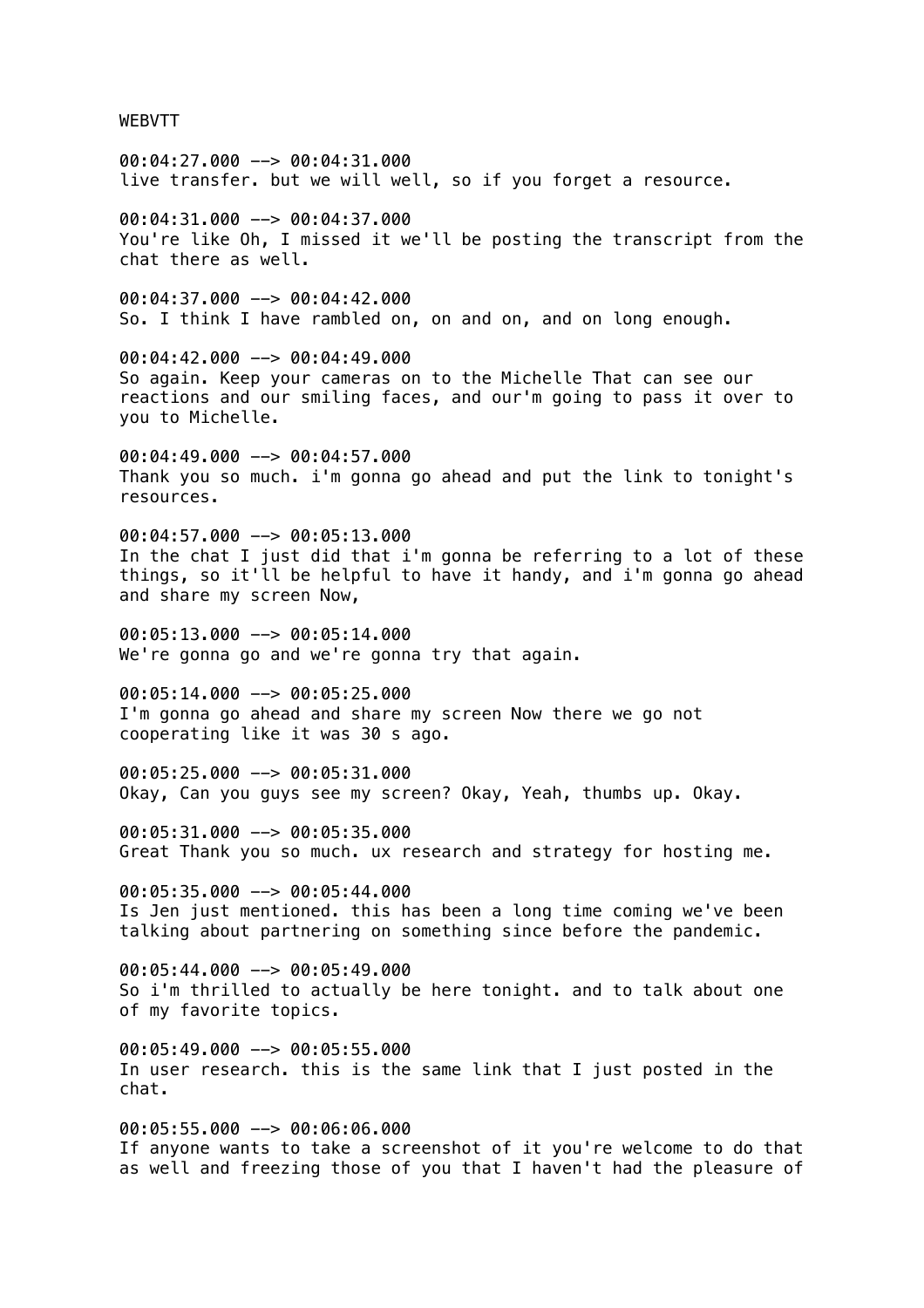meeting yet again, my Name's michelle ronson and

00:06:06.000 --> 00:06:09.000 i'm a user research executive coach and educator.

00:06:09.000 --> 00:06:15.000 I teach design and user research to people around the world and I also conduct research.

00:06:15.000 --> 00:06:19.000 I've been working with stripes since August.

00:06:19.000 --> 00:06:23.000 I tend to have long term engagements where i'm actually doing research.

00:06:23.000 --> 00:06:32.000 So my hands are in the weeds, and all of my training and workshops. corporate trainings.

00:06:32.000 --> 00:06:35.000 Consumer workshops. the ask, like a pro series.

00:06:35.000 --> 00:06:45.000

All of that is based on my hands-on learning crawling through the trenches of some really remarkable organizations and conducting research around the world.

00:06:45.000 --> 00:06:57.000 Quickly my background. I come from the design side. I transitioned into research about about 10 years ago, when I founded Ronson consulting, and I rebranded my firm right before the pandemic to the name

00:06:57.000 --> 00:07:06.000 curiosity tank with the explicit purpose to focus more on educating and helping people upscale in the user research industry.

00:07:06.000 --> 00:07:11.000 In order to make more confident decisions and progress in their careers.

 $00:07:11.000$  -->  $00:07:19.000$ I've taught thousands of people also super active on linkedin Linkedin naming with the top voices award.

00:07:19.000 --> 00:07:27.000 The first user researcher. So yay for our industry we're really growing and gaining in awareness.

00:07:27.000 --> 00:07:35.000 A little contact setting for what we're gonna Talk about tonight. I do offer a user research series called Ask like a pro.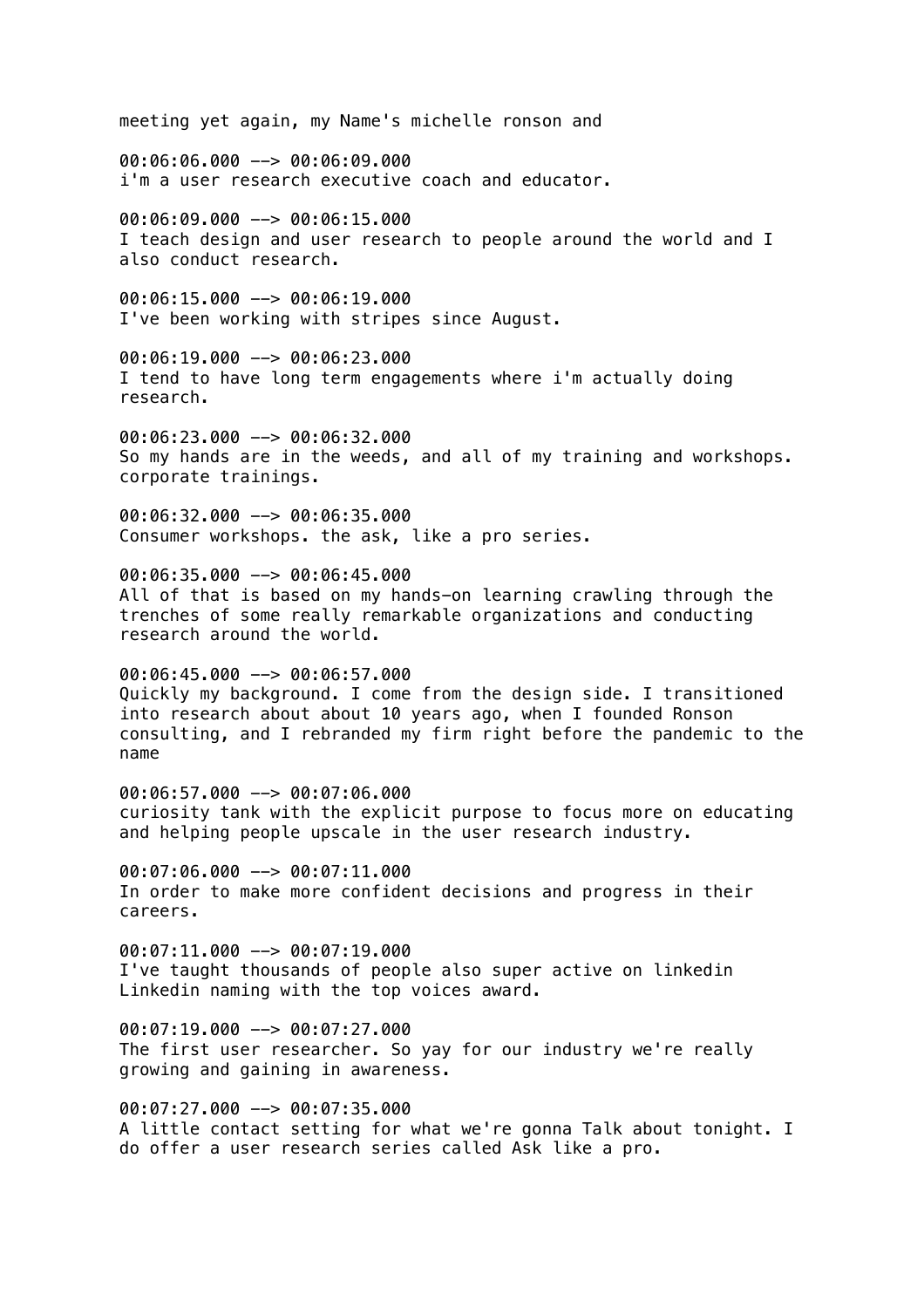00:07:35.000 --> 00:07:43.000 And that research series is made up of 6 specific workshops that follow a very specific cadence.

00:07:43.000 --> 00:07:47.000 The spot patterns workshop focuses on analysis and specific analysis.

00:07:47.000 --> 00:07:56.000 And the analysis and synthesis specifically so what i've done here is extract a bunch of that information.

00:07:56.000 --> 00:08:00.000 It's actually a 5 h live workshop with 2 h of pre work.

00:08:00.000 --> 00:08:05.000 So we're gonna really try to skinny that down into 1 h.

00:08:05.000 --> 00:08:12.000 So what you are going to get here is really just a very top line of some of the very specific topics.

00:08:12.000 --> 00:08:23.000 That the team thought would be most interesting for you hence the resources. because i'm going to be flying through a lot of this and not able to go deeper in our time, frame allotted.

00:08:23.000 --> 00:08:34.000 So let's lay a little groundwork here in terms of what qualitative analysis is synthesis actually is, and what are some of the tools that we use?

00:08:34.000 --> 00:08:44.000 So just to you know again, establish that that framework, analysis, and synthesis is where we make sense of all of the information we collect, and we summarize it.

00:08:44.000 --> 00:08:59.000 We share it, and we act upon what we learned specifically analysis is taking apart the pieces of information in our artifacts and our observations, and breaking them down into smaller pieces. and synthesis is where

00:08:59.000 --> 00:09:13.000 we're combining those snippets of data as I like to call them, to create something from them to create themes, to create categories, to to look at the data in different ways from different lenses and analysis, and synthesis,

00:09:13.000 --> 00:09:18.000 are closely intertwined. you can't do synthesis without a analysis and analysis.

00:09:18.000 --> 00:09:25.000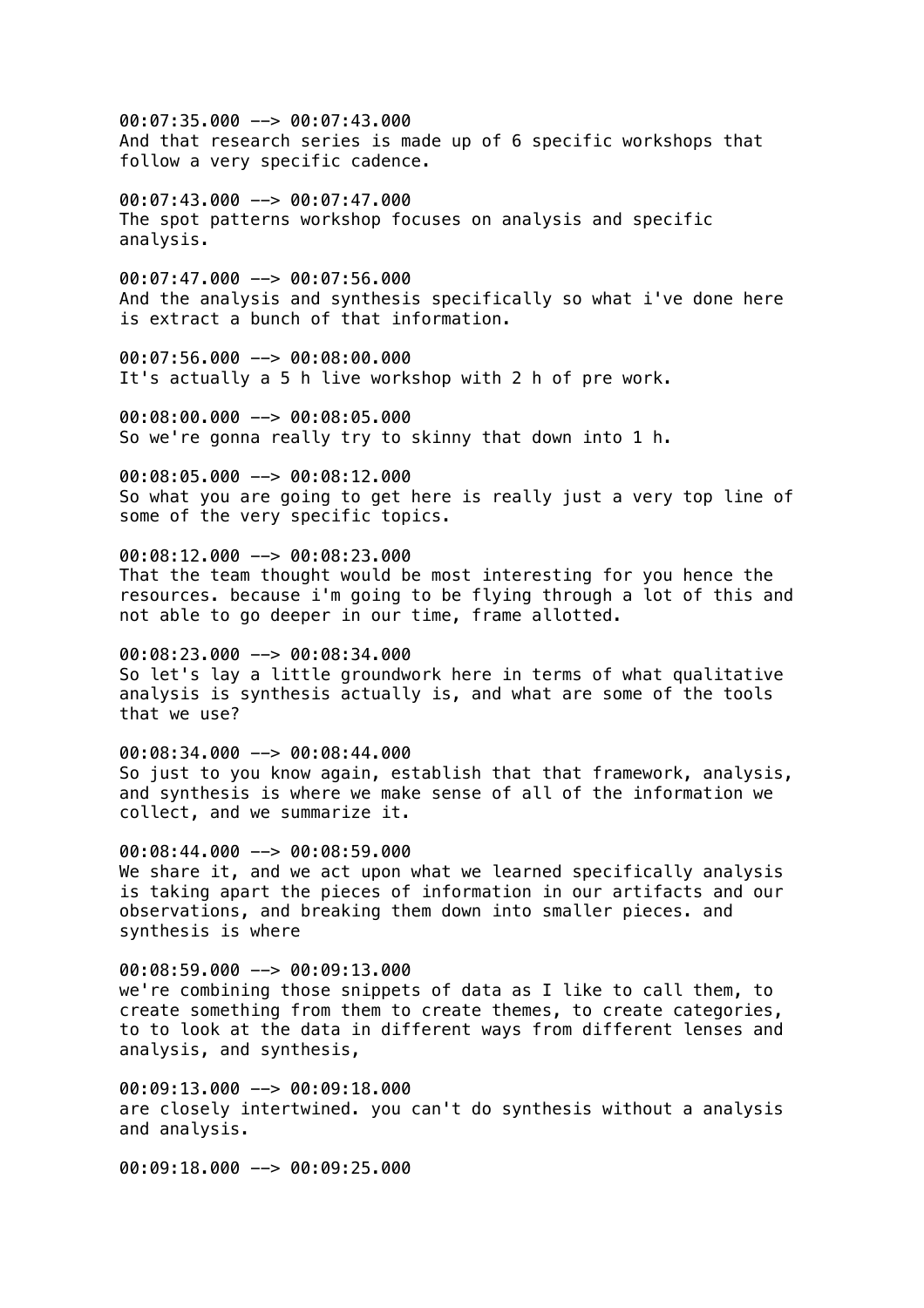Actually, the next step is synthesis so they're they're really closely related. 00:09:25.000 --> 00:09:28.000 There's 2 ways to gather information there's listening. 00:09:28.000 --> 00:09:39.000 And there's observing and the analysis and synthesis that we're doing is a combination of organizing and understanding what we heard and what we observed. 00:09:39.000 --> 00:09:45.000 So we listened to get out, meaning why motivation, beliefs and values? 00:09:45.000 --> 00:09:53.000 And we observe, to get at the how habits you're in actions to maximize our learnings.  $00:09:53.000$  -->  $00:10:06.000$ There's several activities that we can do within our research sessions, whether they're moderated or unmoderated, whether they're in person, or whether they're remote we can do some show me activities, we can do some share 00:10:06.000 --> 00:10:12.000 it activities. Some some draw exhibit fill sort plot, all sorts of activities. 00:10:12.000 --> 00:10:29.000 I love designing activities in my studies. It keeps it really creative for me and my participants and my stakeholders, and it also provides me with different formats of data and different artifacts to then analyze and 00:10:29.000 --> 00:10:38.000 synthesize and include my final leadouts. So the evidence that we collect could come from over a variety of different activities. 00:10:38.000 --> 00:10:50.000 It might be showing me your screen or your cell phone, or show me around your apartment, or you know what's in your spotify list, or it could be storytelling. 00:10:50.000 --> 00:10:53.000 It could be fill in the blanks. a bunch of activities that I just mentioned before.  $0.10:53.000$   $\rightarrow$  00:11:01.000 But I bring this up because the evidence that we collect is what we will then analyze and synthesize.

00:11:01.000 --> 00:11:06.000 And I spend a lot of time in that workshop series focused on note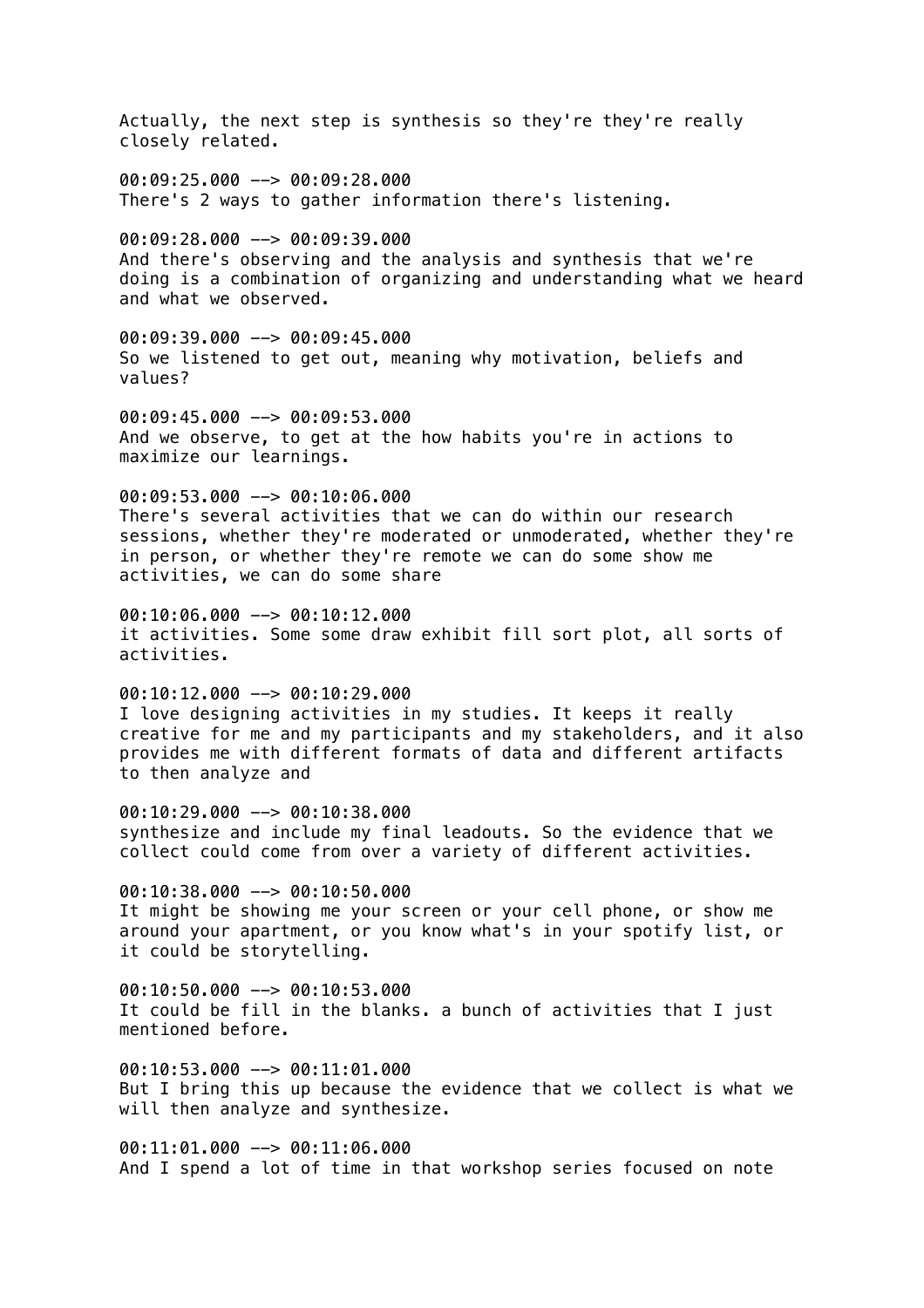taking strategies.

00:11:06.000 --> 00:11:17.000 I am a huge note taking strategy proponent and there's lots of different ways that we can take notes to right size.

 $00:11:17.000$  -->  $00:11:25.000$ The information that we collect, organize those different artifacts and formats of artifacts to help us expedite our analysis and synthesis.

00:11:25.000 --> 00:11:31.000 We're going to spend too much time talking about that today, because we're really focused on what happens after that.

00:11:31.000 --> 00:11:37.000 But know that these things are really really closely intertwined as well.

00:11:37.000 --> 00:11:51.000 So your note taking strategies, relate directly to your analysis and synthesis and your note taking strategies have the ability, when done correctly, to significantly expedite your analysis and synthesis.

00:11:51.000 --> 00:12:06.000 So i'm going to give you an example of some note taking strategies that we talk about in program, and those include, perhaps maybe taking your notes in terms of the stage of the experience that you're looking at or perhaps according to participant or maybe

 $00:12:06.000$  -->  $00:12:19.000$ it's participant and stage in the experience or maybe they're about heuristics, or maybe they're about different levels of detail quotes versus verbatim versus ahas.

00:12:19.000 --> 00:12:24.000 Right. So these frameworks can really provide us with an enormous amount of value.

 $00:12:24.000$  -->  $00:12:34.000$ We just have to establish them upfront to make sure that all the note takers are using the same exact framework, and we're taking notes in the exact same way.

00:12:34.000 --> 00:12:38.000 So our data is equal, but we never take notes to find solutions.

 $00:12:38.000$  -->  $00:12:42.000$ Instead, we let the insights emerge from the data itself.

 $00:12:42.000$  -->  $00:12:52.000$ So here's some quick note taking method exactly i'm not sharing these tools in templates today, because it would just take too long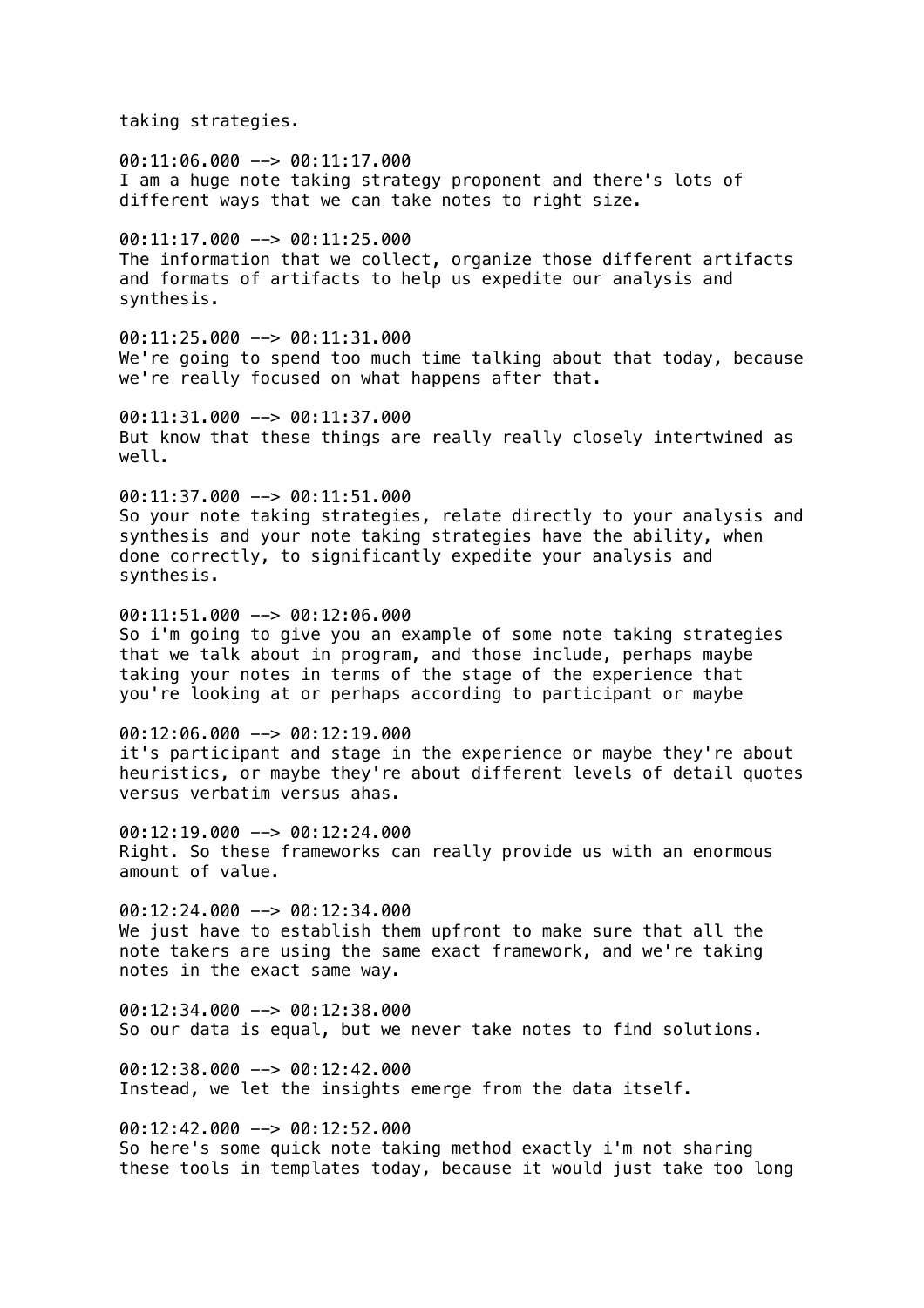to you know.

00:12:52.000 --> 00:13:06.000 Walk through them and the ends and the outs of them, and how to use them, and when and things like that. but know that the rest of our conversation today is based on some sort of assumption that you have a solid note taking  $00:13:06.000$  -->  $00:13:14.000$ framework in place, And speaking of frameworks are a terrific way to help you think about.  $00:13:14.000$  -->  $00:13:19.000$ Not only how to take those notes, but then how to analyze and synthesize.  $0.13:19.000 -> 0.13:22.000$ And there is a link to this frameworks tool and the resources that I provided. 00:13:22.000 --> 00:13:32.000 So frameworks provide you with a very distinct perspective from which to look at your data and organize your data in a variety of ways.  $00:13:32.000$  -->  $00:13:46.000$ So the frameworks that you choose should relate directly to your product decision goals and the teams that you're supporting to help make those product decisions with confidence. 00:13:46.000 --> 00:13:51.000 So lots of different frameworks here. the sheet actually continues on the bottom.  $00:13:51.000$  -->  $00:14:00.000$ It's a little bit cut off but hopefully this will provide you with more inspiration, and we're gonna come back to these frameworks quite a few times today. 00:14:00.000 --> 00:14:15.000 So some best practices in terms of qualitative analysis and synthesis with your stakeholders. I always suggest that you do your analysis and synthesis with other people on the team for over a variety of 00:14:15.000 --> 00:14:21.000 reasons. and analysis in synthesis is going to be stronger.  $00:14:21.000$  -->  $00:14:28.000$ It's going to be more credible it's going to be more actionable if you have those other beautiful minds participating. 00:14:28.000 --> 00:14:35.000 Your engineer is gonna think very differently than your writer's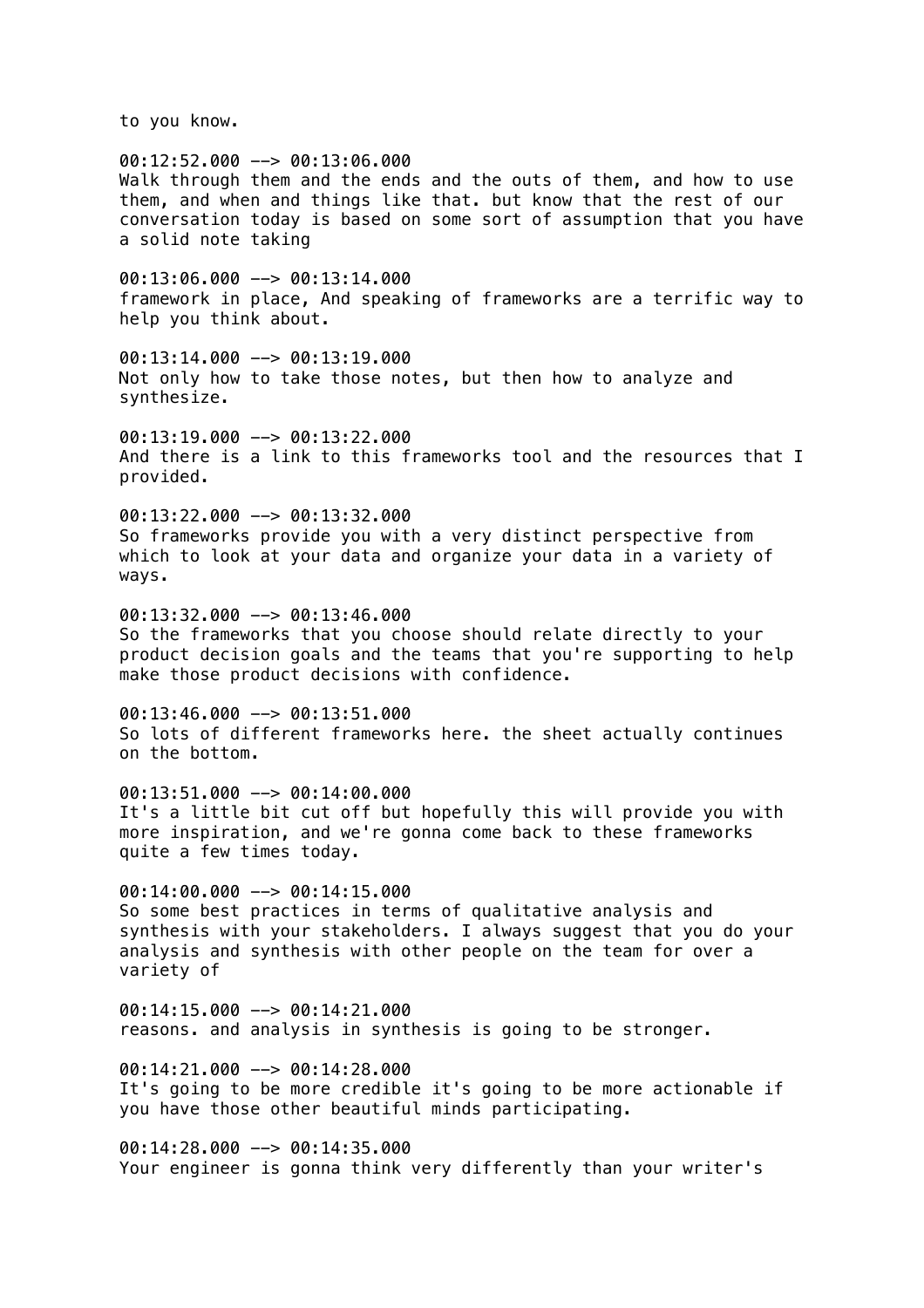gonna think very differently than your designer is gonna think very differently than your Pm.

00:14:35.000 --> 00:14:38.000 And again. Our goal at the end of the day is to move our teams into action.

00:14:38.000 --> 00:14:56.000 So we want harness. all those beautiful minds and really learn from the things that they see, and the perspectives that they share, so that we can be in best position to actually move into action as quickly and efficiently as possible.

00:14:56.000 --> 00:15:06.000 So when you're planning those sessions and I I shared with you a sample stakeholder synthesis agenda as well.

 $00:15:06.000$  -->  $00:15:22.000$ 

What you might what you wanna do first is make sure that your team is on board with your note taking strategy before your sessions begin right, and then you want to choose how to analyze your data before the sessions right you want to choose

 $00:15:22.000$  -->  $00:15:28.000$ 

your format. You want to choose your frameworks. You want to choose your strategies and let them know if they need to take notes.

00:15:28.000 --> 00:15:39.000

Live or taking notes during the sessions, and we're taking notes from recordings, All of that should be really buttoned up before you ever say hello to a participant, and I also like to schedule the analysis and

00:15:39.000 --> 00:15:44.000 synthesis, and meeting time with my stakeholders.

00:15:44.000 --> 00:15:57.000

Far in advance. right? So i'm gonna get that on their calendars a couple of weeks in advance, and also really want to make sure that all of the data selected is is visible and accessible in one place because we want to make

 $00:15:57.000$  -->  $00:16:09.000$ sure that we're going through that data equally and thoroughly. to make sure that we're not introducing any sort of bias right like selection bias lots of different considerations there in

 $00:16:09.000$  -->  $00:16:21.000$ establishing a shared vocabulary is also going to be really important and set you up for success. I've included some links to some key terms that have to do with analysis and synthesis and also a link to

00:16:21.000 --> 00:16:28.000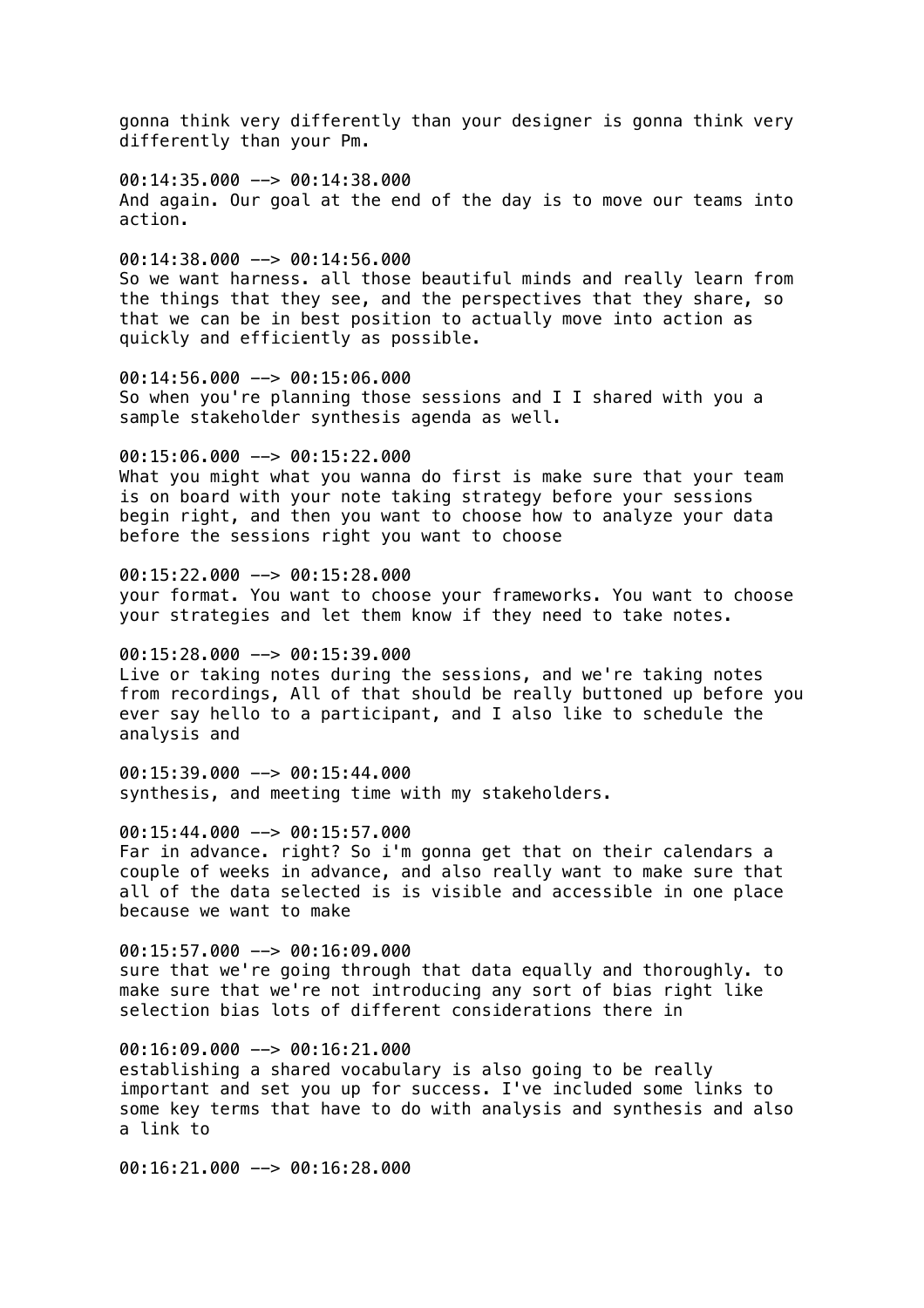the ux lexicon which is a living evolving glossary of Ux research terms. 00:16:28.000 --> 00:16:33.000 So feel free to check those out when you have a chance. 00:16:33.000 --> 00:16:37.000 As well. Now i'm gonna jump back to frameworks a little bit. 00:16:37.000 --> 00:16:50.000 So I mentioned. frameworks can be used in note taking and they can also be used in analysis and synthesis and choosing specific frameworks will really help you right size the information that you're actually collecting as well 00:16:50.000 --> 00:16:55.000 as expedite your analysis and synthesis portion of the process.  $00:16:55.000$  -->  $00:17:00.000$ So again, here is that same exact framework. See, I just like to call out. 00:17:00.000 --> 00:17:03.000 You know there are spectrums of frameworks that you can use. 00:17:03.000 --> 00:17:17.000 So, for example, in the upper left, we have high tech to low tech right, they're also opposites infrequent to frequent right fast or slow premium or mass market. right? 00:17:17.000 --> 00:17:25.000 So if you can think about your frameworks in advance you're gonna be in a much better position. 00:17:25.000 --> 00:17:31.000 Later on, and again our goals to move our teams into action with confidence and quickly. 00:17:31.000 --> 00:17:37.000 You always want your frameworks to relate specifically to your research goals as well.  $00:17:37.000$  -->  $00:17:54.000$ So maybe goal specific frameworks might include quick wins versus long term goals or top quiet priority versus low priority or short term goal versus long term goal right or a new theme, or recurring theme or first  $00:17:54.000$  -->  $00:17:57.000$ use versus recurring these first use would be a nux. 00:17:57.000 --> 00:18:01.000

A new user experience recurring use would be pucks previous user experience.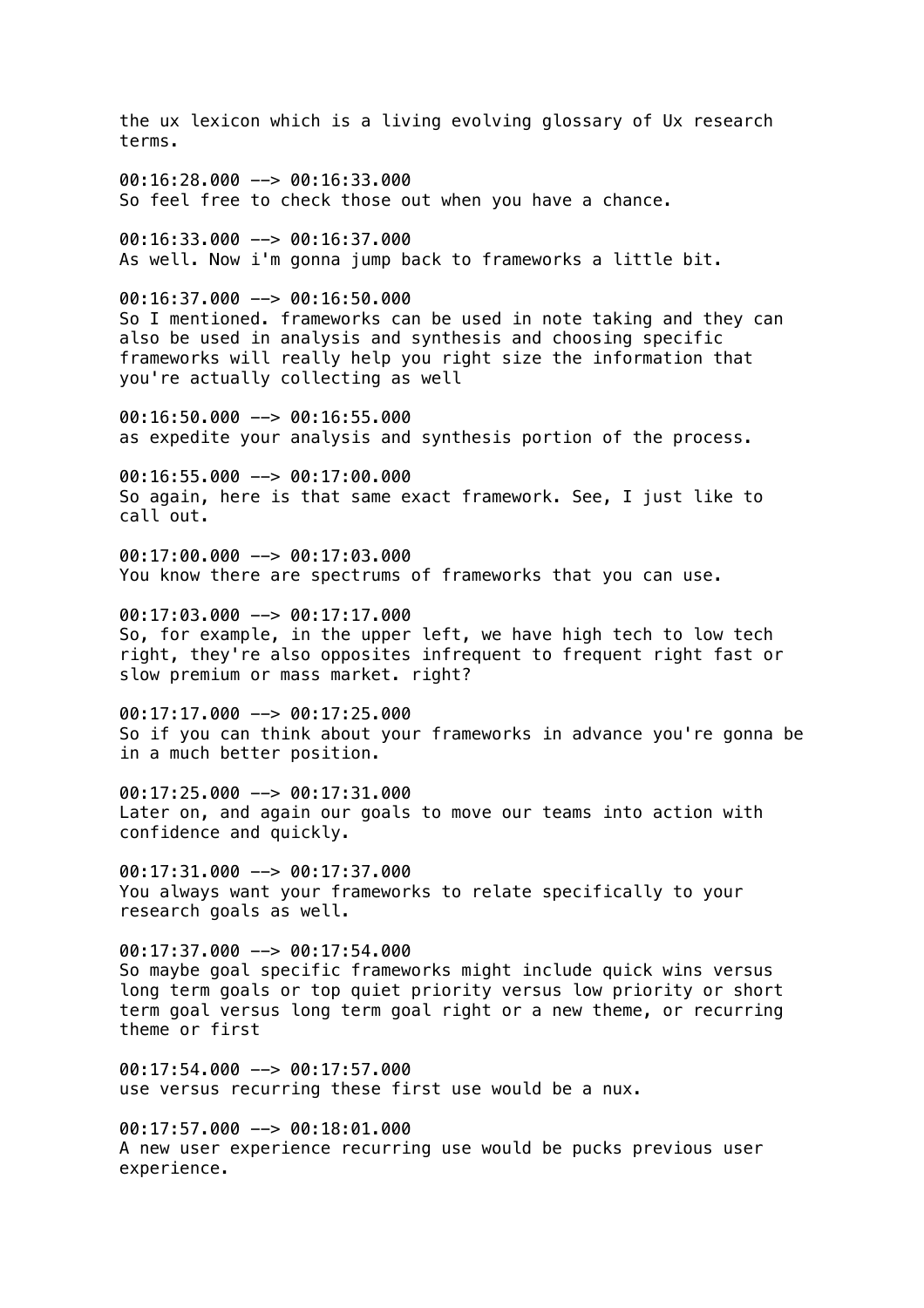00:18:01.000 --> 00:18:05.000 Maybe you're organizing it according to knocks and Pucks.

00:18:05.000 --> 00:18:10.000 Here's that synthesis agenda you can expand it. contract according to

 $00:18:10.000$  -->  $00:18:20.000$ How much time you and your stakeholders have. But this will give you a good format at least to facilitate those conversations.

00:18:20.000 --> 00:18:31.000 So what are we analyzing This is pretty important to wrap our heads around? Because people take notes in all different ways, and when they're taking notes in an analog format?

 $00:18:31.000$  -->  $00:18:35.000$ It can look very differently right. Some people are taking notes on posting.

00:18:35.000 --> 00:18:48.000 Some are using index cards, some are organizing them into zip walk bags. right, some are doing a transcript, and then de-limiting the transcript, and then color coding.

00:18:48.000 --> 00:18:52.000 Those I love the different approaches here. not only do I think it's gorgeous.

00:18:52.000 --> 00:18:58.000 But you could see how many different ways we actually think about organizing our data.

00:18:58.000 --> 00:19:06.000 A lot of academics use really heavy binders and notebooks right, and no one's right, and no one's wrong.

00:19:06.000 --> 00:19:14.000 But you know, really getting on board with our team in terms of how we're going to do this consistently is pretty key.

 $00:19:14.000$  -->  $00:19:17.000$ This is what my desk usually looks like the one on the left I'm.

00:19:17.000 --> 00:19:22.000 A post-it note girl, or at least I really was a posting up girl before Covid.

00:19:22.000 --> 00:19:35.000 Now i'm much more digital but lots of different ways, and again, we've got to be super on board, and the whole team's got to be taking notes consistently, so that we're we're not introducing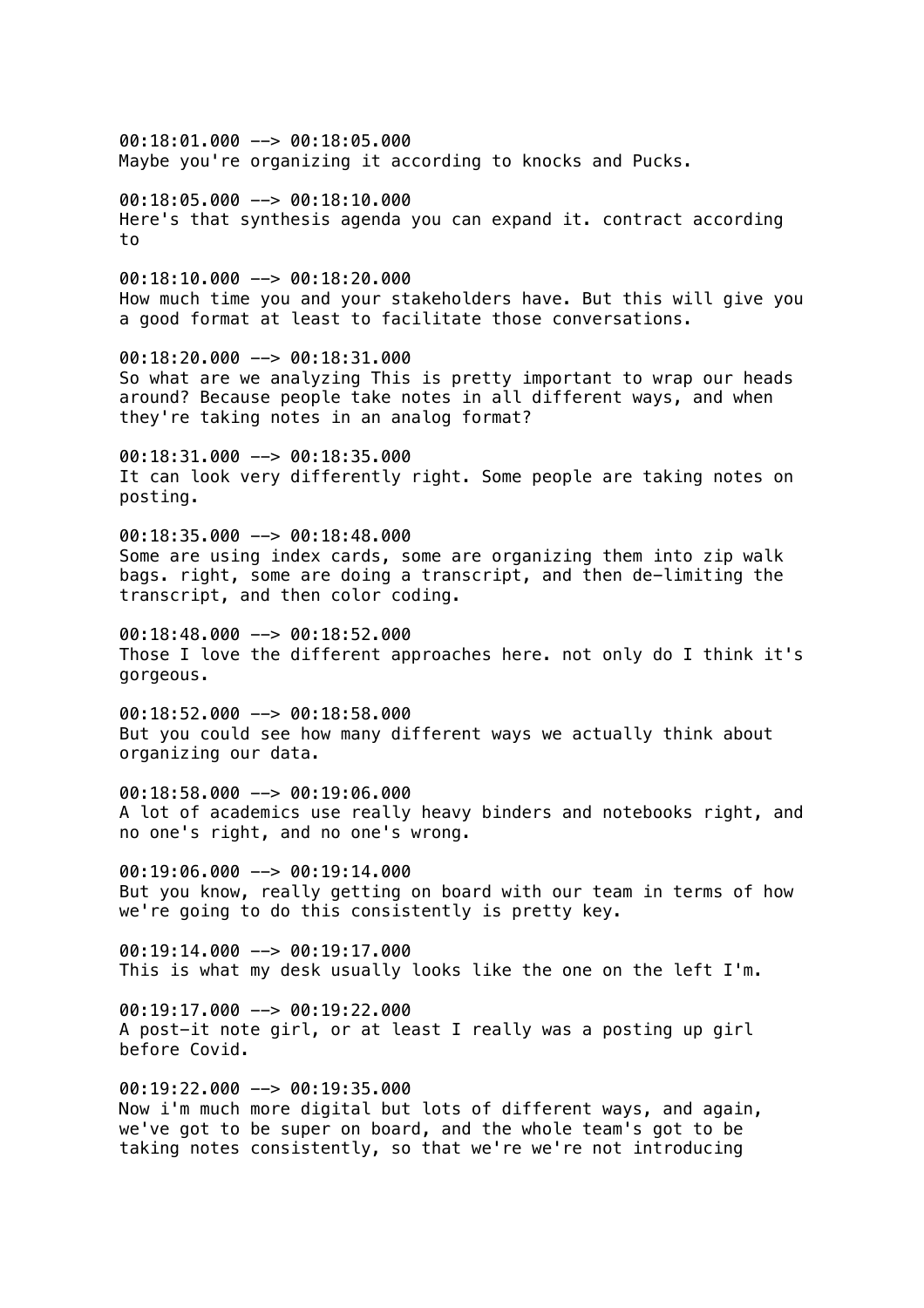00:19:35.000 --> 00:19:43.000 any sort of bias, and that the the data collected can be equally and thoroughly evaluated.  $00:19:43.000$  -->  $00:19:48.000$ If you look at a lot of those nuances here like you see the image on the left.  $00:19:48.000$  -->  $00:19:54.000$ No, My assumption is that the post-. no color relates to maybe a participant. 00:19:54.000 --> 00:20:03.000 The vertical line maybe relates to whether they're a new user or a recurring user a knocks or a box like the tabs maybe relate.  $00:20:03.000$  -->  $00:20:09.000$ To let's just say tier of service that they're with and then there's many other like indicators in here. 00:20:09.000 --> 00:20:15.000 We could do all of this in Mero today, or in your early or one of those tools. 00:20:15.000 --> 00:20:24.000 But again, you got to be super super in line with your not takers to make sure that you're all taking notes consistently. 00:20:24.000 --> 00:20:34.000 Highlighting is another way to do. it. maybe you have a different highlight color, for maybe you're doing some empathy mapping, and blue is stink and purple. 00:20:34.000 --> 00:20:40.000 Is feel, and oranges say, and yellow is due, and so forth. 00:20:40.000 --> 00:20:48.000 Zip block bags I can't even imagine but I salute these people for this discipline and organization.  $00:20:48.000$  -->  $00:21:01.000$ I mean it's just it's a work of arts mind Mapping is something else to consider as well, and here you see it like a combination of the d limited transcripts with the markups and Then 00:21:01.000 --> 00:21:05.000 look at the one on the right right we've got you know the color of the post. 00:21:05.000 --> 00:21:14.000 It that's you know one third the with right there's a piece color that stands for something and there's they're organized according to

a spectrum.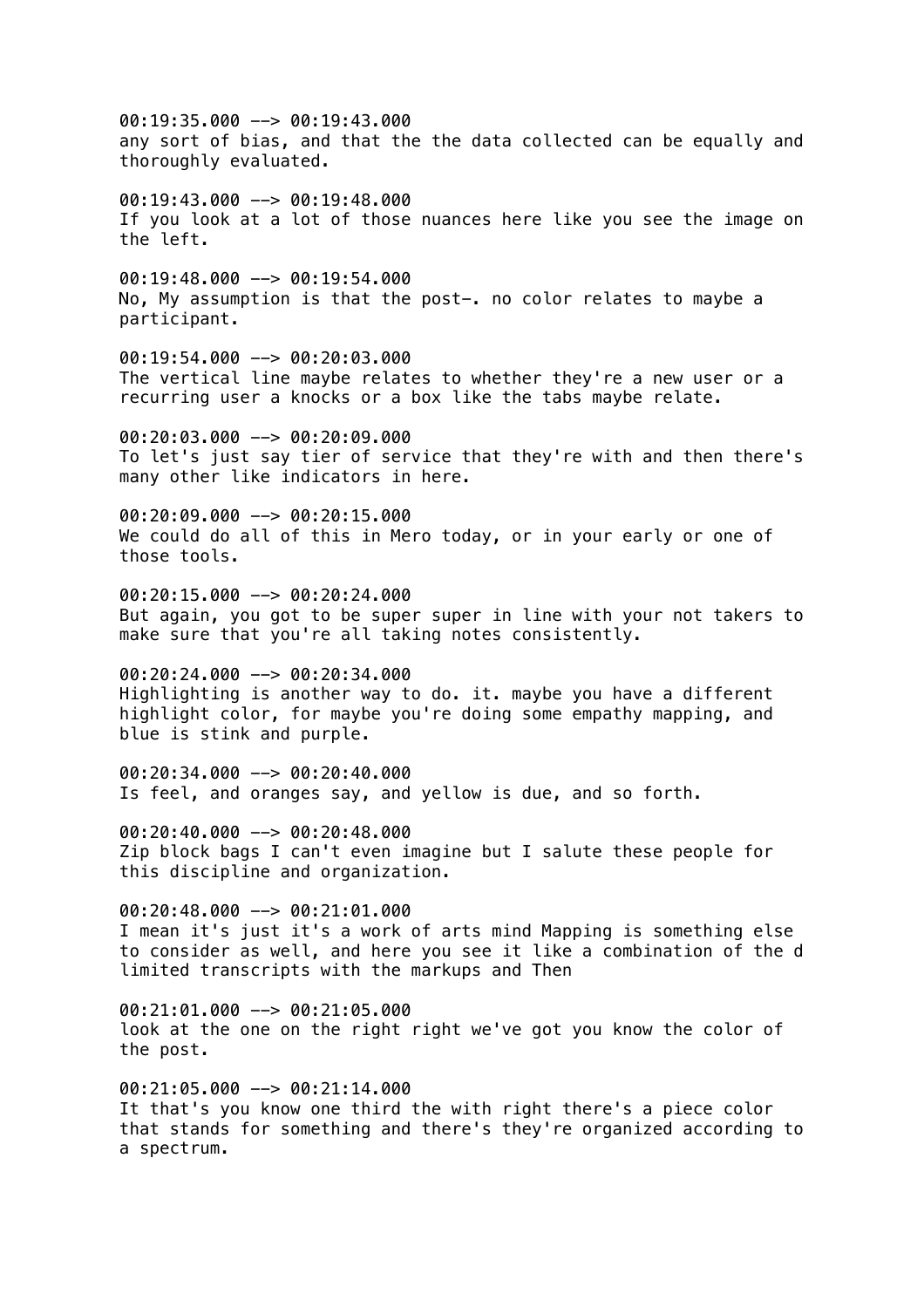00:21:14.000 --> 00:21:18.000 I don't know what the spectrum is but it's just it's beautiful.

00:21:18.000 --> 00:21:31.000 Okay, So what we're taking notes on should be really well thought out before we begin, and how we take those nodes.

00:21:31.000 --> 00:21:37.000 We just looked at a whole bunch of analog examples let's look at some digital examples, too. right?

00:21:37.000 --> 00:21:43.000 No there's off the shelf frameworks and spreadsheets that I've created, that other people have created.

00:21:43.000 --> 00:21:50.000 There's debrief grids they're simple grids there's rainbow spreadsheets there's custom spreadsheets.

 $00:21:50.000$  -->  $00:21:59.000$ There's you know color coding for task success and there are thematic analysis tools that you can do in excel.

00:21:59.000 --> 00:22:09.000 I mean look at this type. i'm not like an excel formula Crazy person, but I mean this is it's just beautiful, right? I I don't know what it stands for.

00:22:09.000 --> 00:22:22.000 But I would I would love to get into the mind, of whoever created this, to understand the gradations of color and the groupings and things like that air table also offers some templates.

00:22:22.000 --> 00:22:28.000 One of my students. Randy, does all of his his chosen method.

00:22:28.000 --> 00:22:34.000 Would be your table templates. You can also customize table templates.

 $00:22:34.000$  -->  $00:22:39.000$ Trello is another tool that you can use for analysis and synthesis.

00:22:39.000 --> 00:22:43.000 You can pull these cards in the data with those cards.

 $00:22:43.000$  -->  $00:22:51.000$ Connect them, color, code, them, label them, duplicate them to really really fun, tool for analysis and synthesis.

00:22:51.000 --> 00:22:57.000 But all in all, humans are the best pattern recognition machines in the world. Right?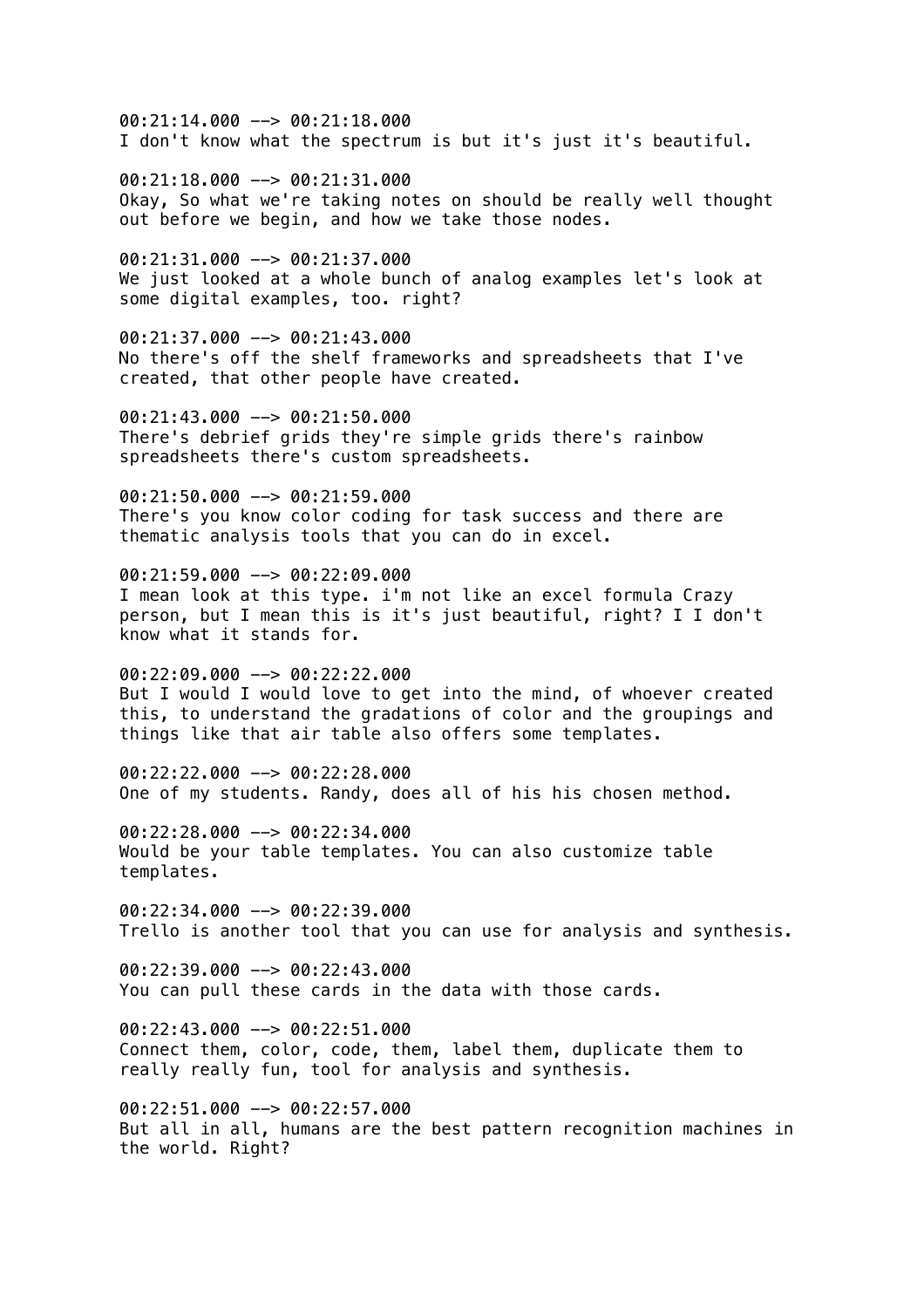00:22:57.000 --> 00:23:16.000 We have this insane ability to pull out patterns and themes like nobody else on the planet, and our research plans guide us to find these patterns to help us achieve our research goals and it all ties back to the plan right it all 00:23:16.000 --> 00:23:25.000 ties back to the research, play it. We have the ability to recognize and then transform these patterns into concrete actionable steps.  $00:23:25.000$  -->  $00:23:31.000$ And that's what our teams are looking for from us right there's many ways to group the items. 00:23:31.000 --> 00:23:40.000 There's many ways to approach it there's many ways to create these patterns, and as individuals again, I think that everybody has a beautiful mind, Right?  $00:23:40.000$  -->  $00:23:47.000$ The more stakeholder diversity we have when we're doing our analysis and synthesis the more diverse patterns and things. 00:23:47.000 --> 00:23:52.000 We're going to be able to see because people see different patterns right? 00:23:52.000 --> 00:23:56.000 And this is another reason why we want this to be a group effort, right? 00:23:56.000 --> 00:24:09.000 We want it to be really collaborative, and then aligning on what we want to learn right, which should have been identified in your research plan, right helps us align on what data to look for what patterns to look for in that 00:24:09.000 --> 00:24:25.000 data. So synthesis helps us find meaning in the patterns that we observe those different perspectives or frameworks force us to see the data in new ways. Right?  $00:24:25.000$  -->  $00:24:30.000$ Consider how your persona might look at the data. Consider how your mother might look at the data.  $00:24:30.000$  -->  $00:24:37.000$ We do a variety of activities where we're doing some sense making from different perspectives. 00:24:37.000 --> 00:24:40.000 One of them is, How would a small child interpret this?

00:24:40.000 --> 00:24:47.000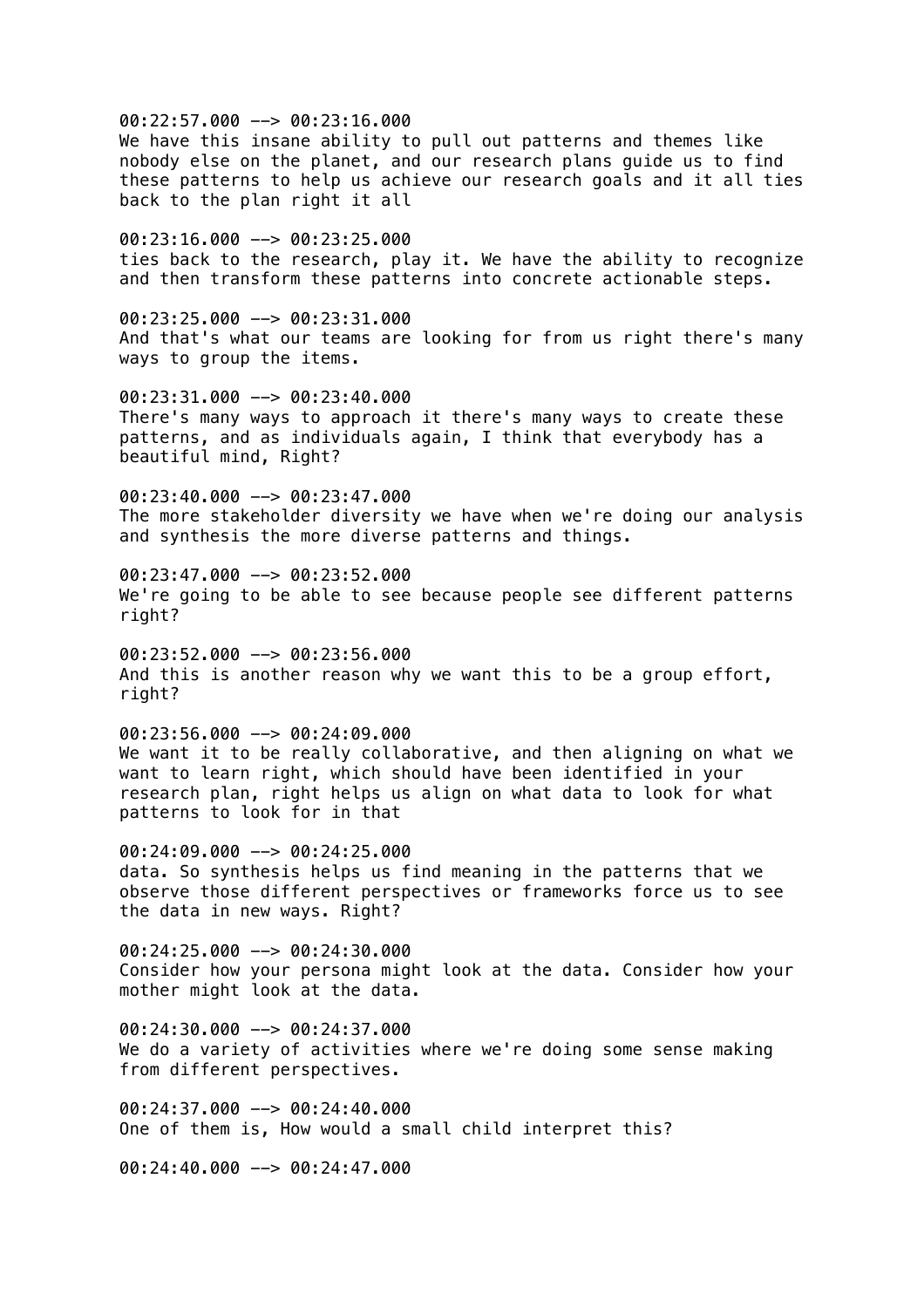How how would your mother interpret this? How would your target persona interpret this?  $00:24:47.000$  -->  $00:24:54.000$ And by creating those different perspectives and lenses we're seeing things in new ways. 00:24:54.000 --> 00:25:00.000 Same thing with your developer versus your product manager versus your designer, and so forth. 00:25:00.000 --> 00:25:06.000 Right we want. Those perspectives will help us make us stronger. 00:25:06.000 --> 00:25:13.000 So analysis and synthesis is where we make sense of the information that we've gathered right in order to summarize, share, and act upon it.  $00:25:13.000$  -->  $00:25:21.000$ So analysis specifically is where we break apart the snippets of data, right? 00:25:21.000 --> 00:25:26.000 And and we explore it. Synthesis is where we combine it together to create the meeting. right? 00:25:26.000 --> 00:25:34.000 We sent this, or connect the information that relates to one another or doesn't relate to one another It's totally okay. 00:25:34.000 --> 00:25:39.000 If you're going through one of your frameworks and you find snippets of data that don't belong. 00:25:39.000 --> 00:25:44.000 That is totally fine. let's put it in a miscellaneous bucket for now, right? 00:25:44.000 --> 00:25:57.000 But the process itself is in strictly intertwined and allows us to get where we're looking to go, which is to make more informed product decisions. 00:25:57.000 --> 00:26:04.000 I'm gonna get some water feel free to throw some Oh, lots of questions in the chat, or those questions or introductions.  $00:26:04.000$  -->  $00:26:11.000$ I'm not sure we have a few questions but we might get to them as you go, Michelle.  $00:26:11.000$  -->  $00:26:16.000$ So let's hold off a little bit and see where the talk takes us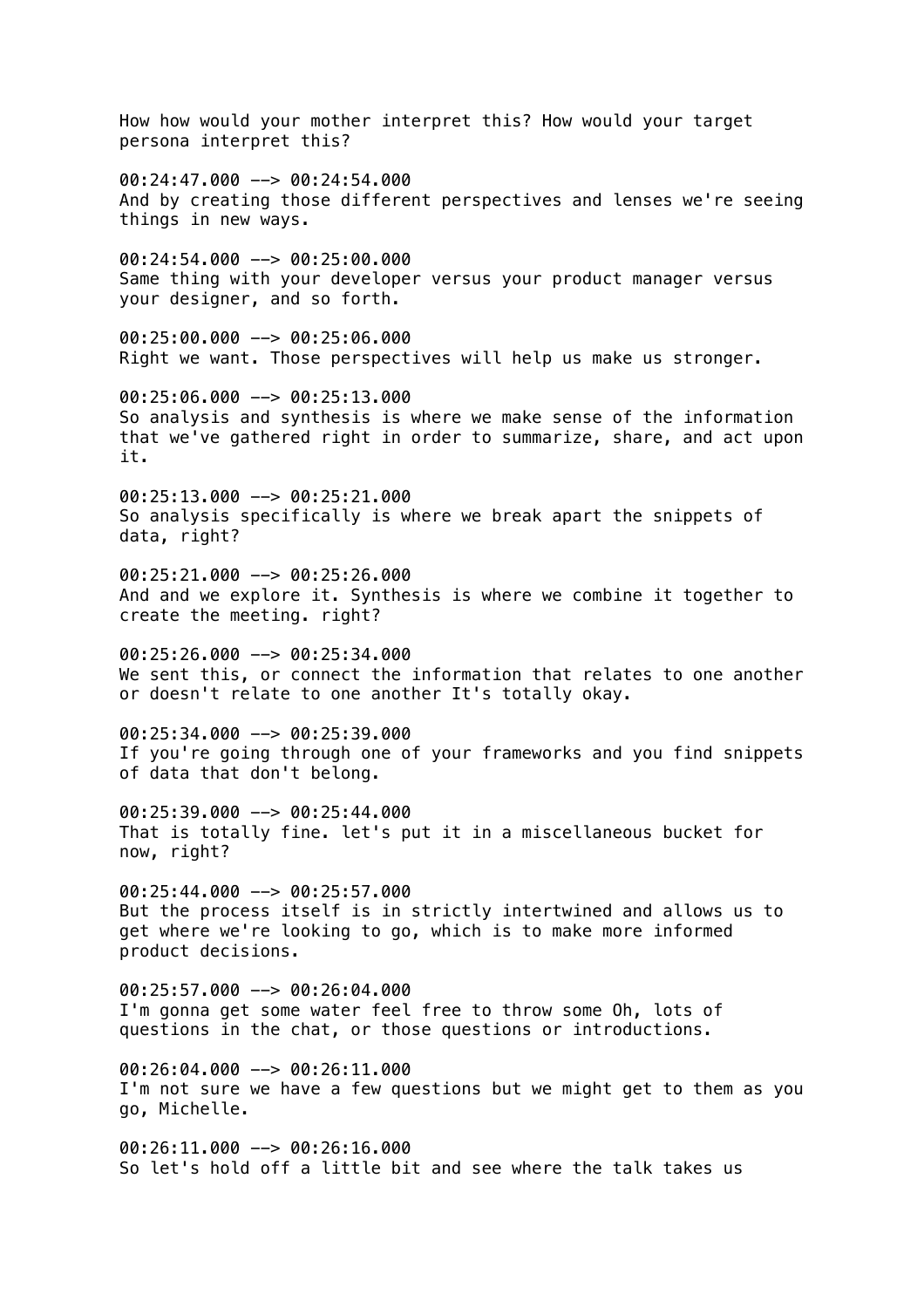before we go to the questions. 00:26:16.000 --> 00:26:22.000 Great great Looks like another 100 or so people joined since I started. 00:26:22.000 --> 00:26:37.000 If if someone wouldn't mind, copying pasting that resources Lake for the people to access, that would be great, and we're gonna get into thematic analysis, the the the team thought it would be really helpful to show what this actually looks 00:26:37.000 --> 00:26:40.000 like, step by step, so they actually broke it down for you. 00:26:40.000 --> 00:26:44.000 So thematic analysis is a multi-step process.  $00:26:44.000$  -->  $00:26:55.000$ That's that's really quick and easy to understand and we use this to analyze disparate pieces of qualitative data. right?  $00:26:55.000$   $\rightarrow$  00:27:09.000 I I've used the word snippets a few times if I have a transcript, and my participant says, well, I typically brush my teeth in the kitchen in the morning. 00:27:09.000 --> 00:27:20.000 But in the bathroom at night what I might want to do is de limit that tax and and and reduce the size of that text.  $00:27:20.000$  -->  $00:27:32.000$ So I have fewer pieces of data to handle so there's, 2 sets there right, and I want to make those into 2 separate chunks or snippets, brushes teeth in kitchen for breakfast brushes 00:27:32.000 --> 00:27:39.000 teeth in bathroom at night. Okay, so by simply reducing the amount of information.  $00:27:39.000$  -->  $00:27:49.000$ I'm greatly reducing. the amount of information i'm going to analyze and synthesize, and then we it once we delete the text. 00:27:49.000 --> 00:27:56.000 Then we explore the themes, similarities, and differences in relationships to one another.  $00:27:56.000$  -->  $00:28:00.000$ We always want the data to be interpreted for multiple points of view. 00:28:00.000 --> 00:28:08.000 Then we code that data to help us answer our research questions and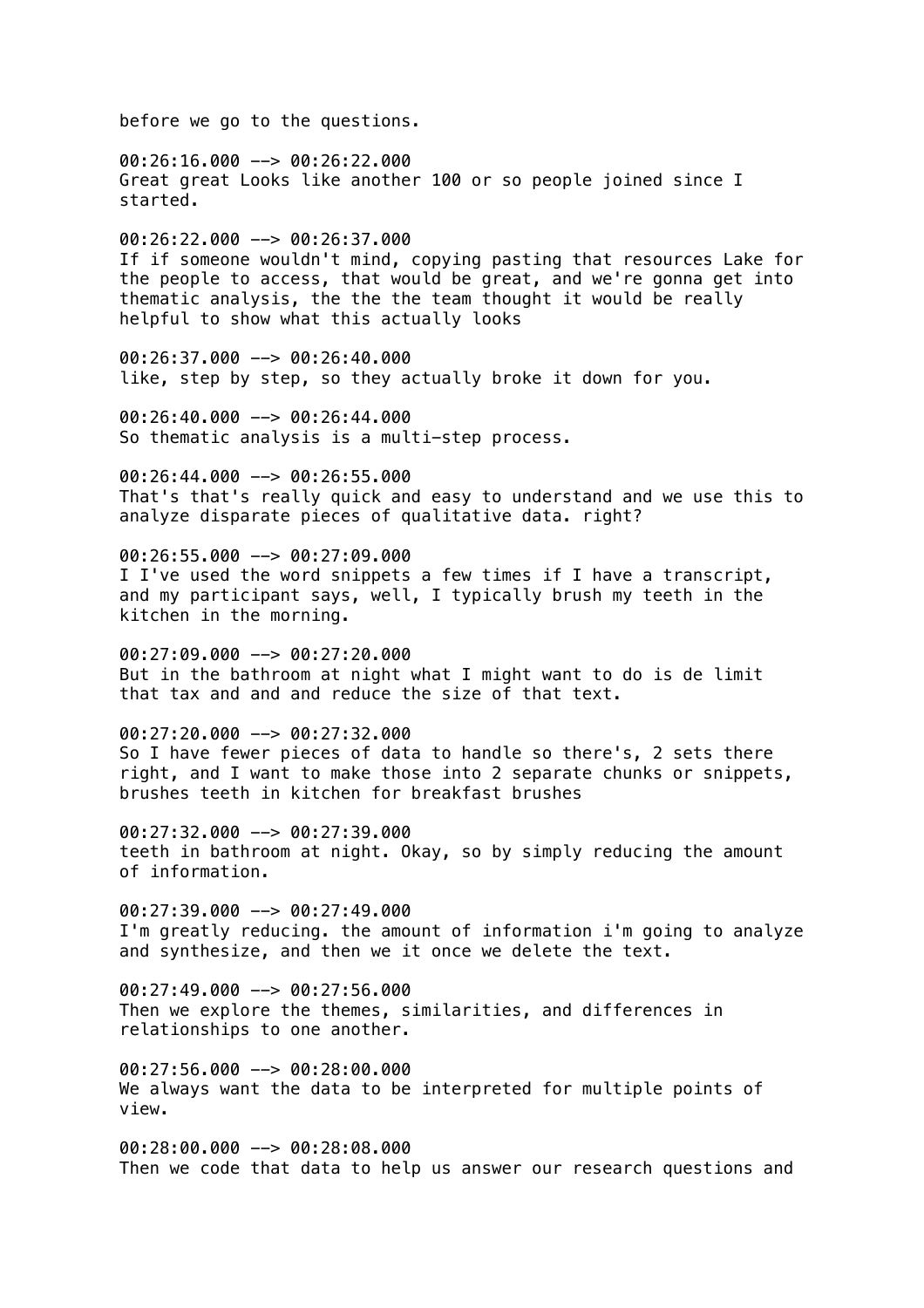find the meaning within It's super flexible. 00:28:08.000 --> 00:28:10.000 It can be done remotely, it can be done collaboratively. 00:28:10.000 --> 00:28:22.000 It could be done in person and it's it's just. It's really flexible and and I think it's probably sort of the the baseline barrier to to enter enter in terms of analysis and  $00:28:22.000$  -->  $00:28:33.000$ synthesis. I love this quote: right analysis involves constant moving back and forth between the entire data set and the coded extracts. Right? 00:28:33.000 --> 00:28:38.000 We're looking really closely at that snippet and Then we're coming back up to look at the base picture.  $00:28:38.000$  -->  $00:28:43.000$ We're looking really closely at the next snippet and then coming back up right. 00:28:43.000 --> 00:28:54.000 So this this process of really taking that close look and zoom back, close look and zoom back, and we're doing that over and over and over again. 00:28:54.000 --> 00:28:59.000 So this is what theatic analysis looks like, step by step. 00:28:59.000 --> 00:29:07.000 Okay. So in my cohorts. We collect feedback on every single workshop. 00:29:07.000 --> 00:29:12.000 We do that for a variety of reasons. But one of the biggest reasons is so. 00:29:12.000 --> 00:29:15.000 We have data to analyze at the end of the cohort.  $00:29:15.000$  -->  $00:29:22.000$ In this spot Patterns class. So i'm going to walk you through an example of one of the activities that they do.  $00:29:22.000$  -->  $00:29:31.000$ This is an original export of open, primarily open ended survey data collected through 00:29:31.000 --> 00:29:36.000 So Gizmo, which is now called alcohol right it's really ugly. 00:29:36.000 --> 00:29:40.000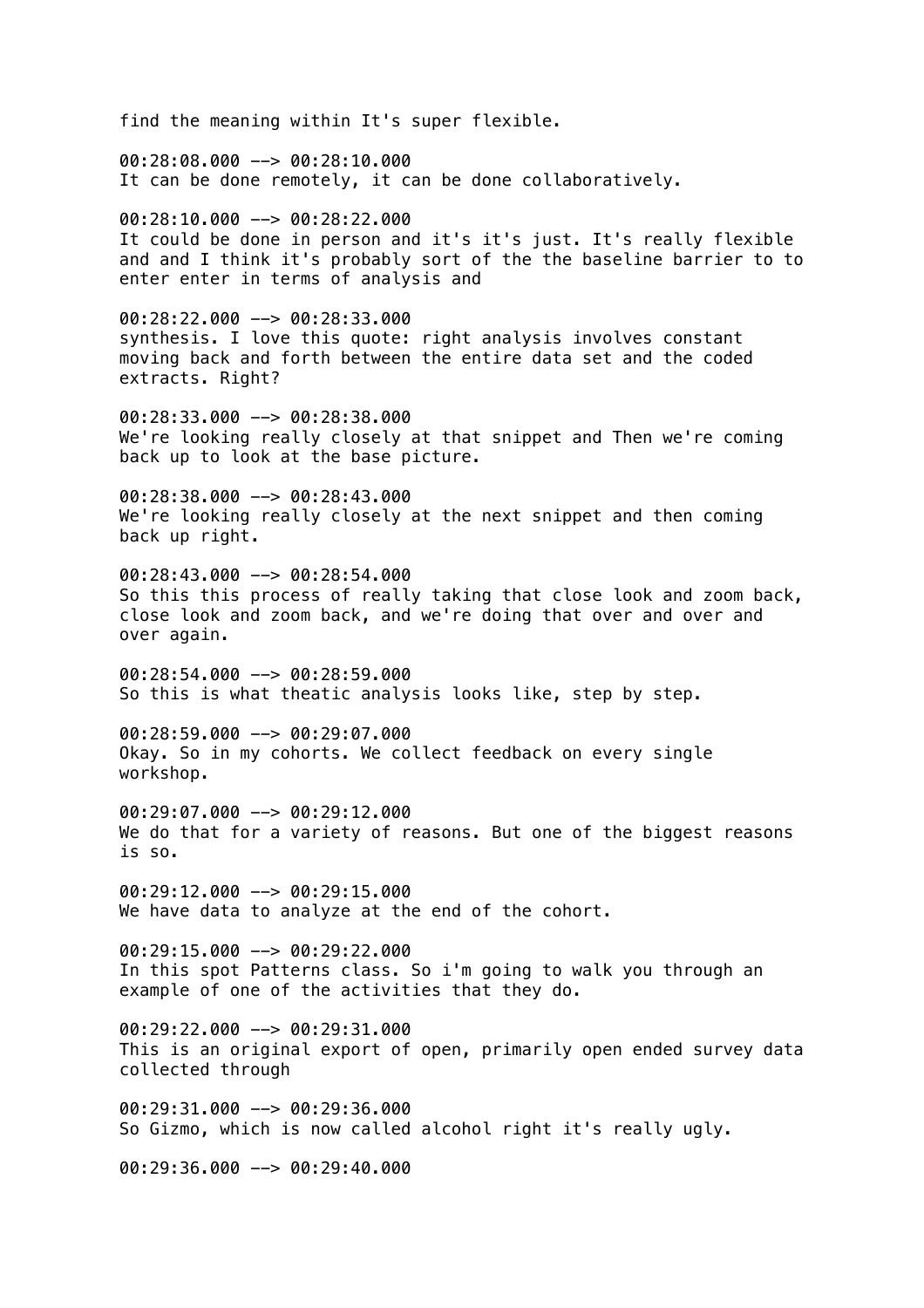It's a spreadsheet I don't need most of this information. 00:29:40.000 --> 00:29:45.000 So the first thing i'm gonna do is i'm gonna scrub that data, and i'm gonna format it. 00:29:45.000 --> 00:29:53.000 The real data. Okay, So I I remove the names. I removed the What else did I do? The language? 00:29:53.000 --> 00:30:01.000 I remove the time date I removed the you know device. the location, all of the stuff that wasn't particularly important. 00:30:01.000 --> 00:30:08.000 Then I organized the data, on each tab so each question how its own responses. 00:30:08.000 --> 00:30:13.000 Let's just say there were 7 questions right so where you see 0. 00:30:13.000 --> 00:30:15.000 One. Those are all the responses for Q. One where you see. 00:30:15.000 --> 00:30:28.000 Q. 2. Those are all the responses, and so forth. The first tab is all the raw data, the second, third, 4, fifth, 6, and seventh tabs are organized in formatting. 00:30:28.000 --> 00:30:32.000 Know what the teams do, or sorry what the individuals do is. 00:30:32.000 --> 00:30:40.000 Then go in. We become familiar with the data, identify, label, and define themes. 00:30:40.000 --> 00:30:45.000 So we have in in column a row column. B. 00:30:45.000 --> 00:30:51.000 We have a big circle, and that's where they identify and label the themes. 00:30:51.000 --> 00:31:00.000 Okay, and then we have a big section on top and that's where they're defining what these themes mean to them right? 00:31:00.000 --> 00:31:03.000 And it could be just a short phrase or sentence. 00:31:03.000 --> 00:31:09.000 Let me show you what this looks like in the next iteration. 00:31:09.000 --> 00:31:17.000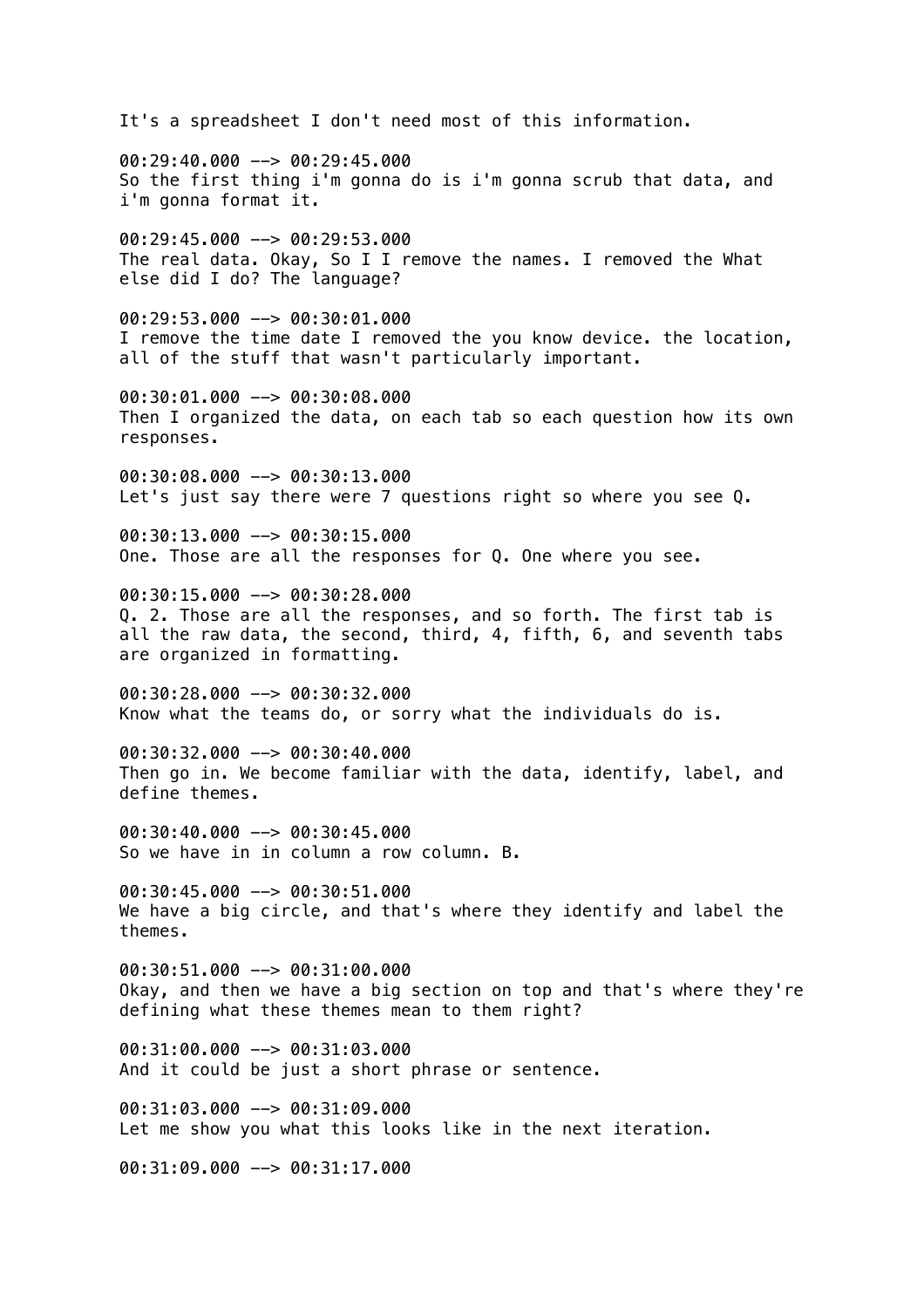So what we have here is someone manually writing in what that theme was. 00:31:17.000 --> 00:31:23.000 So this person wrote in themes that had to do with coaching content advice. 00:31:23.000 --> 00:31:38.000 Happy camper and video. course nobody's right or wrong It's just about how you see the themes emerge right now. 00:31:38.000 --> 00:31:43.000 Someone else created drop-down menus. This is the same data. 00:31:43.000 --> 00:31:57.000 Okay their themes. we're upscaling exploring foundations career change, formal, personal reconnection format.  $00:31:57.000$  -->  $00:32:04.000$ So not only are the core themes different, but their approach to thematic analysis was different.  $00:32:04.000$  -->  $00:32:12.000$ They created these little dropdown menus. So they read through all the data, probably made a note somewhere of what the core themes were then programmed. 00:32:12.000 --> 00:32:16.000 These dropdown menus in the rat on the right hand side. 00:32:16.000 --> 00:32:21.000 You'll see someone who did it in a different way she used 00:32:21.000 --> 00:32:25.000 These are would be called emojis a moto cons What's the word? 00:32:25.000 --> 00:32:32.000 I'm looking for here. I canography let's just sum it up with. 00:32:32.000 --> 00:32:36.000 Iconography and then program those into dropdown menus.  $00:32:36.000$  -->  $00:32:50.000$ Right now. other people will also use a combination. right maybe someone's using manual icons and someone else is creating a sub theme within there.  $00:32:50.000$  -->  $00:32:52.000$ Okay, you could do this in a variety of different ways. 00:32:52.000 --> 00:32:57.000 You can also do this with colors who are thinking about task analysis and task success.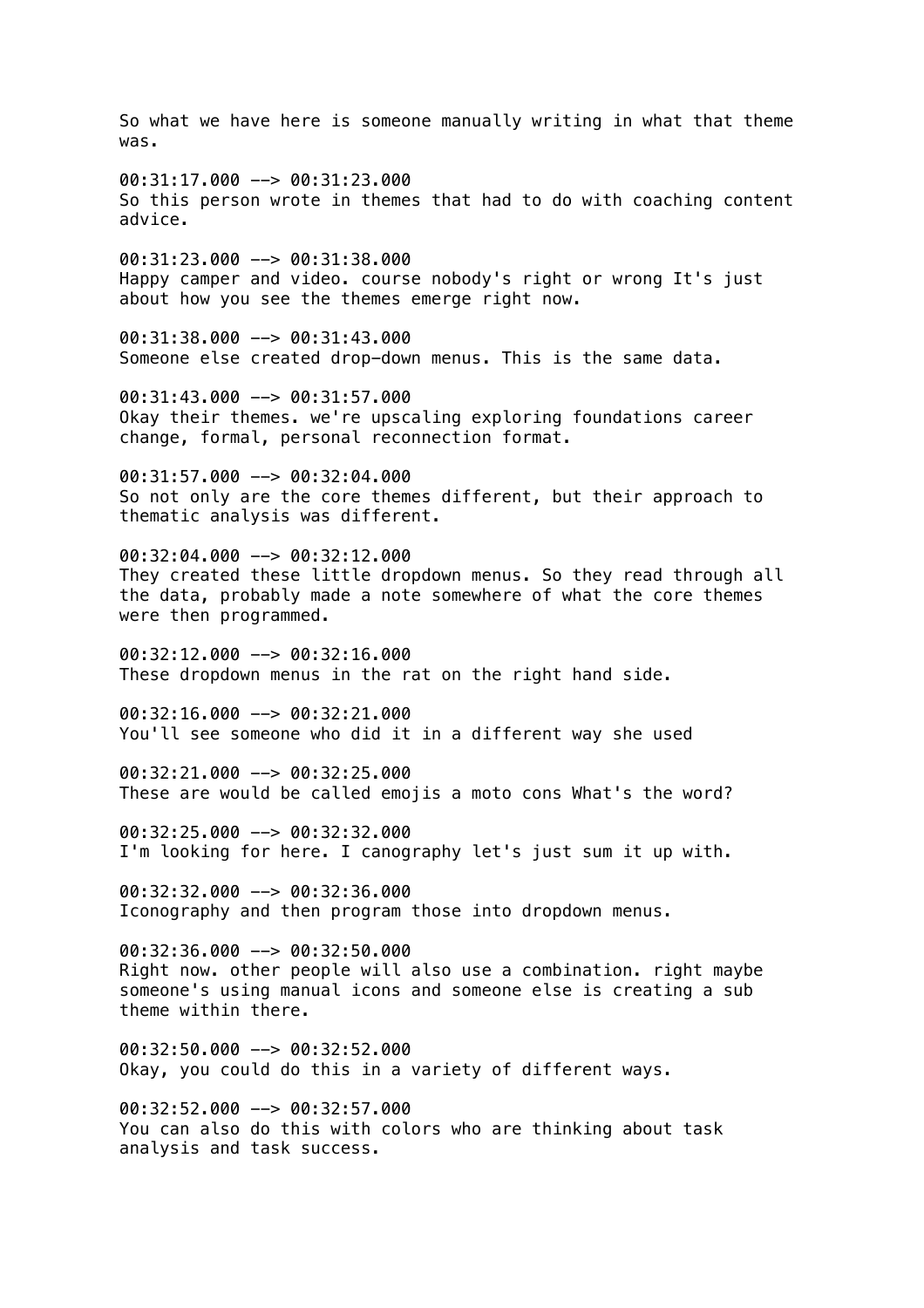00:32:57.000 --> 00:33:06.000 How great would it be to do it in color? Right then you could see it a first glance where all the reds were, where all the greens were and everything in between.

00:33:06.000 --> 00:33:11.000 So this is a very, very simple fly-through over how to do a thematic content.

00:33:11.000 --> 00:33:15.000 Analysis in a spreadsheet and many different approaches.

00:33:15.000 --> 00:33:26.000 So content. Analysis is systematic coding right we're coding the text and other artifacts we're breaking them down into manageable snippets, or organizing them by keywords or

 $00:33:26.000$  -->  $00:33:40.000$ phrases. we're creating themes or buckets right and then, once coded, those become coded categories to then summarize right, it works really well to identify intentions focus trends describe

00:33:40.000 --> 00:33:54.000 attitudes and behaviors, understand perspectives of different segments, reveal similarities, differences in other patterns, including outliers and analyze open-ended responses.

00:33:54.000 --> 00:34:00.000 No, as I mentioned, there's different types of content analysis and different approaches within them.

00:34:00.000 --> 00:34:15.000 What I just showed you was content analysis, in a spreadsheet in 4 different ways to do it in a spreadsheet Google sheets or excel here's some other ways that people approach content and thematic analysis and thematic

00:34:15.000 --> 00:34:19.000 analysis can be appropriate when exact precision is not required.

 $00:34:19.000$  -->  $00:34:34.000$ I want to be very specific about this. When the mad, when precision is not required, when precision is required, we want to take a different approach.

00:34:34.000 --> 00:34:41.000 So alternative approaches to content analysis might be to look at the data in terms of frequency or counts.

00:34:41.000 --> 00:35:00.000 Okay, are all the snippets or things equal is one theme particularly loud, but it didn't show up as frequently right is one theme particularly quiet, but shows up over and over and over again.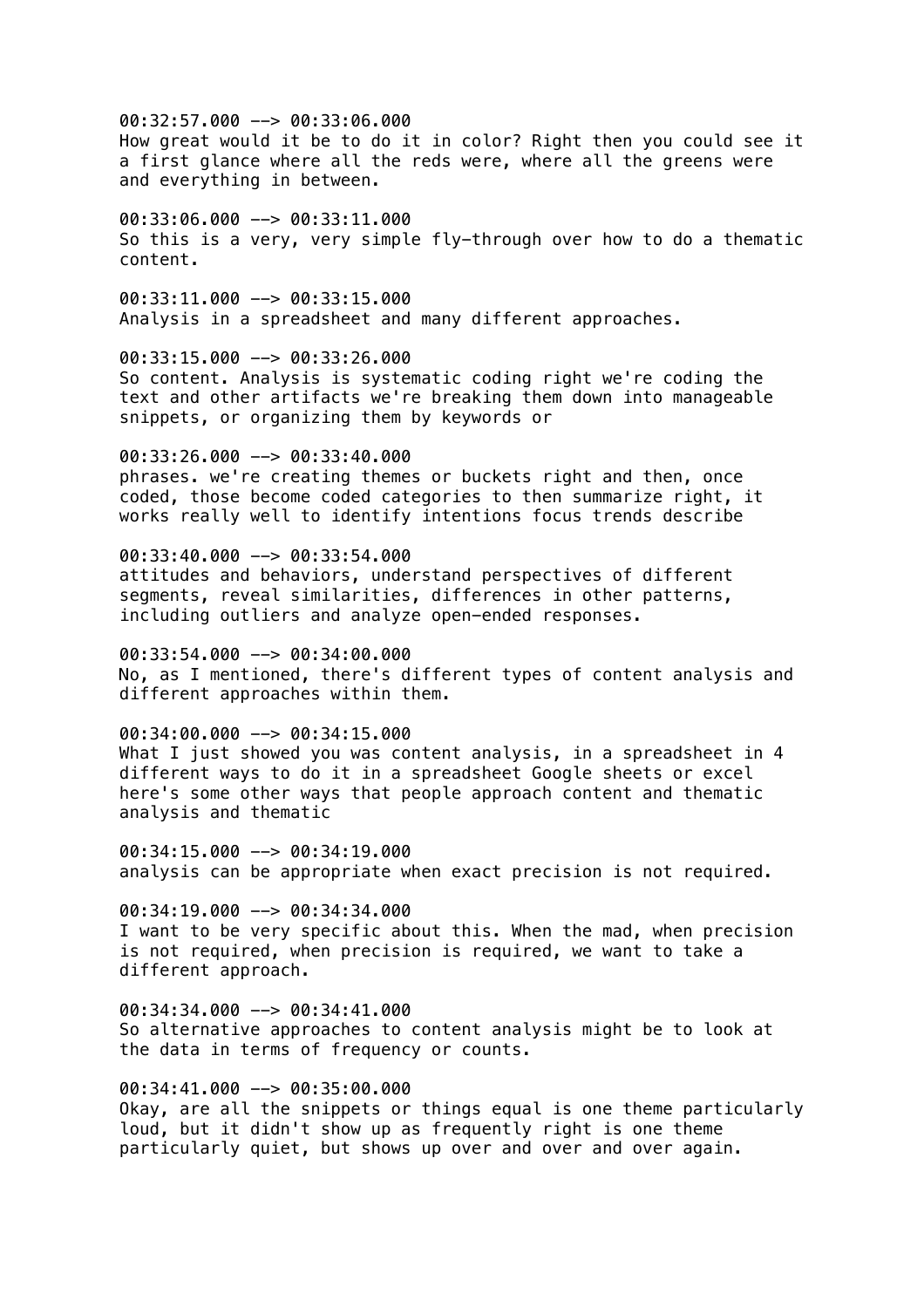00:35:00.000 --> 00:35:09.000 Which themes are most important, great. Here we would look at how many times something like a key word came up.

00:35:09.000 --> 00:35:17.000 You could do a keyword search right? You could also look at the frequency of these instances as well.

00:35:17.000 --> 00:35:24.000 No, not all. themes are equal. Not all feedback is relevant to our research goals.

00:35:24.000 --> 00:35:31.000 But all feedback should be treated equally when we're reducing our content into snippets.

00:35:31.000 --> 00:35:38.000 We wanna pay attention to these things, but we can turn qualitative data into quantitative data.

00:35:38.000 --> 00:35:47.000 We have enough of it. So 3 of mine previous students created tutorials

00:35:47.000 --> 00:35:58.000 And there's a there's a link to a fuel your curiosity newsletter that shows you each of their approaches to theatic analysis.

00:35:58.000 --> 00:36:02.000 3 different tools. So Randy takes you through a thematic analysis in an air table.

00:36:02.000 --> 00:36:14.000 May Ocean. It takes you through the himatic analysis in Dubtail, in Moreo, and Sam takes you through a phonetic analysis.

00:36:14.000 --> 00:36:20.000 Things fellow. Does anybody hear a background noise,

00:36:20.000 --> 00:36:27.000 Yeah, I do. but I I i'm not sure if it's coming from you for me.

 $00:36:27.000$  -->  $00:36:33.000$ I Don't think it's me but all alone. Well, I hope it isn't, too.

00:36:33.000 --> 00:36:40.000 Bothersome there, it just went away like that.

 $00:36:40.000$  -->  $00:36:43.000$ But anyway, I encourage you guys to go in. These are really quick.

00:36:43.000 --> 00:37:01.000 There may be 2 to 3 min tutorials each, but they really demonstrate not only people's different beautiful minds, but 3 different ways to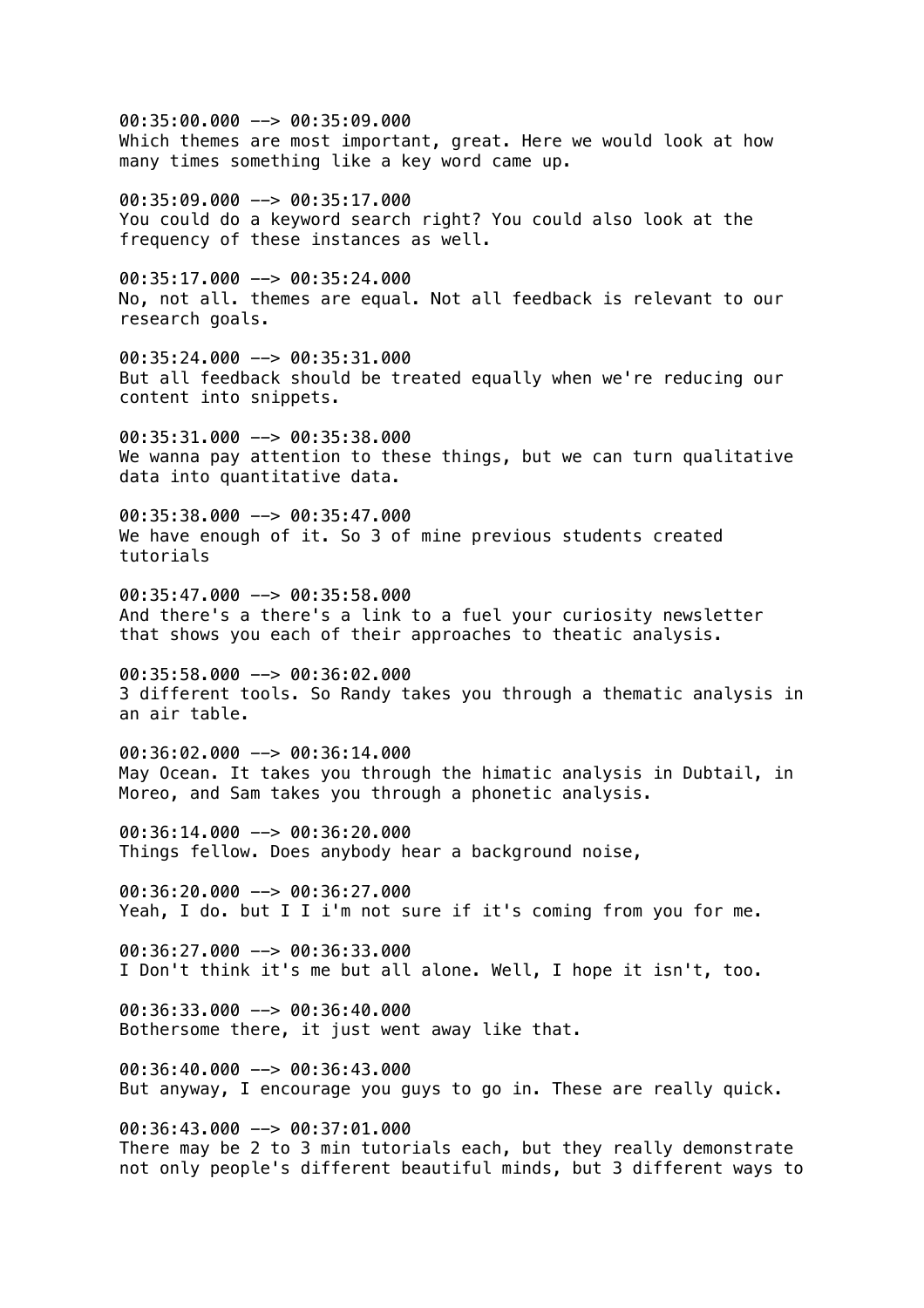approach a very similar task right, and also maybe you will inspire you to try a 00:37:01.000 --> 00:37:07.000 new approach. Now, affinity mapping is something that I think most of us are familiar with. 00:37:07.000 --> 00:37:15.000 At this point affinity mapping. is where we're looking for affinities or relationships between our data, and it's often to do with clustering. 00:37:15.000 --> 00:37:25.000 And this is another type of thematic analysis, and we use Mero for specific exercises in the spot patterns. 00:37:25.000 --> 00:37:42.000 Class right? The data has already been snaperated into snippets with couple of this snippets onto individual post-it notes, and then we look for the themes and the and the patterns in in in those areas right Now, affinity diagrams 00:37:42.000 --> 00:37:47.000 gather an organized data based on natural relationships, or effectively. 00:37:47.000 --> 00:37:53.000 This is an example of raw data from Catherine in my past cohort. 00:37:53.000 --> 00:37:59.000 Right. I just think this is gorgeous. This is an example of her synthesis, right? 00:37:59.000 --> 00:38:09.000 But we can go further with this. We can go much further with this, and we can combine those with frameworks. 00:38:09.000 --> 00:38:26.000 So let's think about taking affinity, mapping to the next step, 2 by 2 frameworks earlier I just mentioned frameworks right could be on a spectrum, but by 2 by 2 frameworks we're talking about an  $00:38:26.000$  -->  $00:38:35.000$ Xy access. Okay, it allows us to consider and compare the data across relevant spectrums.  $00:38:35.000$  -->  $00:38:39.000$ Okay. So again, let's take a look at that frameworks tool. 00:38:39.000 --> 00:38:50.000 So maybe our relevant spectrum for our current study is high cost,

low cost and positives and negatives.

00:38:50.000 --> 00:39:09.000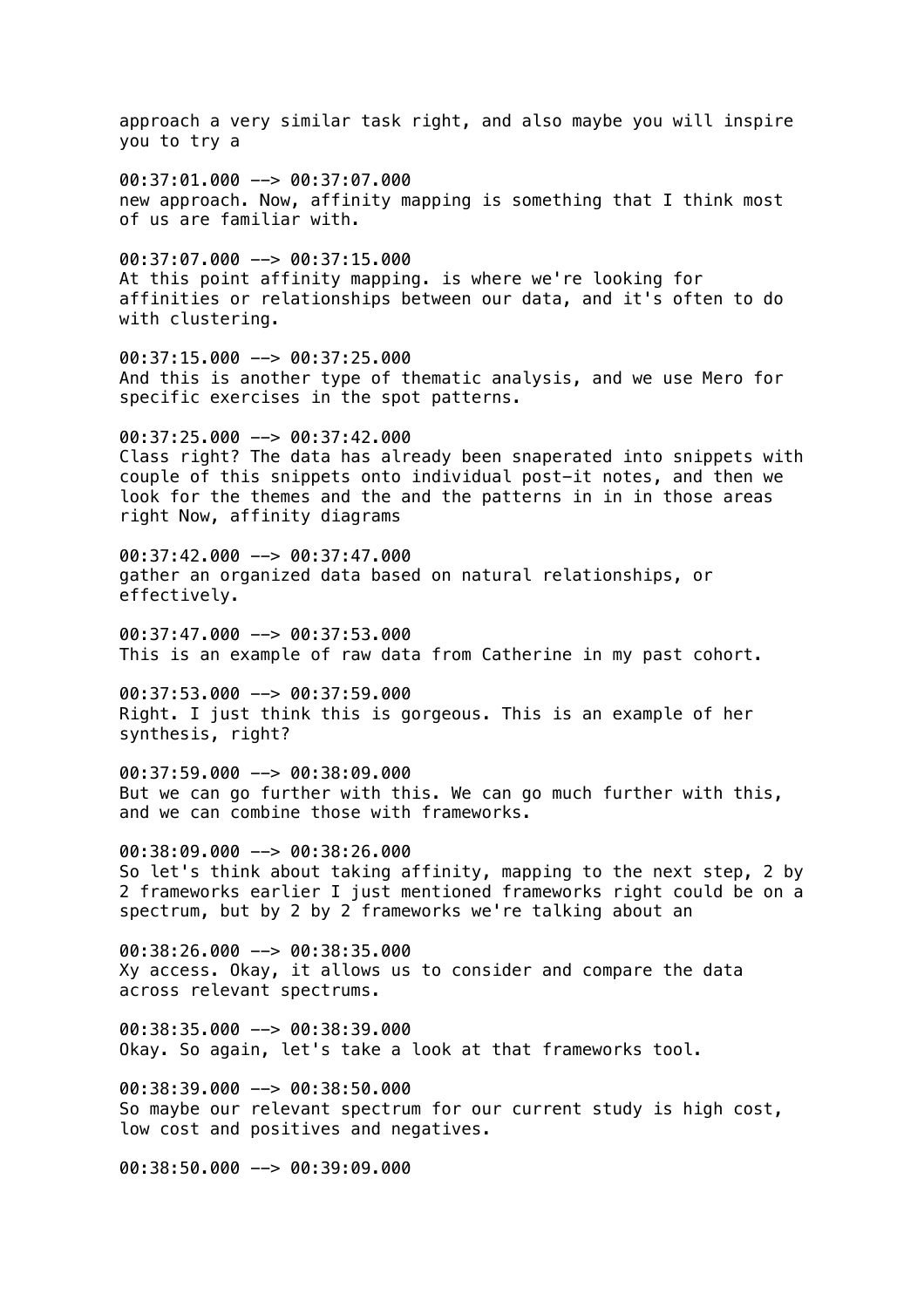Maybe it's impact high impact or low, impact versus high effort and low effort. right? When we look at them across spectrums, we can begin to plot the data in even more meaningful ways that our businesses and our stakeholders 00:39:09.000 --> 00:39:14.000 can act upon. So here are some examples of frameworks. 00:39:14.000 --> 00:39:17.000 Right again. it's opposing characteristics on a spectrum. 00:39:17.000 --> 00:39:22.000 You can use just one access, or you can use 2 accesses access. 00:39:22.000 --> 00:39:31.000 I, that should be a word. So we plot on a single spectrum across, you know an x-axis which would be left to right.  $00:39:31.000$  -->  $00:39:39.000$ And you could do a variety of these or you can combine them and use an Xy access.  $00:39:39.000$  -->  $00:39:43.000$ I've included my tool on liquor scale response anchors. 00:39:43.000 --> 00:39:48.000 These are also really great prompts to do this type of spectrum analysis. 00:39:48.000 --> 00:40:03.000 Right. Maybe you want to analyze the data according to ex acceptability or familiarity, or consideration, or importance or agreement or probability. right? 00:40:03.000 --> 00:40:13.000 There's a variety of ways to do. this we want to choose the frameworks that are most pertinent to our business goals, and the business decisions we need to. 00:40:13.000 --> 00:40:18.000 Make. So here are some examples. I think I just mentioned actually high effort versus low effort. 00:40:18.000 --> 00:40:28.000 What about the combining that with realistic versus aspirational or high cost and low cost, and combining that with expected or unexpected?  $00:40:28.000$  -->  $00:40:35.000$ Okay in terms of prioritization. The impact versus effort is a huge one.

00:40:35.000 --> 00:40:53.000 And again, you're gonna need your stakeholders input on this,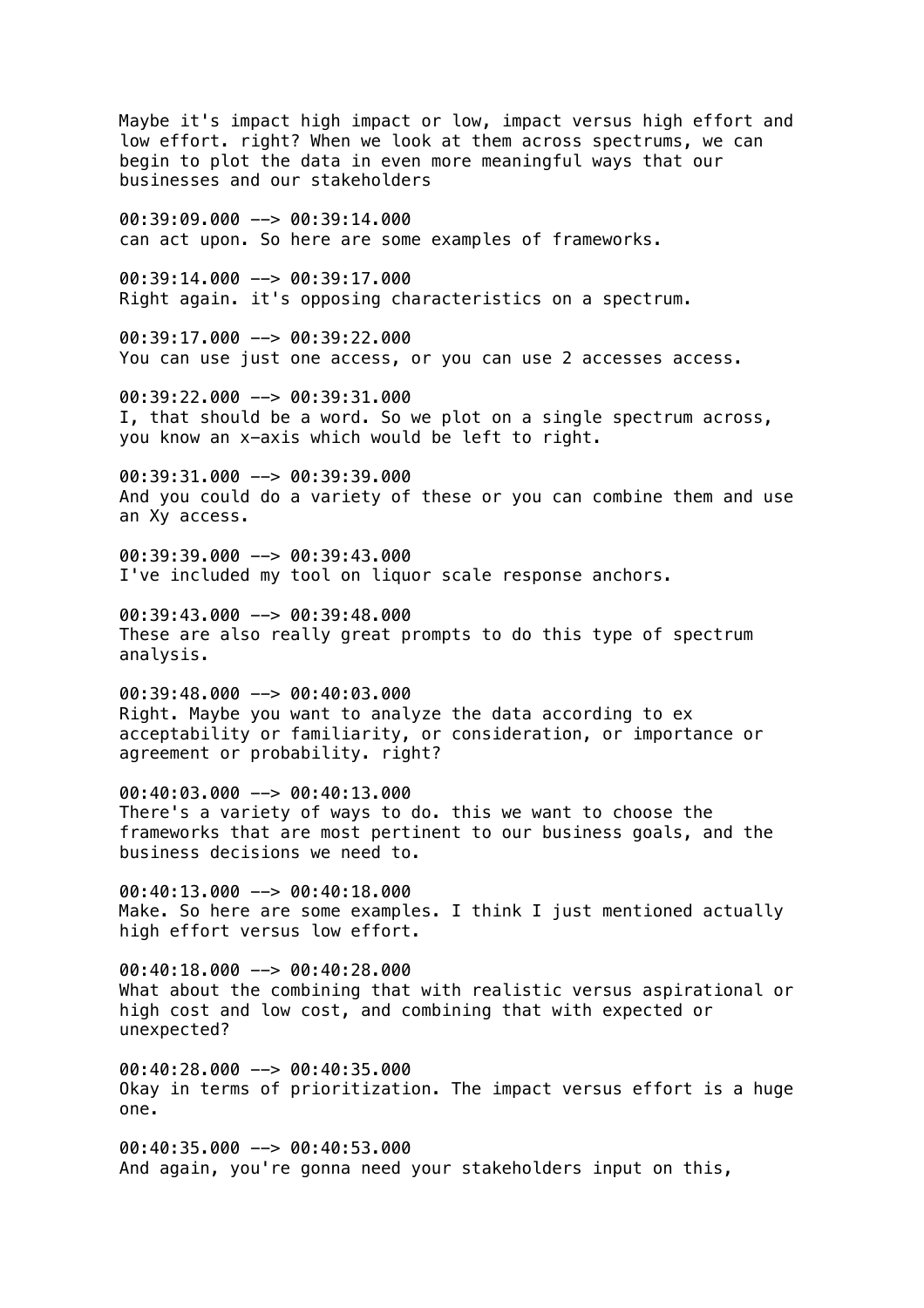because you're gonna need to know and understand how how much effort might be involved to do X versus y and what that impact or opportunity might be this shouldn't be done 00:40:53.000 --> 00:40:57.000 by one person. This should be a really collaborative effort. 00:40:57.000 --> 00:41:08.000 Other 2 by 2 frameworks, would be product versus market product, fit versus market fit, or new versus current product current versus New Market. 00:41:08.000 --> 00:41:16.000 Another one might be importance versus urgency. All of these will help you.  $0.41:16.000$   $\rightarrow$  00:41:31.000 Help your teams move faster from insights into action. in a credible way that's based in business knowledge and business language. 00:41:31.000 --> 00:41:38.000 Another example from The cohort is the prioritization matrix and the swat analysis. 00:41:38.000 --> 00:41:48.000 We actually do the prioritization matrix in the Swat analysis on user research skills, hard skills and soft skills.  $00:41:48.000$  -->  $00:41:54.000$ Okay, but you could do this on. you know anything. you wanna choose your frameworks.  $00:41:54.000$  -->  $00:42:01.000$ That relate to your research goals. so these 2, by 2 frameworks will further ensure your result. 00:42:01.000 --> 00:42:08.000 Yield that actually will in meaningful product decisions are made in context.  $00:42:08.000$  -->  $00:42:12.000$ Okay, So here's some additional analysis and synthesis methods. 00:42:12.000 --> 00:42:22.000 I'm gonna do. a quick time check and we're great mind. Mapping is something else that you might want to consider either alone or with your team.  $00:42:22.000$  -->  $00:42:37.000$ It's super fascinating to have your core team, create their own mind maps, and then compare them search log analysis is a terrific way to understand more about a problem.

00:42:37.000 --> 00:42:43.000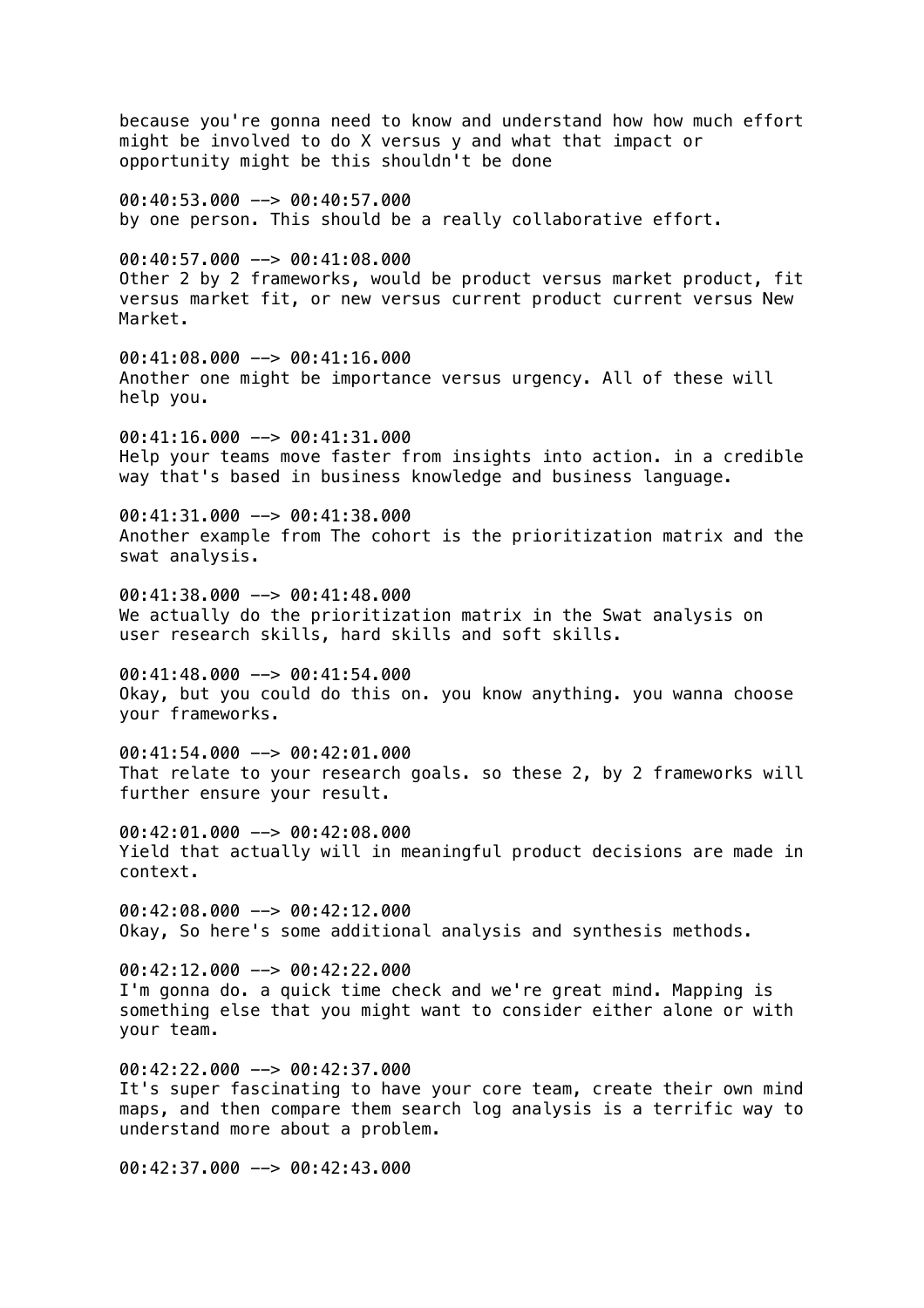Space or an opportunity, space, or a definition or key term, right? 00:42:43.000 --> 00:42:59.000 You can also look up, say, user research, How many times was the term user research googled in San Francisco from 2,013 to 2,014 buy women. 00:42:59.000 --> 00:43:09.000 I mean you can. You can go so deep and and get so brainy and nerdy with this stuff like this is an entire black hole. 00:43:09.000 --> 00:43:20.000 You can get lost in lots of quant people spend a lot of time here, but it's great to substantiate. Perhaps other information right. 00:43:20.000 --> 00:43:29.000 Red like green light, is another approach to thinking about how to organize your information in a different way. Right?  $00:43:29.000$  -->  $00:43:32.000$ Does it fit our brand? Does it have consumer appeal?  $00:43:32.000$  -->  $00:43:40.000$ Does it give us a competitive advantage Is It easy to implement right by thinking in these different business ways?  $00:43:40.000$  -->  $00:43:53.000$ We're putting our data and we're looking at our data and more concrete objective formats that will help us make those decisions with more confidence. 00:43:53.000 --> 00:44:06.000 Spectrum analysis. This is pretty much the version of a liquor scale, right where you're looking at information or data across a spectrum. 00:44:06.000 --> 00:44:19.000 Another way to really maybe understand your customers pain points better, or their segmentation, or where their segmentation may break or overlap. 00:44:19.000 --> 00:44:30.000 Also a really visual way to share this information great i'm gonna end with data triangulation. 00:44:30.000 --> 00:44:39.000 Okay, triangulating data is where we compare different data sets from different sources. 00:44:39.000 --> 00:44:56.000 Right and love this quote, but apparently our einstein never said,

but not everything that can be counted counts, and everything that counts who i'm the single word, and not everything that counts can be counted this really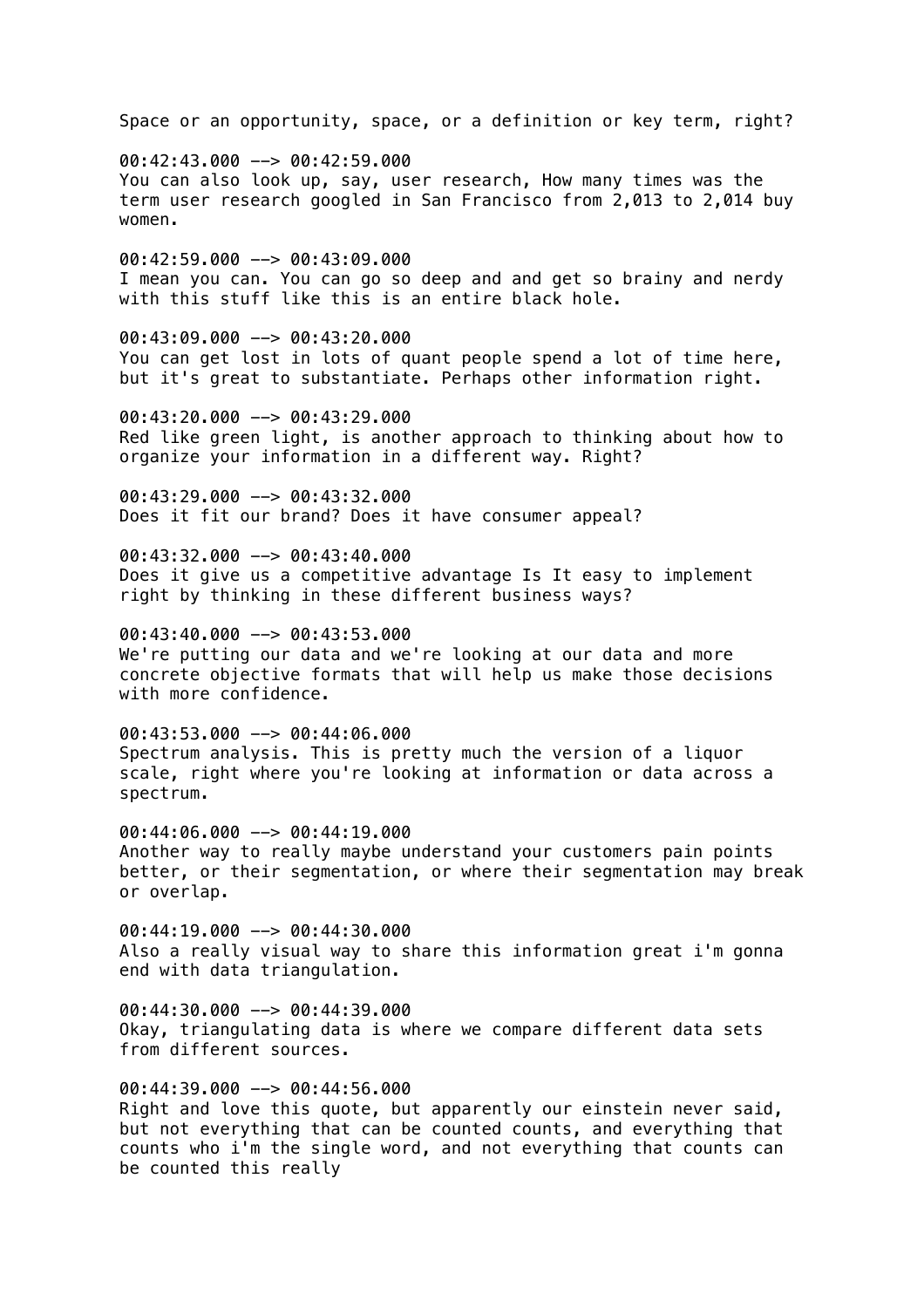00:44:56.000 --> 00:45:02.000 ties back to that earlier sentiment that all data should be treated equally. 00:45:02.000 --> 00:45:09.000 But not all data matters. Not all data is going to relate to our research goals. 00:45:09.000 --> 00:45:23.000 And if I'm doing that study about where people are brushing their teeth, and I pick up information about when they shower not necessarily relevant to the study, I'm doing for crest toothpaste Okay, So right? 00:45:23.000 --> 00:45:37.000 Sizing that data and being really confident about you know what fits in and what data should be collected and analyzed, is really helpful, and decision making requires many, many different inputs. 00:45:37.000 --> 00:45:43.000 Right. We have our own intuition. we have world events. 00:45:43.000 --> 00:45:47.000 We have our competitors in their landscape. We have resources right. 00:45:47.000 --> 00:46:01.000 We also have qualitative email, quantitative data and lots of other things like anticipated and unanticipated costs, benefits. maybe policy changes. 00:46:01.000 --> 00:46:11.000 Right. So all of this should be taken into consideration when we're helping our teams make those decisions right? 00:46:11.000 --> 00:46:15.000 We want to use our common sense to weigh all of these right? 00:46:15.000 --> 00:46:23.000 Our input is one source of input or 2 or 3 but it's within a context of in the ecosystem.  $00:46:23.000$  -->  $00:46:31.000$ That should also be considered. So what data can you triangulate? 00:46:31.000 --> 00:46:37.000 What other sources will help you strengthen your questions, your insights right. 00:46:37.000 --> 00:46:42.000 We use triangulation techniques at all stages of the design process. 00:46:42.000 --> 00:46:53.000 Huge time saver, right, huge resource, safer. and it will really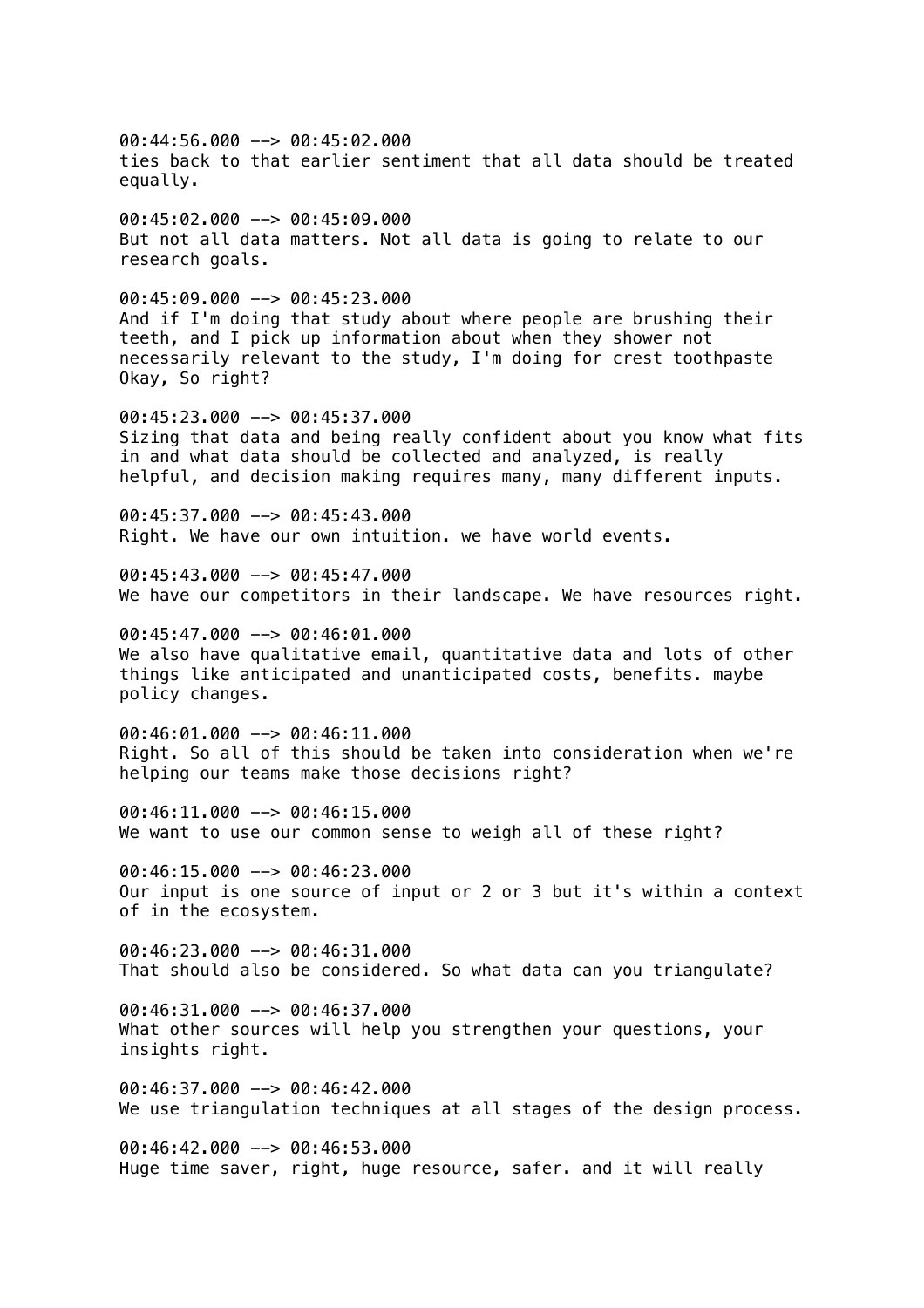help us clarify and strengthen the scope and solidify the 5 names. 00:46:53.000 --> 00:47:05.000 2 of my favorite places to triangulate the data and 2 of my favorite people inside an organization or the customer service team, and particularly the person who's assigned to the area of the product. 00:47:05.000 --> 00:47:14.000 That i'm working on, and the sales team right both of these people are service facing people.  $00:47:14.000$  -->  $00:47:18.000$ They're talking to customers and prospects every single day. 00:47:18.000 --> 00:47:26.000 They have an enormous wealth of knowledge and a shared goal. Right?  $00:47:26.000$  -->  $00:47:44.000$ Your customer service person wants to reduce the number of tickets and reduce the amount of complaints your salesperson wants to make the product more attractive in order to close more sales, but they have these other beautiful 00:47:44.000 --> 00:47:53.000 brains that are helping them think in different ways. Find out who those people are, and make them your besties right? 00:47:53.000 --> 00:48:03.000 Another one. Is your data analysis? right? This is a quant person with a beautiful brain that can tell you where something happened. 00:48:03.000 --> 00:48:09.000 Where did they drop off in the flow? How many people hit those Faqs right? 00:48:09.000 --> 00:48:15.000 In what order, How many session times does it take for the average person to create a new account? 00:48:15.000 --> 00:48:21.000 Where are they dropping off in the flow right? How long are those session times? 00:48:21.000 --> 00:48:29.000 These people just have beautiful, beautiful minds. Wrap yourselves around and introduce yourself, and work together.  $00:48:29.000$  -->  $00:48:45.000$ Other sources of data that you can use to triangulate would be secondary and desk for product reviews, stakeholder interviews, competitive analysis, heuristic evaluations, expert reviews, but those customer facing 00:48:45.000 --> 00:48:50.000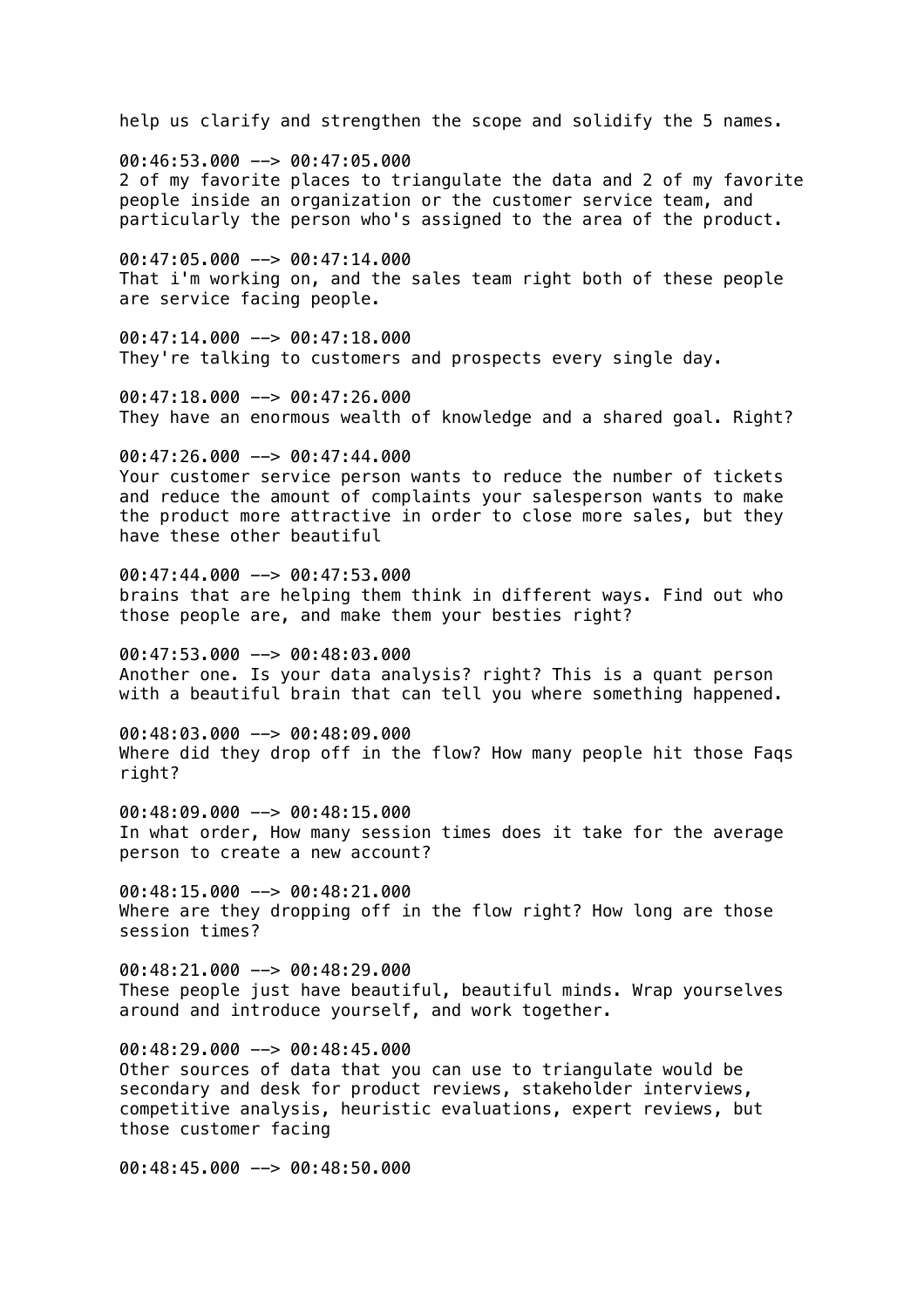people, your Cx teams, your sales, teams, and your data.

00:48:50.000 --> 00:48:57.000 Now set data, analytic analytics. can't talk Today they have a wealth of knowledge, right?

00:48:57.000 --> 00:49:07.000 So both both primary and secondary means. Here all of this will help you increase the validity of your findings.

 $00:49:07.000$  -->  $00:49:12.000$ Provide a clear picture of the problem, increase confidence, and create.

00:49:12.000 --> 00:49:20.000 You know data ways to look at the problem differently and understand it and provide unique answers and results.

00:49:20.000 --> 00:49:30.000 Right, and what I do in my decks is i'm triangulating the data and I am reinforcing where it is substantiated.

00:49:30.000 --> 00:49:45.000 This point is substantiated in the fact that we had X amount of jury tickets filed in the month of May, 2,022, and link to all of those Jira tickets right?

00:49:45.000 --> 00:49:52.000 This finding right here or this insight is also substantiated in this study.

00:49:52.000 --> 00:50:06.000 Right by Xyz researcher, who completed a study looking at something similar, but also found a different theme, right or a similar thing, I should say right cons is that it can be extremely time consuming right?

00:50:06.000 --> 00:50:13.000 And your own looking at more data, you're looking at a collection which requires some greater planning and organization.

00:50:13.000 --> 00:50:20.000 And you're not always gonna know what data to triangulate until you complete that first cut.

00:50:20.000 --> 00:50:26.000 Of that analysis and synthesis but if you're using a note taking framework.

00:50:26.000 --> 00:50:36.000 You'll be able to do it, in real time. you'll be able to identify in real time during that session what you might want to triangulate and you can contact your Pm.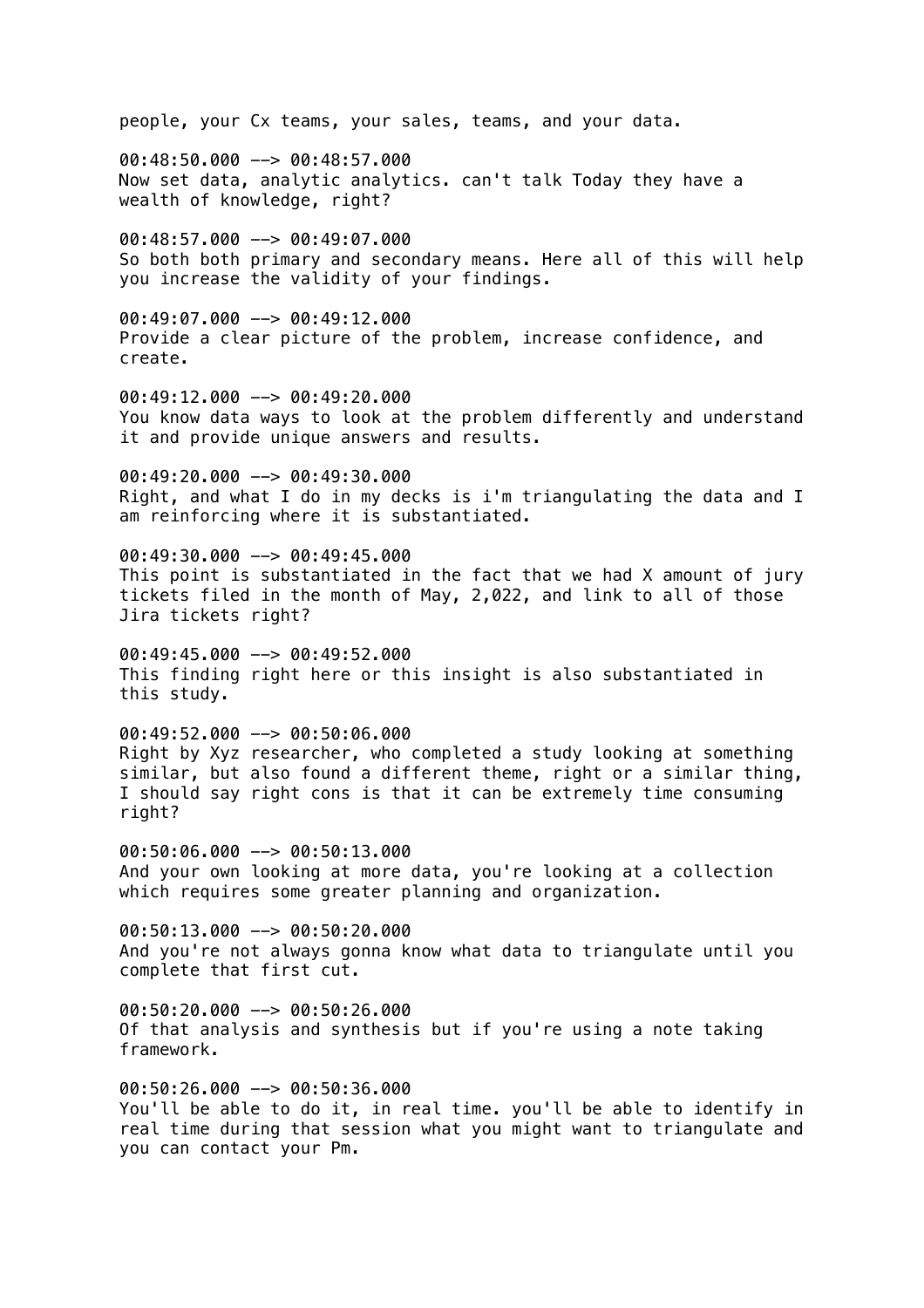00:50:36.000 --> 00:50:40.000 You can contact support, you can contact your salesperson or your analysts. 00:50:40.000 --> 00:50:46.000 And say, Do we have any data that supports this? right? 00:50:46.000 --> 00:50:50.000 So get them thinking, get them working right, Build those collaboration skills. 00:50:50.000 --> 00:50:56.000 So so to to help identify these things simultaneously. 00:50:56.000 --> 00:51:01.000 Now insights into action. Right? This is our goal at the end of the day, right? 00:51:01.000 --> 00:51:07.000 Our ultimate goal is to move our teams and partners from insights into action.  $00:51:07.000$   $\rightarrow$  00:51:14.000 I it's nails on a blackboard to me when people confuse a finding in an insight, so just wanna take a moment here to clarify. 00:51:14.000 --> 00:51:32.000 Findings are required in order to identify it. Insight your findings are those snippets of information that you observed that you heard, or that you saw or witnessed during your sessions. 00:51:32.000 --> 00:51:41.000 They include the artifacts, the behaviors, the attitudes right, the quotes, the screenshots, the fill in the blanks. Right? 00:51:41.000 --> 00:51:49.000 You report on findings that relate to your research goals directly, and findings always come before insights. 00:51:49.000 --> 00:51:55.000 Always you can't have an insight without first collecting your findings. 00:51:55.000 --> 00:52:06.000 Now, once we've collected the findings we analyze and synthesize the data to uncover insights which are interpretations of those findings, right?  $00:52:06.000$  -->  $00:52:09.000$ These terms should not be used interchangeably. 00:52:09.000 --> 00:52:18.000 I could tell immediately how savvy you are by how you use your key terms, which is one of the reasons in the impetus for creating the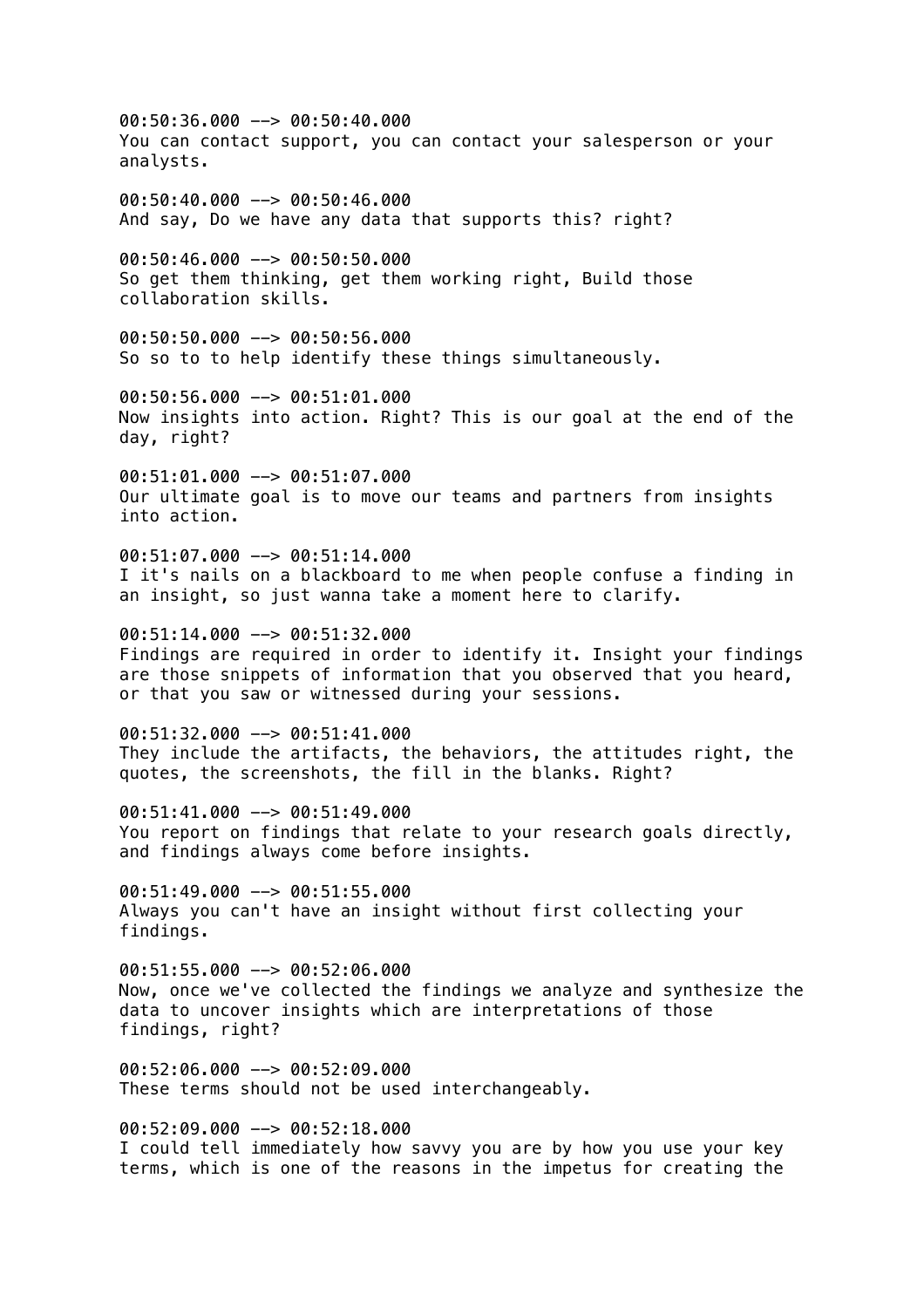ux lexicon right?

00:52:18.000 --> 00:52:26.000 So insights often answer the question, What does this mean, or why does this matter right?

00:52:26.000 --> 00:52:34.000 It may conflict with something earlier, right or something outside of the study, but they provide a fresh perspective.

 $00:52:34.000$  -->  $00:52:40.000$ They provide a hidden truth, an unarticulated awa moment yes, that's it right.

00:52:40.000 --> 00:52:51.000 They speak to our audience, and they're memorable moving from finding to insights, is a far more advanced practitioner.

00:52:51.000 --> 00:53:00.000 Skill set, and it takes years to really hone these skills. and you're not always going to have insights, and that's totally okay, right.

00:53:00.000 --> 00:53:07.000 Not every study is going to yield insights. I could teach a whole class on insights and findings.

00:53:07.000 --> 00:53:14.000 Here is a quick insights checklist. You probably have an insight if you can answer.

00:53:14.000 --> 00:53:22.000 Yes, to at least I would say there's 7 things here at least 5 of them.

00:53:22.000 --> 00:53:31.000 If you can't answer yes, to 5 of these questions what you're looking at is a finding findings are cool critical.

00:53:31.000 --> 00:53:39.000 But I really would like to camera home. The difference an insight in a finding.

00:53:39.000 --> 00:53:49.000 So insights are super sought after because they provide the biggest impact impacting the product or service we're working on is our ultimate goal. right?

 $00:53:49.000$  -->  $00:53:59.000$ That's why we do what we do so how do we help make actual informed product decisions.

 $00:53:59.000$  -->  $00:54:14.000$ Mary, you're analysis approach and frameworks I should actually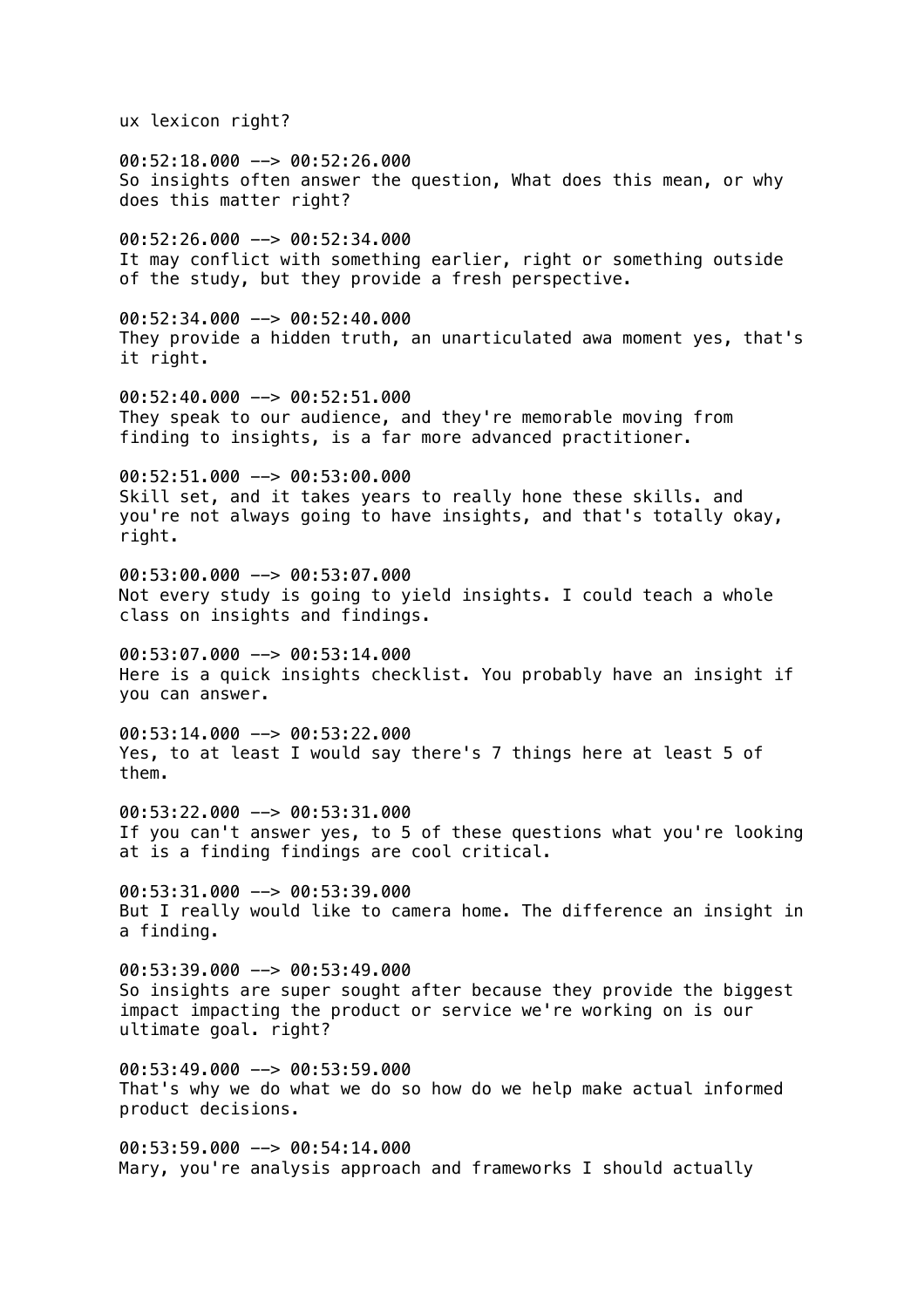correct this slide to say, Mary, your note taking frameworks analysis to the product design to be made.  $00:54:14.000$  -->  $00:54:21.000$ Okay, are you looking to identify benefits? cost risks and mitigations? 00:54:21.000 --> 00:54:26.000 Are you looking for a Go forward? No, go forward. Are you looking for a who, What? 00:54:26.000 --> 00:54:31.000 Where, When? Why are you looking for an Mvp. What are we looking for? 00:54:31.000 --> 00:54:39.000 Right and use the data and organize the data in the frameworks that make the most sense.  $00:54:39.000$  -->  $00:54:46.000$ And remember, the people who need to consume and act upon our research are our users too. 00:54:46.000 --> 00:54:57.000 I always think of my studies as having at least 2 segments of people of the people, that we're designing, for which might be customers or prospects. 00:54:57.000 --> 00:55:03.000 And then we have the people that need to consume our data or stakeholders. 00:55:03.000 --> 00:55:11.000 Those are the people that need to act on it. They need to act on the learnings in order for us to be successful. 00:55:11.000 --> 00:55:15.000 So think about the ux that you're providing your stakeholders. 00:55:15.000 --> 00:55:24.000 Yep. think about how to present your data in business terms and formats that are going to be meaningful in relevant to them. 00:55:24.000 --> 00:55:31.000 Think about how to organize your data by function, by priority and confidence level.  $00:55:31.000$  -->  $00:55:38.000$ And do this in collaboration with your stakeholders, because the more bought in they are to your data. 00:55:38.000 --> 00:55:49.000 Your recommendations, your output, the more likely they are to

access the learnings and manage your own expectations.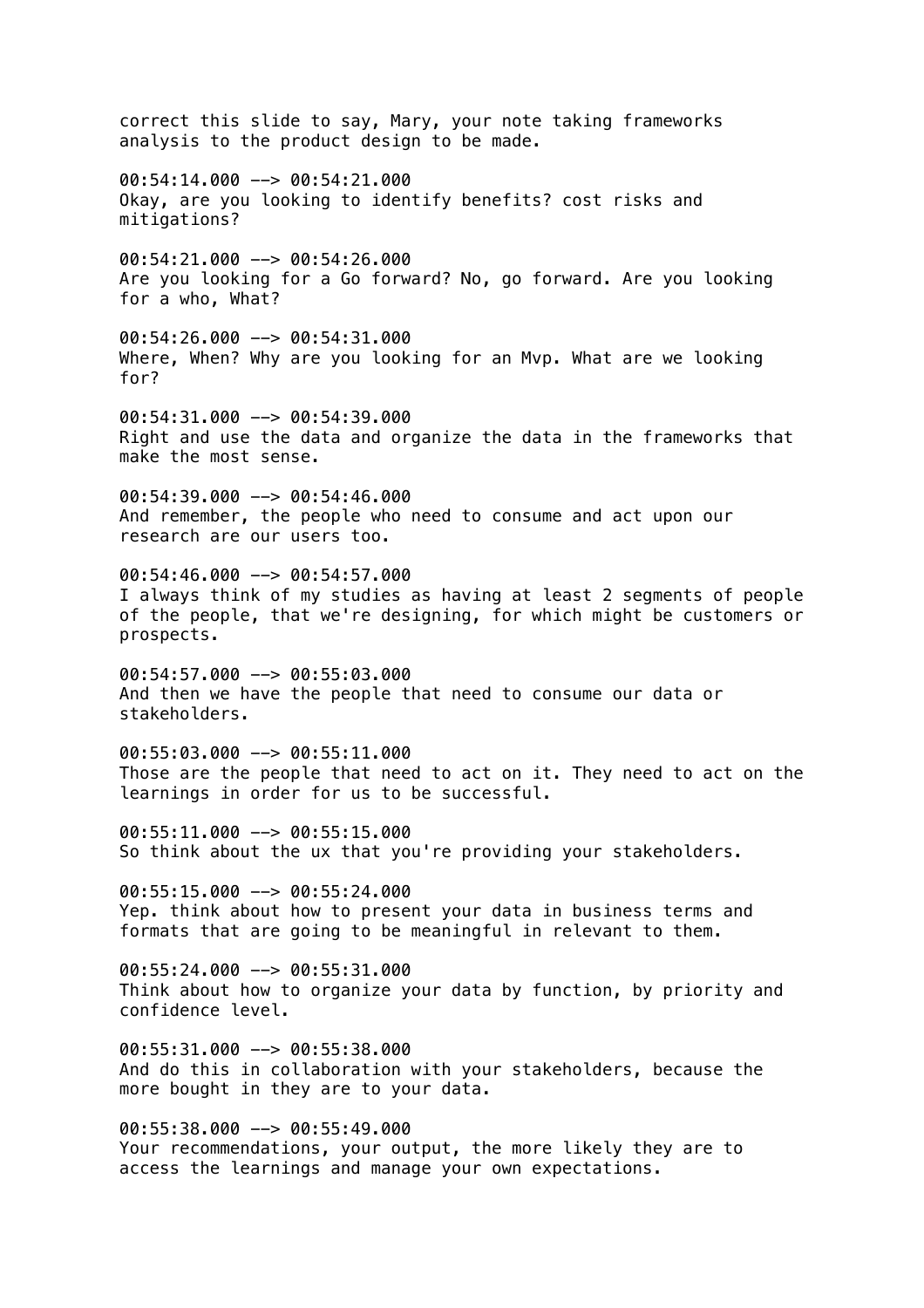00:55:49.000 --> 00:56:02.000 This stuff totally takes practice and it's super fun and it's super geeky, and you're gonna find new ways and new frameworks to practice over time, and usually the same frameworks aren't going to be

00:56:02.000 --> 00:56:10.000 appropriate for more than one study so it's creative to even come up with the right frameworks.

 $00:56:10.000$  -->  $00:56:14.000$ That would be most meaningful and relevant to your city.

00:56:14.000 --> 00:56:20.000 So I leave you with one thought and that's to do the best you can until you know better.

 $00:56:20.000$  -->  $00:56:43.000$ And then, when you know better you'll do better and I hope that This inspired you to think about alternative analysis approaches, and to try things some different ways, different tools, different formats, different platforms, different perspectives, Thank you very much

00:56:43.000 --> 00:56:54.000 great. Thank you so much, Michelle. just give her virtual replacement, or you know, go to your reactions and hit applause.

00:56:54.000 --> 00:56:58.000 Now is your chance getting lots of love in the chat as well?

00:56:58.000 --> 00:57:06.000 Now is your chance to start to put your questions in the chat.

00:57:06.000 --> 00:57:15.000 We have a few already there, Michelle so i'm gonna go with some of the questions that are team pulled first one.

00:57:15.000 --> 00:57:23.000 How do you collaborate with stakeholders or other ux researchers to do synthesis or analysis asynchronously?

00:57:23.000 --> 00:57:36.000 So that process is gonna start for me in the planning stage. And in the research plan i'm going to identify who on the team is going to play?

 $00:57:36.000$  -->  $00:57:48.000$ What role? and who has what experience So that will be identified very early on in the process?

00:57:48.000 --> 00:57:51.000 And let's just say for the purposes of like the current study.

00:57:51.000 --> 00:57:55.000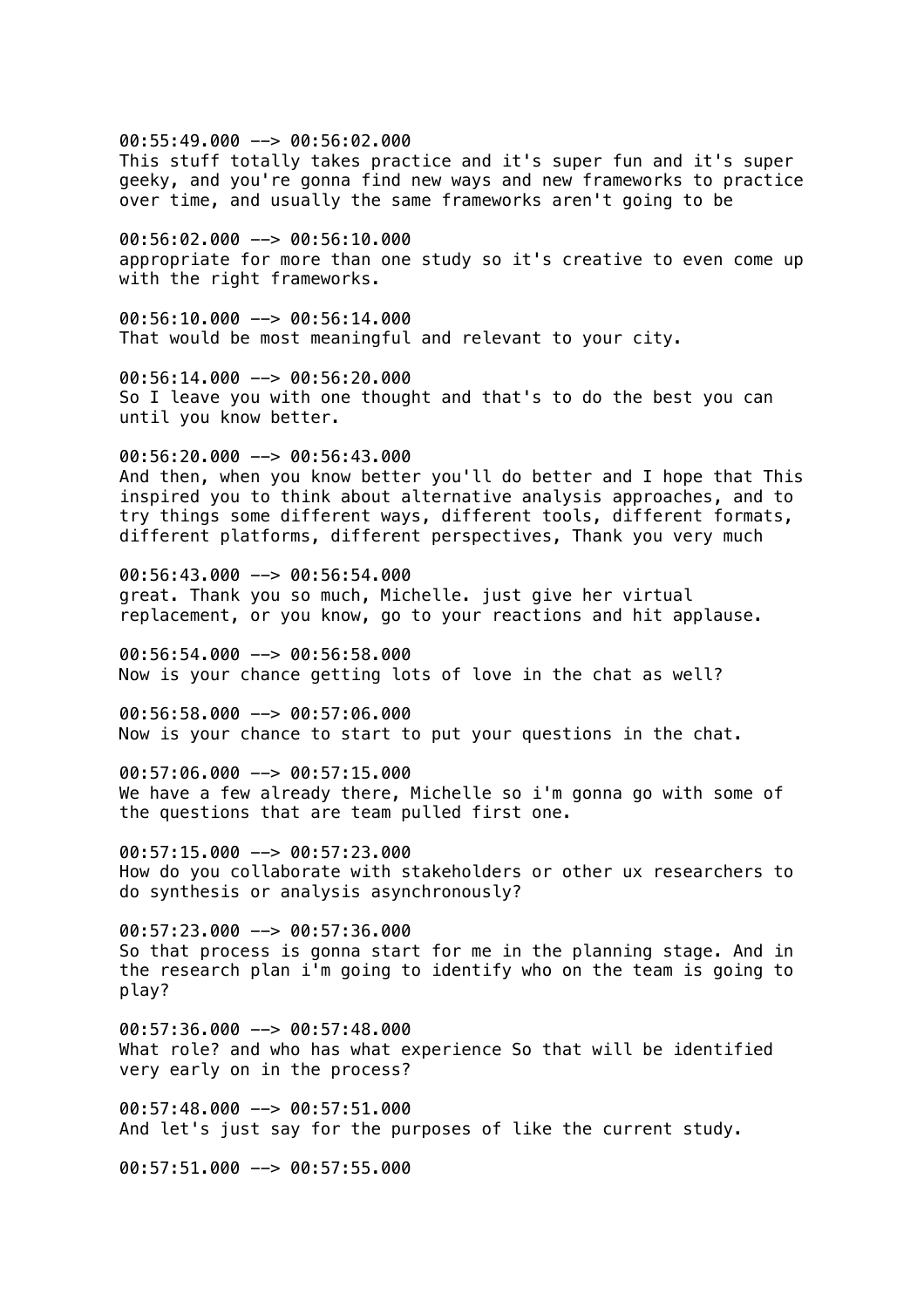I'm working on I do most of my collaboration directly with my Pm.

00:57:55.000 --> 00:58:00.000 My product manager, and it's it's 2 of us and

00:58:00.000 --> 00:58:07.000 We work very, very closely together, and in that planning process

00:58:07.000 --> 00:58:13.000 We've worked together a bunch so we're very comfortable with how we work together, and know what to expect

00:58:13.000 --> 00:58:22.000 But I will, you know, suggest a not taking framework and a specific template that i'll create

00:58:22.000 --> 00:58:27.000 Usually what happens is after the first 2 or 3 sessions we'll have.

00:58:27.000 --> 00:58:40.000 We can do this via slack, now because we know each other pretty well. we'll just kind of banter about some big, broad themes that we think are coming up and we're also going to talk about things that haven't

00:58:40.000 --> 00:58:50.000 come up right i'm gonna look at my assumptions and my hypotheses, and i'm going to extract some like broad themes that I'm seeing and ask her to do the same.

00:58:50.000 --> 00:59:02.000 So oftentimes there's overlap and oftentimes we see different things, but it's also equally as important to identify what we're not seeing or what we're not hearing and then as we move

00:59:02.000 --> 00:59:07.000 through the analysis and synthesis phase, it often depends on what that final artifact will be.

00:59:07.000 --> 00:59:20.000 Am I producing, you know, a 10 page, single space top line report, or am I producing like a mini museum or a multiple page presentation deck with highlight reels and key quotes.

00:59:20.000 --> 00:59:29.000 Then that will organize inform some of that too other times i'm having a full on workshop with you know 5 or 6 members of the team.

 $00:59:29.000$  -->  $00:59:35.000$ In those cases it's super important that they're familiar with the base data.

 $00:59:35.000$  -->  $00:59:39.000$ First, because you can't you can't analyze and synthesize data that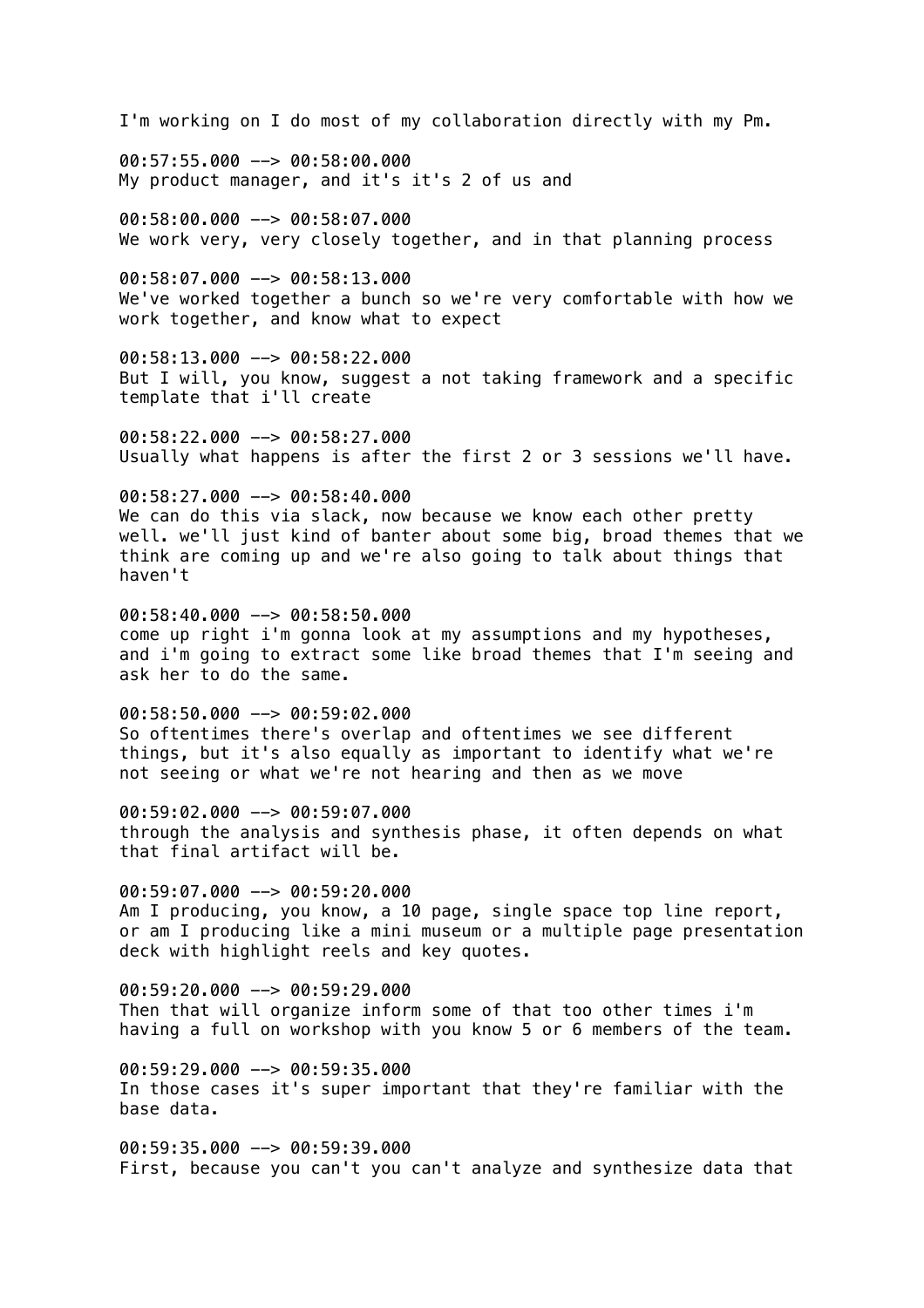you're not from?

00:59:39.000 --> 00:59:46.000 Is that answer your question? I think so so at all. Point Michelle.

00:59:46.000 --> 00:59:53.000 You mentioned themes being quiet and loud, Could you elaborate a little bit about what that means? Yeah.

00:59:53.000 --> 01:00:02.000 So just finished the study for a healthcare provider in the cohort.

01:00:02.000 --> 01:00:16.000 The last presentation was actually yesterday, and there were very specific themes that the researchers were looking for, based on their research goals and their assumptions and hypotheses that were developing collaboration with the

 $01:00:16.000$  -->  $01:00:25.000$ stakeholders. There were other themes that bubbled up to the top that we weren't looking for or didn't tie to our research goals.

 $01:00:25.000$  -->  $01:00:32.000$ One of them was. It was about This particular study that was presented yesterday was about finding care right.

 $01:00:32.000$  -->  $01:00:49.000$ It was about finding doctors and finding locations on desktop and mobile for for this provider 2 themes came up that were totally unexpected and quiet, but consistent.

01:00:49.000 --> 01:00:56.000 One was that it's not just about finding care it's about finding the right care.

 $01:00:56.000$  -->  $01:01:13.000$ Right now. So if you're looking for urgent care it's about finding urgent care now, because it's freaking urgent right. if it's about finding in oncology specialists for your mother who only

 $01:01:13.000$  -->  $01:01:17.000$ speaks Spanish, and is, you know, limited in mobility.

 $01:01:17.000$  -->  $01:01:24.000$ That is an entirely different journey that requires different thought processes.

 $01:01:24.000$  -->  $01:01:43.000$ Different considerations, different tools insurance information and knowledge copay distance right? So there's There's a very big spectrum that that exists, and we didn't we weren't looking for so finding the right care was a

 $01:01:43.000$  -->  $01:01:53.000$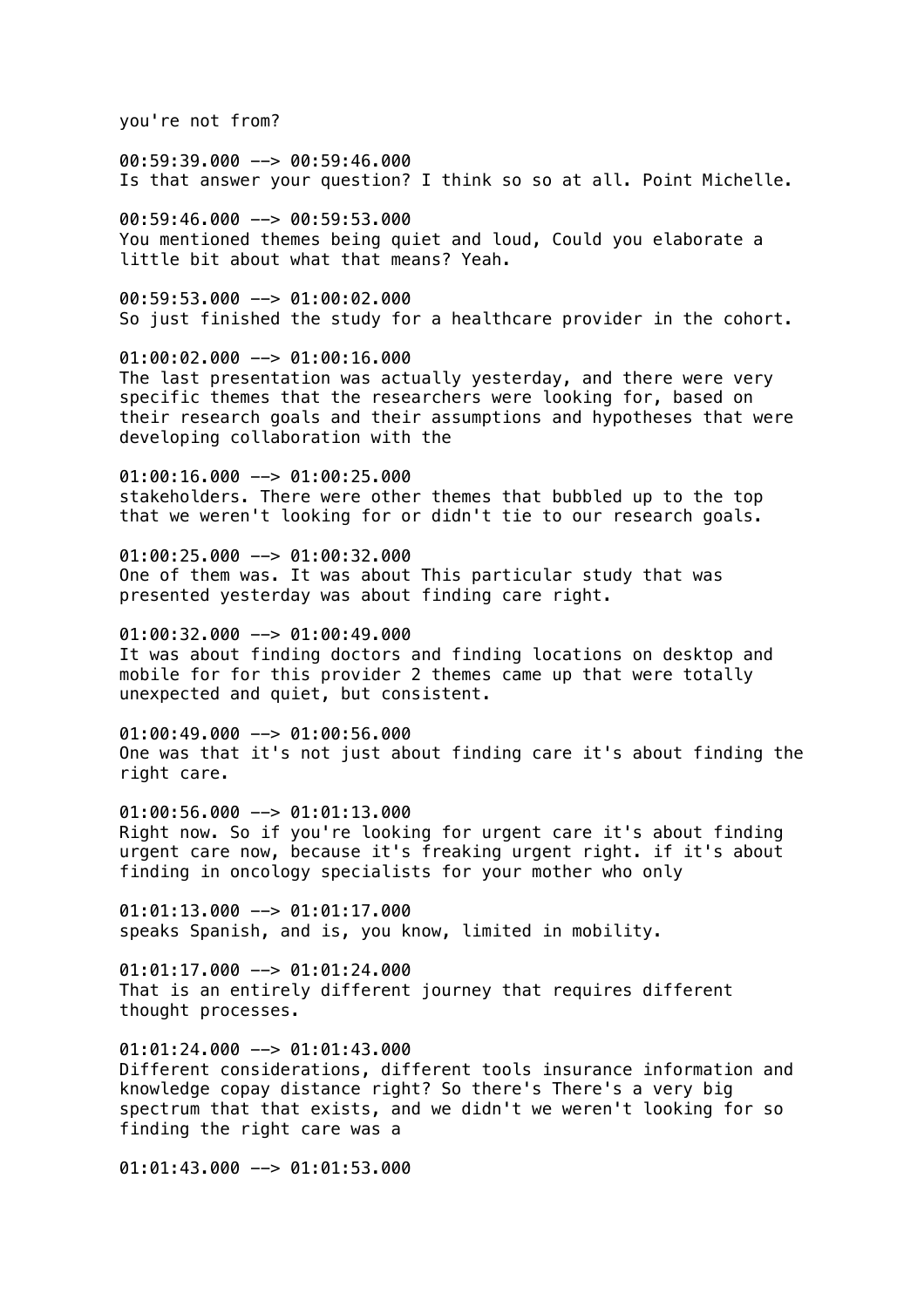really quiet theme, but turned out to be very loud. and a good example.  $01:01:53.000$  -->  $01:01:59.000$ Yeah, thanks for that. So there's a question here you talked about. 01:01:59.000 --> 01:02:04.000 Scrubbing is the analysis included in that scrubbing. 01:02:04.000 --> 01:02:12.000 I scrubbed the data to remove information that wasn't, pertinent to what I would be in analyzing and synthesizing. 01:02:12.000 --> 01:02:20.000 So I think that was in relationship to me exporting the feedback after each workshop, and in the export.  $01:02:20.000$  -->  $01:02:25.000$ There's a lot of of data that's included with that.  $01:02:25.000$  -->  $01:02:30.000$ So, for example, the names of the people that provided the feedback irrelevant to me. 01:02:30.000 --> 01:02:36.000 The time, the device, their longitude, their latitude. 01:02:36.000 --> 01:02:44.000 Perhaps the the question sets we're we're I don't know.  $01:02:44.000$  -->  $01:02:48.000$ Maybe 2 sentences long. Please describe your key takeaway about this.  $01:02:48.000$  -->  $01:02:53.000$ This is this or that. done that I would del limit that text so that I could just see the header. 01:02:53.000 --> 01:02:59.000 I know what the question is great, but i'm I wanna reduce the cognitive load of what i'm actually looking at.  $01:02:59.000$  -->  $01:03:05.000$ I'm gonna take out things like I think and and I per you know per  $01:03:05.000$  -->  $01:03:14.000$ When this happened. it made me feel excited right i'm gonna take out when this happened, I feel, and i'm gonna leave in excited.  $01:03:14.000$  -->  $01:03:19.000$ I'm gonna reduce the amount of information to down down to its bare bits.  $01:03:19.000$  -->  $01:03:25.000$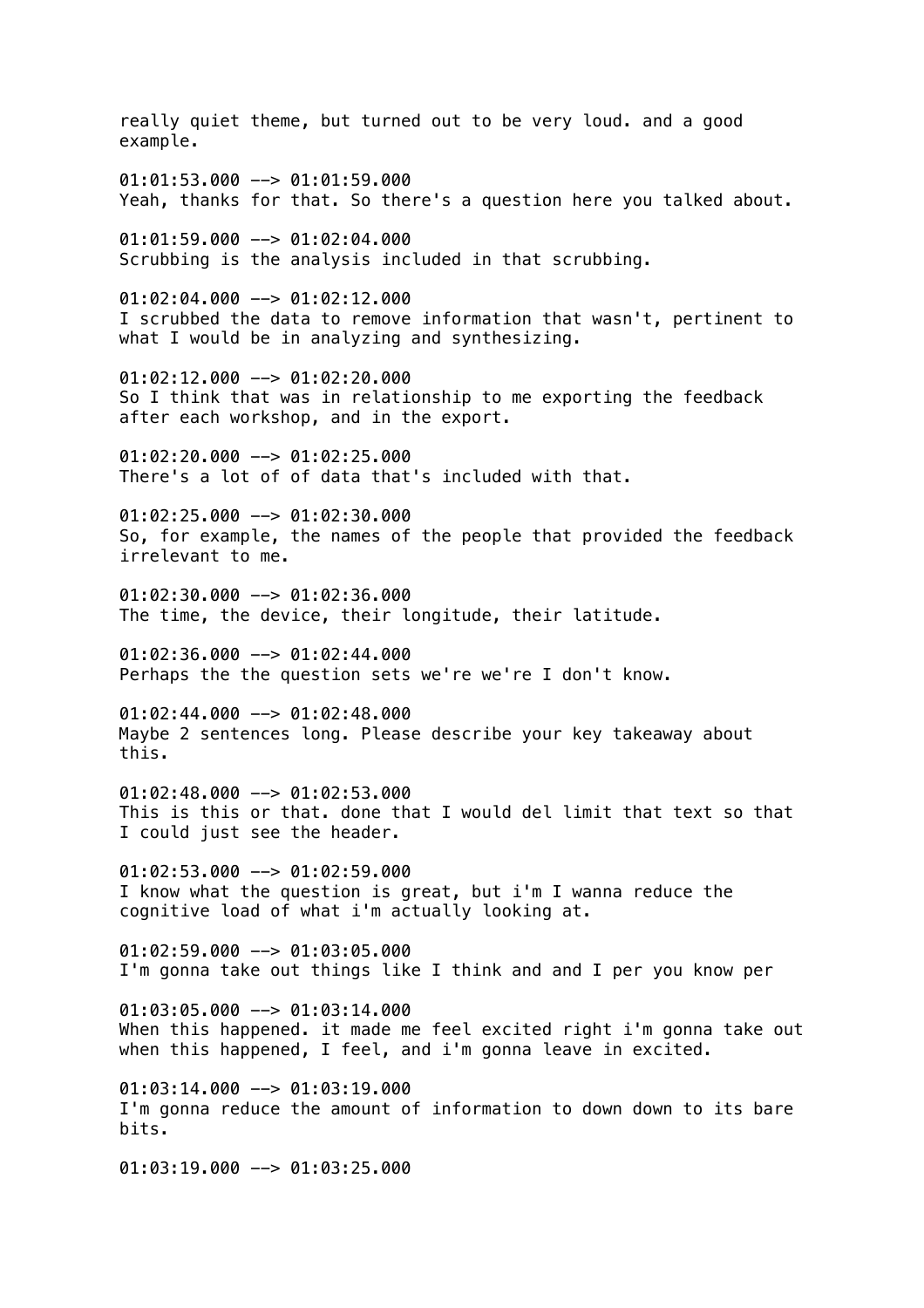Now I i'm always tracking where that information is coming from, because I kept my raw data.  $01:03:25.000$  -->  $01:03:31.000$ So when i'm looking to create, my highlight real or i'm looking to, you know, get a key quote I always have that source static to go back to. 01:03:31.000 --> 01:03:36.000 But in my analysis and synthesis stage it's just it's not as noisy. 01:03:36.000 --> 01:03:46.000 Okay, thanks for that. So what's your point of view michelle on reusing data from different like other previous research? 01:03:46.000 --> 01:03:58.000 Assuming the research was done. Well, and it's credible I think it's you know, has the potential to reduce a tremendous amount of rework.  $01:03:58.000$  -->  $01:04:17.000$ Better and inform your research goals. help you right? size the right questions to ask, or how to recruit or not to recruit, or what questions not to ask, or tools and information or platforms used or report out  $01:04:17.000$  -->  $01:04:23.000$ formats tons to learn from other researchers. In fact, that was one of the biggest takeaways. 01:04:23.000 --> 01:04:31.000 You know our wrap-up call yesterday was how much the researchers learned from the other researchers, not only in how they think, but in how they approach their work.  $01:04:31.000$  -->  $01:04:36.000$ And their ability to triangulate the data from study to study. 01:04:36.000 --> 01:04:42.000 So I think that assuming it's done Well, right there's a big assumption there, huge upside. 01:04:42.000 --> 01:04:52.000 Yeah, Okay, So is content analysis different from somatic analysis So that's an interesting question. 01:04:52.000 --> 01:05:06.000 When we're talking about content content doesn't have to be words. Content can be patterns content can be sounds content can be imagery right? 01:05:06.000 --> 01:05:14.000

No thematic analysis is where we're looking for themes we can also look for themes in those other things.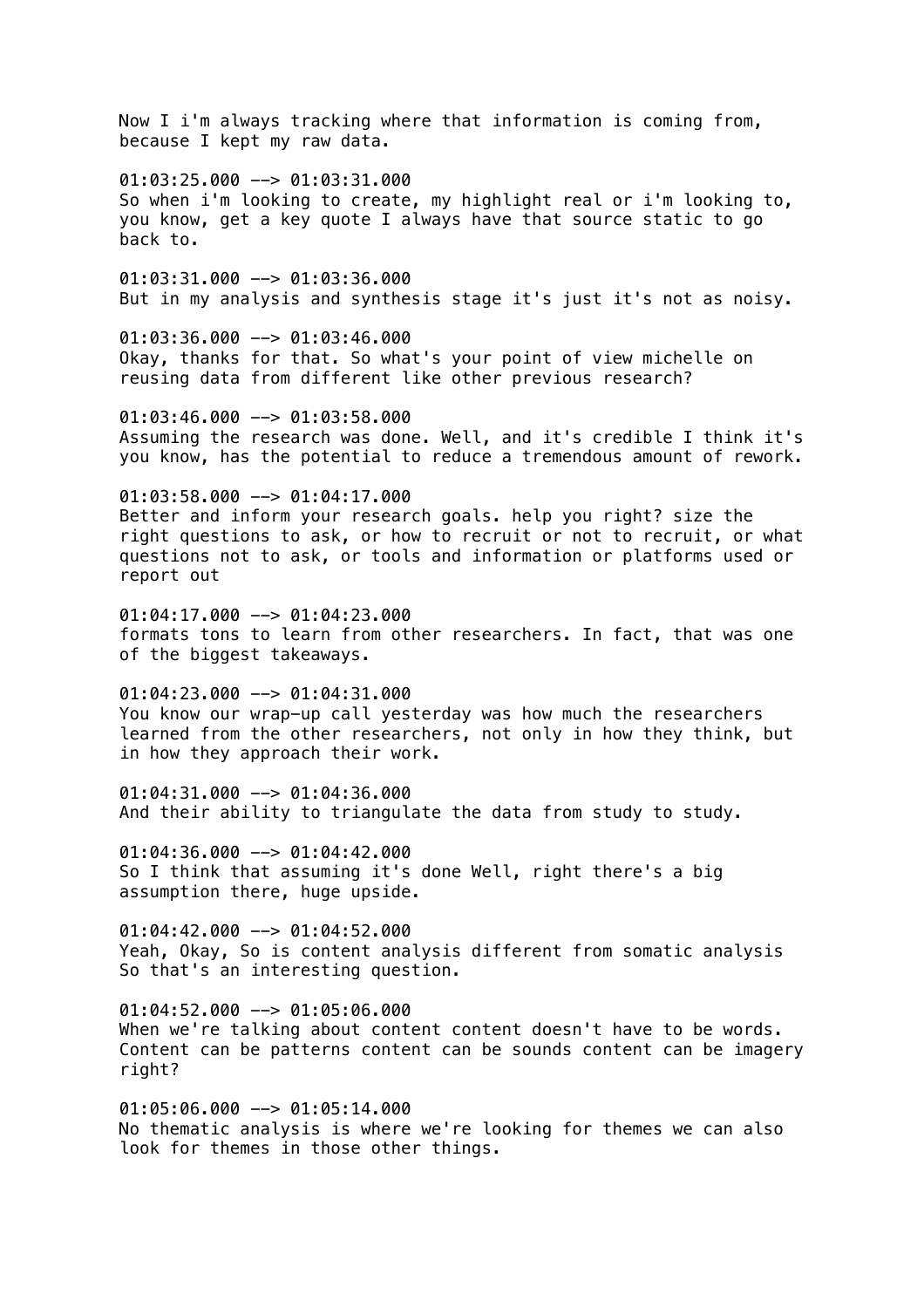$01:05:14.000$  -->  $01:05:19.000$ Okay, think about when you go into home depot. I just did this.  $01:05:19.000$  -->  $01:05:26.000$ A couple of weeks ago, with my 8 year old and i'm at like the doorbell area.  $01:05:26.000$  -->  $01:05:35.000$ It picks her all the different doorbell sounds you have So there's there's doorbells that are like spooky. and then there are store bells that are happy. 01:05:35.000 --> 01:05:50.000 And then there's store bells. that are like so you can do analysis on those things, too, so I don't use the terms in a cut and dry way.  $01:05:50.000$  -->  $01:05:57.000$ But I would like to inspire you to think about content as not always having to be literal. 01:05:57.000 --> 01:06:00.000 Doesn't always have to be words right if you think about Netflix. 01:06:00.000 --> 01:06:10.000 Okay, think about how you sort for Netflix. piece of content. Right? Are you sorting by age appropriateness? 01:06:10.000 --> 01:06:23.000 Are you sorting by genre like documentaries versus family friendly versus How to videos versus new releases right? 01:06:23.000 --> 01:06:27.000 Think about content in that way, too, and how you can analyze it.  $01:06:27.000$  -->  $01:06:34.000$ No one that way. Okay. Another follow up on the the 01:06:34.000 --> 01:06:43.000 Sorry thematic analysis. One person asked, Is it easier to conduct thematic analysis directly after note taking? 01:06:43.000 --> 01:06:51.000 Or do you tackle content analysis later, after note taking and a few dialing diagrams, for example. 01:06:51.000 --> 01:07:01.000 I think it's gonna depend. Well, first of all you have to finish your finishing note taking for first right you wanna collect all of your findings. 01:07:01.000 --> 01:07:13.000 But if you're using a framework you can be doing them

simultaneously, right, so picture if you will, that we're doing that study for crest toothpaste and we're looking at how people brush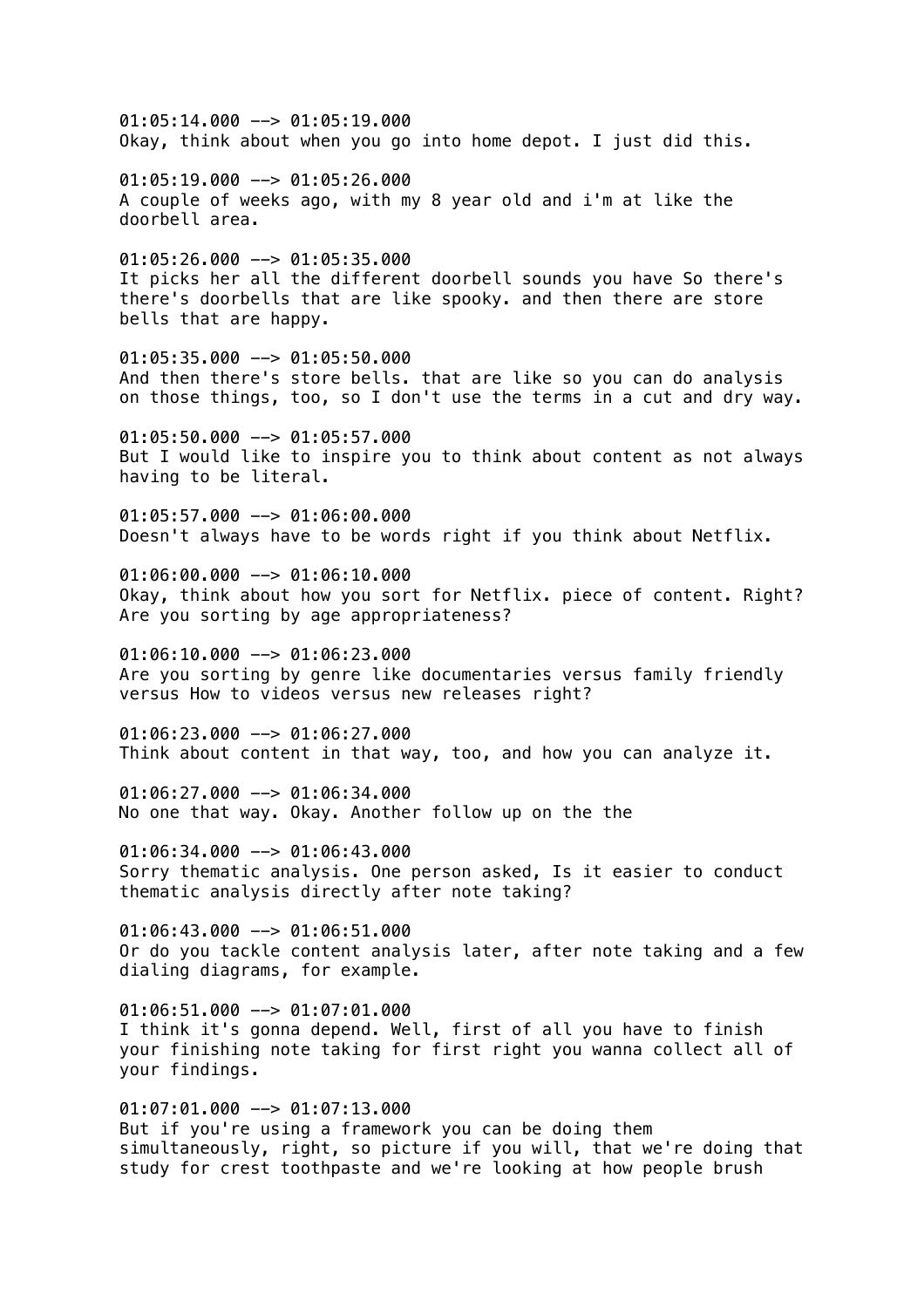01:07:13.000 --> 01:07:22.000 their teeth where they brush their teeth what kind of toothbrushes they use, or don't use what they like about it where they buy it, sir.  $01:07:22.000$  -->  $01:07:33.000$ Maybe the frameworks that we're using are new information versus recurring information like what are we hearing for the first time versus what's new? 01:07:33.000 --> 01:07:40.000 Okay, So it'd be easy to identify that information in real time, right?  $01:07:40.000$  -->  $01:07:46.000$ Or maybe we're looking for information because our number one hypothesis.  $01:07:46.000$  -->  $01:08:00.000$ This is really bad example is that people who live in urban areas have different behaviors when it comes to oral care than people who live in suburban areas. 01:08:00.000 --> 01:08:07.000 So maybe we also want to organize that content according to urban and suburban.  $01:08:07.000$  -->  $01:08:19.000$ Okay, So if we can think ahead and be strategic we can be right sizing that information as it's being documented alright great. 01:08:19.000 --> 01:08:29.000 So can you think of shares with us some pros and cons, perhaps of sharing the raw data with the stakeholders. 01:08:29.000 --> 01:08:39.000 Yeah, I don't really share real data with stakeholders, because I find that there's so much noise in there, and it's so much like the cognitive. load it's just overwhelming it's not 01:08:39.000 --> 01:08:44.000 helpful there's no benefit to that but they often ask for it.  $01:08:44.000$  -->  $01:08:48.000$ I think, cause they just want it. I think it's more of like a  $01:08:48.000$  -->  $01:08:54.000$ It just feels good, to have it. but I don't think they look at it from more than 30 s before they still like shit.  $01:08:54.000$  -->  $01:09:07.000$ This is like I don't need this this is overwhelming So you find that you will provide it if they ask i'm gonna i'm gonna scrub it i'm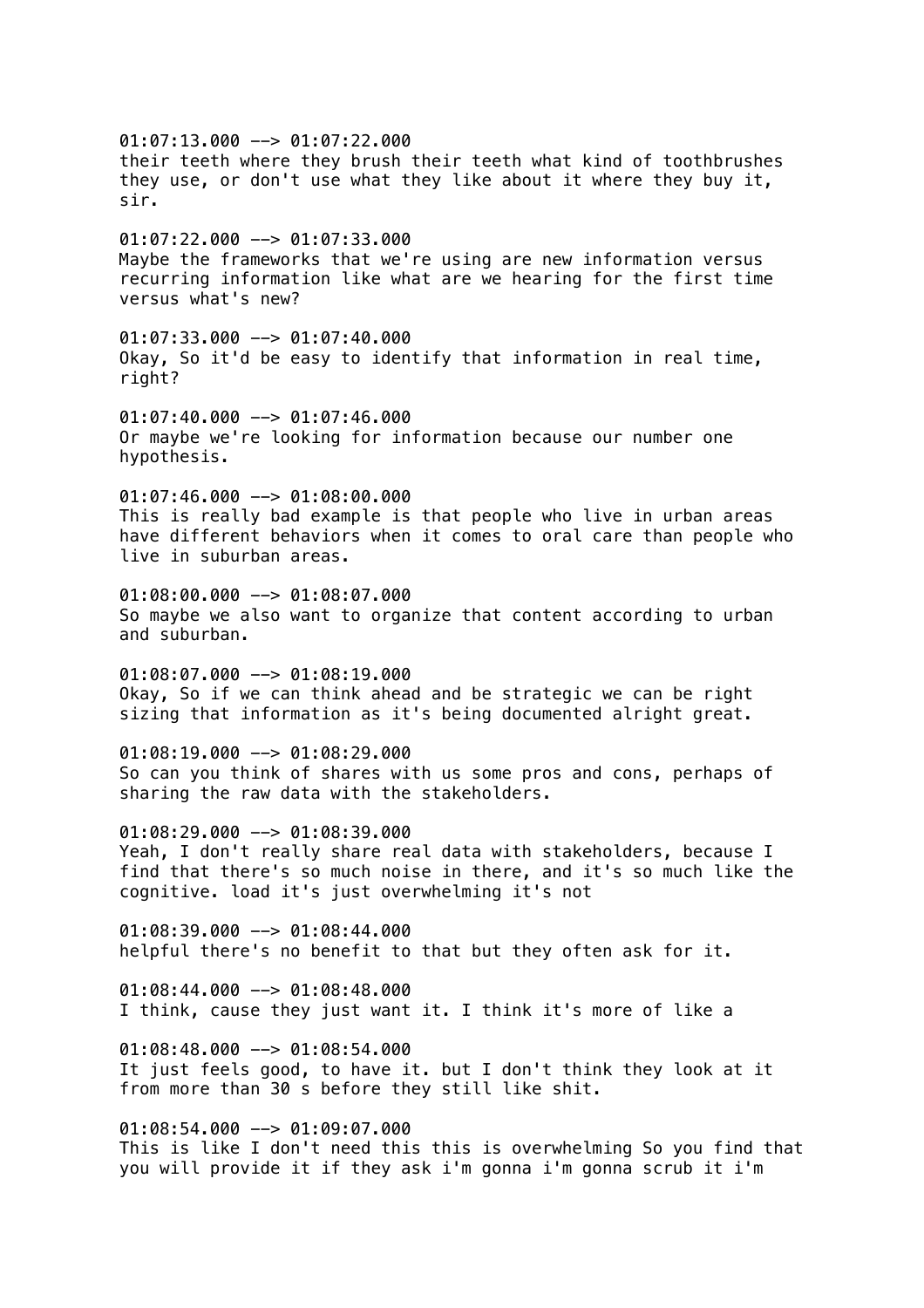gonna remove all the p I i'm gonna 01:09:07.000 --> 01:09:10.000 remove all the personally identifiable information from it.  $01:09:10.000$  -->  $01:09:15.000$ But yeah, I mean it's their data they paid for the study. 01:09:15.000 --> 01:09:21.000 Yeah, but I I don't nobody does anything with it it's like yeah, it's like taking a kid to costco. 01:09:21.000 --> 01:09:30.000 It's just like Oh, I love it so you mentioned personal information. 01:09:30.000 --> 01:09:38.000 How do you decide what kinds of data to collect or not to collect when you're thinking about privacy?  $01:09:38.000$  -->  $01:09:44.000$ That's a great we could probably do an entire event on that  $01:09:44.000$  -->  $01:09:51.000$ Let's think about let's let's cut this down into like a bite size chunk. 01:09:51.000 --> 01:09:55.000 There's there's certain things that will won't we want to remove it. 01:09:55.000 --> 01:10:07.000 All costs right like name, and let's say we're doing a study for a financial institution, and we're asking people to log into their account, and and show.  $01:10:07.000$  -->  $01:10:15.000$ Me how you would set up or switch from paper bills to online bills.  $01:10:15.000$  -->  $01:10:26.000$ Right, and in that process i'm actually looking at their account right? So anything that could be damaging to them anything that could be traced back to them.  $01:10:26.000$  -->  $01:10:31.000$ Certainly their names from any sort of highlight reels or key, quotes.  $01:10:31.000$  -->  $01:10:35.000$ I'm gonna come up with a pretty consistent system I usually use P.  $01:10:35.000$  -->  $01:10:40.000$ One p. 2, P. 3 for participant, one participant, 2 participant, 3  $01:10:40.000$  -->  $01:10:45.000$ Any sort of healthcare data or anything related to Hipaa.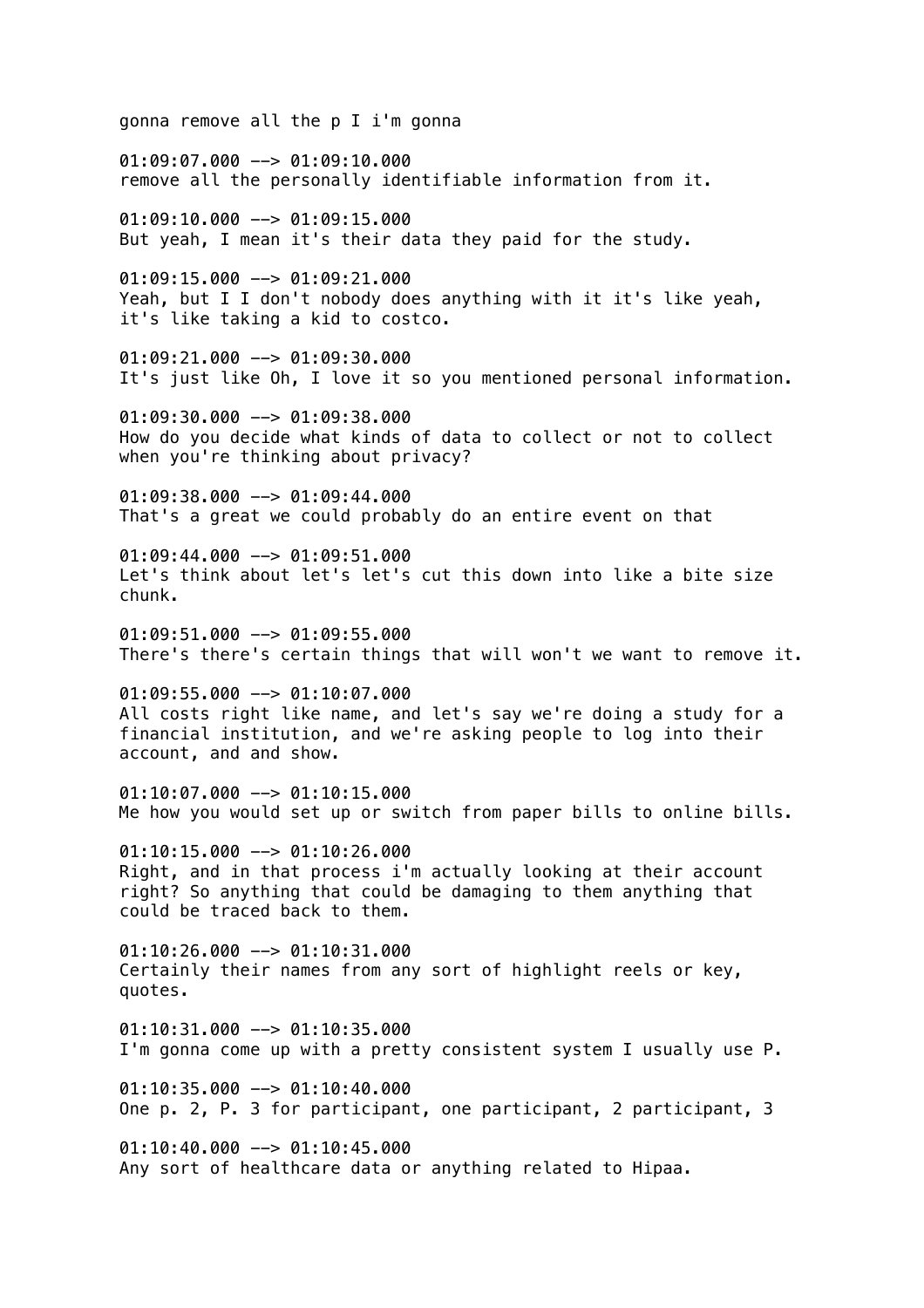$01:10:45.000$  -->  $01:10:56.000$ Compliance driver's license high weight social security number, I mean, I typically am not doing studies where I'm collecting that level of information.  $01:10:56.000$  -->  $01:11:10.000$ But you you have an ethical responsibility to protect our participants, and we take it very, very, very strongly, or required to sure.  $01:11:10.000$  -->  $01:11:20.000$ Yeah, yeah, makes sense. So when it comes to identifying themes when you're doing thematic analysis, how many notes do you need 3 4?  $01:11:20.000$  -->  $01:11:27.000$ You you can group them as a theme is there like a general rule.  $01:11:27.000$  -->  $01:11:34.000$ I wouldn't say it's the quantity of notes but you for evaluative studies.  $01:11:34.000$  -->  $01:11:44.000$ We're typically looking to speak with at least 4 people in each segment in order to 4 to 5 people in each segment.  $01:11:44.000$  -->  $01:11:54.000$ You can. should be able to identify 80% of the problems or the opportunities for evaluative research.  $01:11:54.000$  -->  $01:12:01.000$ I mean for generative research. we typically want to talk to 8 to 10 people per segment.  $01:12:01.000$  -->  $01:12:06.000$ Because it it takes we're not we're not as sure about what we're looking for. 01:12:06.000 --> 01:12:18.000 Yet right? that's a great example if you want to let the data emerge right, whereas in a valuable research, we we have a good idea of what we're evaluating, you know we're trying to find  $01:12:18.000$  -->  $01:12:24.000$ out like you know. how easier difficult is it to do x or y or  $01:12:24.000$  -->  $01:12:30.000$ Is this Do our customers or prospects interpret this as intended.  $01:12:30.000$  -->  $01:12:36.000$ You know we're we're looking for something more specific more defined.  $01:12:36.000$  -->  $01:12:40.000$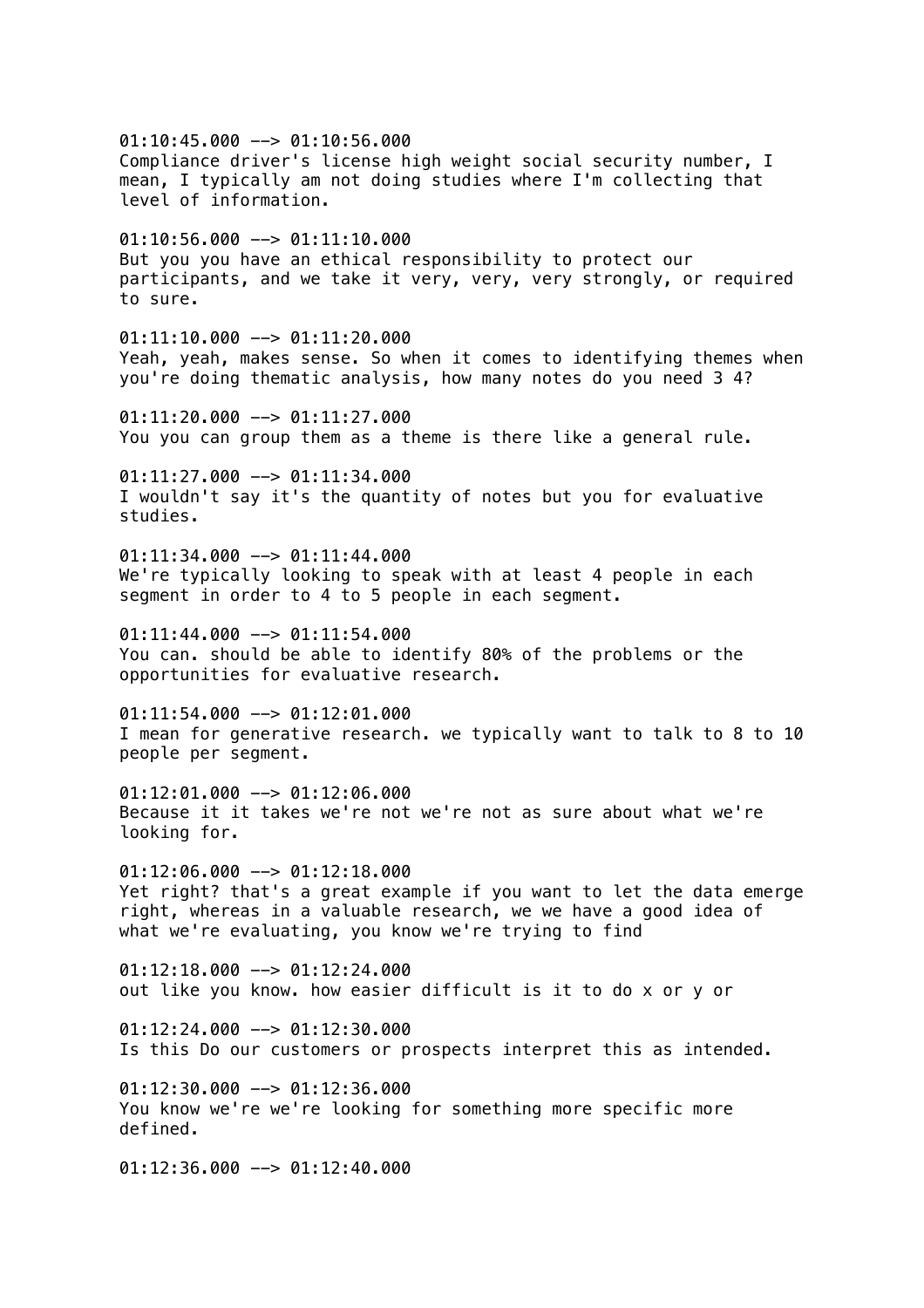So I wouldn't say it's like you need one page of notes, or or 5 pages of notes.

 $01:12:40.000$  -->  $01:12:57.000$ It's it's more about the segmentation and then, the relationship between how many people in your segments in the type of study that you're doing that being said if you don't find patterns in the first

 $01:12:57.000$  -->  $01:13:04.000$ 8 to, you know. First of all, in the first 3 to 4 people you're speaking with, regardless of study.

01:13:04.000 --> 01:13:22.000 One of 2 things is probably happened you're either asking the wrong questions, or you're asking the wrong people you should be able to identify some themes within the first 3 or 4 people you speak with even in generative research it might

 $01:13:22.000$  -->  $01:13:36.000$ be looser great generative maybe 5 or 6 Max, but if you're not seeing themes you know halfway through, even like an inkling of a theme, you're probably asking the wrong people or you're

 $01:13:36.000$  -->  $01:13:41.000$ asking the wrong questions, and what would me? What would make those questions?

 $01:13:41.000$  -->  $01:14:02.000$ The wrong questions. so i maybe you're testing the wrong hypothesis here's an example working for a real estate tech company, and they're the hypothesis.

01:14:02.000 --> 01:14:09.000 One of the hypotheses that we built the entire study and prototype, and everything around was that people want to be able to find new homes.

01:14:09.000 --> 01:14:23.000 More quickly. They want to be able to understand what's available to them in their buying range, schedule and open house, attend it, meet with a mortgage broker like quickly.

 $01:14:23.000$  -->  $01:14:31.000$ They want. Speed was important. This was a transactional activity.

 $01:14:31.000$  -->  $01:14:45.000$ That people wanted to do faster, and that was the underlying impetus to develop this new experience that I was testing.

 $01:14:45.000$  -->  $01:14:59.000$ And within the first 3 or 4 people we didn't see any of that, and i'll never forget this like I I wouldn't forget like the couch that I was sitting on like I couldn't I literally I couldn't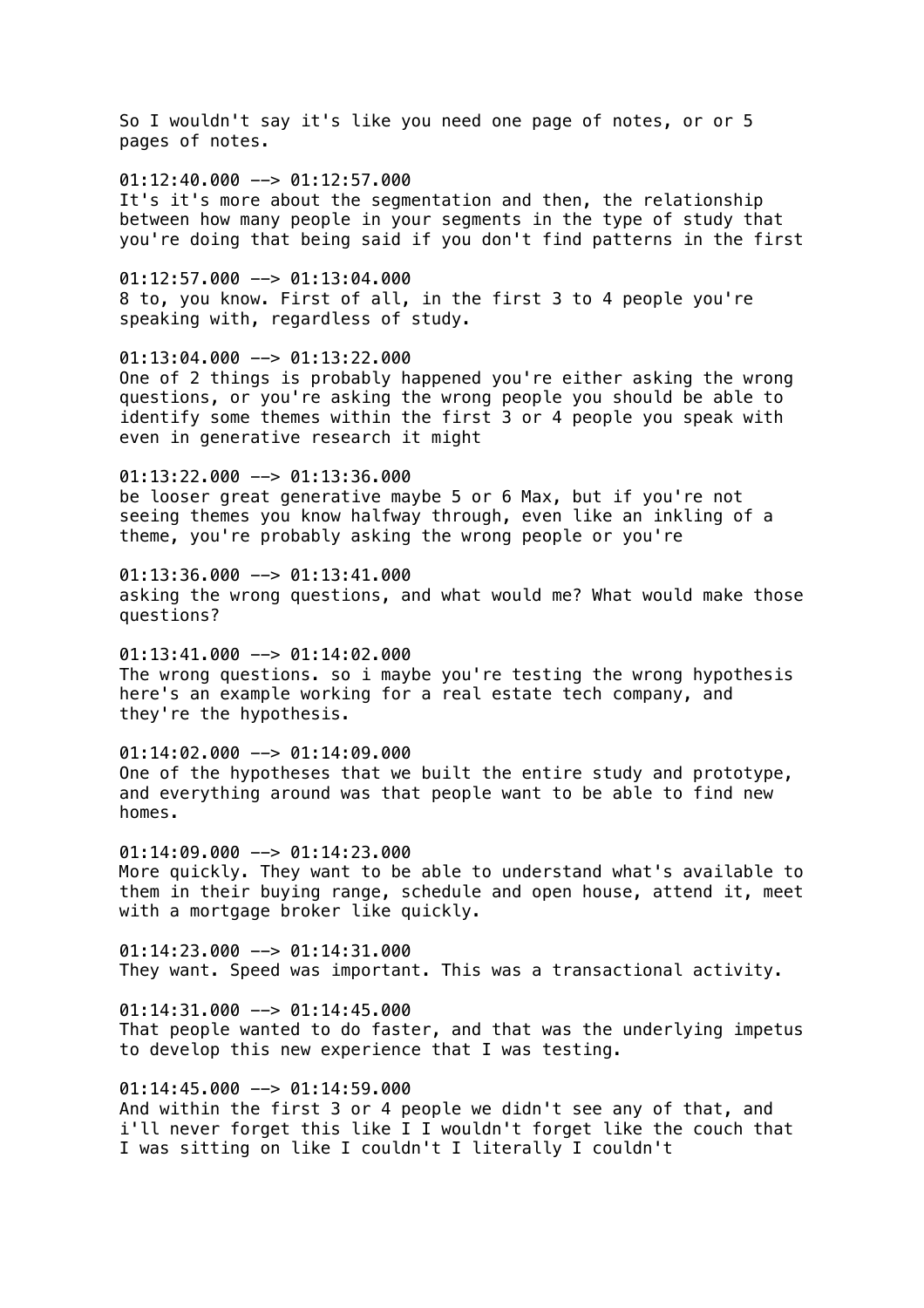$01:14:59.000$  -->  $01:15:02.000$ sleep I was nauseous. never happened to be before and I'm.

 $01:15:02.000$  -->  $01:15:05.000$ Banging my head like How could this is never have what's going on.

 $01:15:05.000$  -->  $01:15:07.000$ What's different about this study, and I poured through my plan.

01:15:07.000 --> 01:15:17.000 I rent my plan a 100 times, and then it occurred to me that maybe we didn't have the right hypothesis.

01:15:17.000 --> 01:15:28.000 That transaction was as important, and speed really was important so went to the stakeholders the next day, and I said, we're not seeing any themes, I'm really concerned about this.

01:15:28.000 --> 01:15:36.000 The only thing I can think of is that we have pinned this entire experience on this one assumption.

 $01:15:36.000$  -->  $01:15:48.000$ And what if that assumption isn't correct you know i'd like you know, to deviate from the discussion guide and ask a few pre questions to get at this?

01:15:48.000 --> 01:15:53.000 And they were like, Sure, and one of my first questions was when you're looking at the app.

 $01:15:53.000$  -->  $01:16:00.000$ Where are you like? Describe your environment, then, people said they're on the bus.

 $01:16:00.000$  -->  $01:16:07.000$ They're waiting in line they're on zoom calls they're killing time.

01:16:07.000 --> 01:16:13.000 They're browsing it's kind of like shopping on Etsy right?

01:16:13.000 --> 01:16:24.000 So, as I dove into these, it became much clearer that this wasn't a transactional experience for the people that we were speaking with.

 $01:16:24.000$  -->  $01:16:28.000$ This was a shopping experience. They didn't want it any faster.

 $01:16:28.000$  -->  $01:16:33.000$ They actually enjoyed the process. I like looking at bathroom designs.

 $01:16:33.000$  -->  $01:16:36.000$ I have a very small bathroom and i'm looking for ways to improve.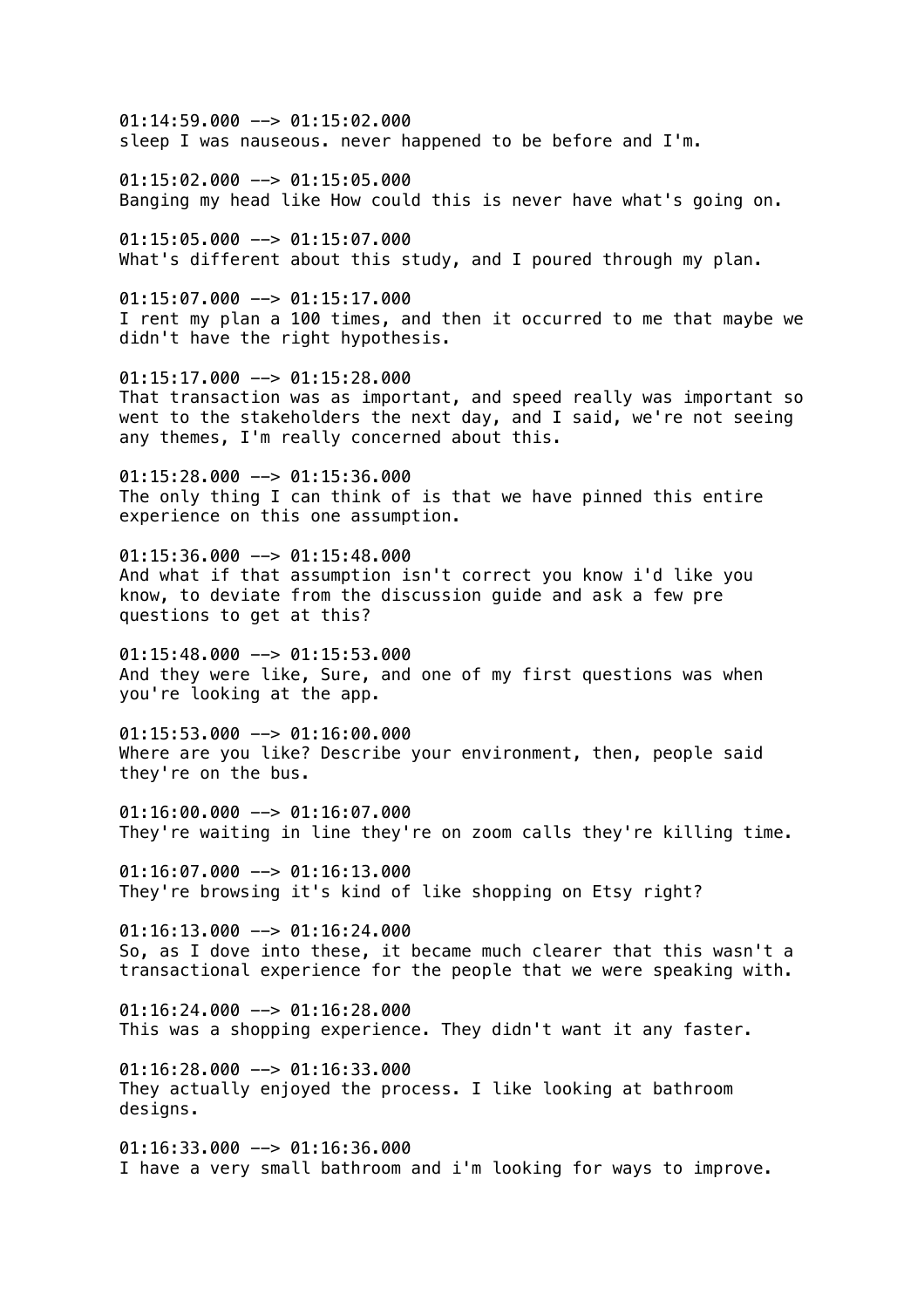01:16:36.000 --> 01:16:40.000 How I could, you know, increase the efficiency of it.  $01:16:40.000$  -->  $01:16:50.000$ So I like looking at all these houses you know or i'm looking for inspiration to blow blah blah blah, or I've always wanted to move to this area I know I can't because I have a kid in  $01:16:50.000$  -->  $01:17:02.000$ school, but i'd like to keep tabs on that interesting i'm gonna wrap up with one more question show, cause I don't want to keep all of us all night. 01:17:02.000 --> 01:17:05.000 And we do have some networking afterwards. you want them to stay  $01:17:05.000$  -->  $01:17:19.000$ But before we go into the networking could you talk a little bit about the timing about like the time frames for these different frameworks that you talked about in these different analysis methods?  $01:17:19.000$  -->  $01:17:23.000$ Like, How long does it do they take? And I know it depends right.  $01:17:23.000$  -->  $01:17:39.000$ But like, Could you give us some idea of like how long the analysis takes That's is largely going to depend on how much data we have, and what level of confidence that we're looking for anywhere from one to 3 weeks would say I 01:17:39.000 --> 01:17:58.000 typically don't go past 3 weeks there were some comments in the chat about not feeling comfortable taking notes in a live environment. 01:17:58.000 --> 01:18:04.000 In a in a live session i'm quickly just gonna put my linkedin in here.  $01:18:04.000$  -->  $01:18:14.000$ He's connect with me yeah here it is I find it incredibly difficult to take notes while moderating research sessions.  $01:18:14.000$  -->  $01:18:20.000$ I'll think a follow-up or probing questions on the fly, and if i'm too focused on note taking, I can't do that.  $01:18:20.000$  -->  $01:18:42.000$ I I strongly recommend that you no i'm not talking to the person that wrote that comment. but that any practitioner really develops solid interviewing skills where they can easily, consistently, reliably capture the information They need in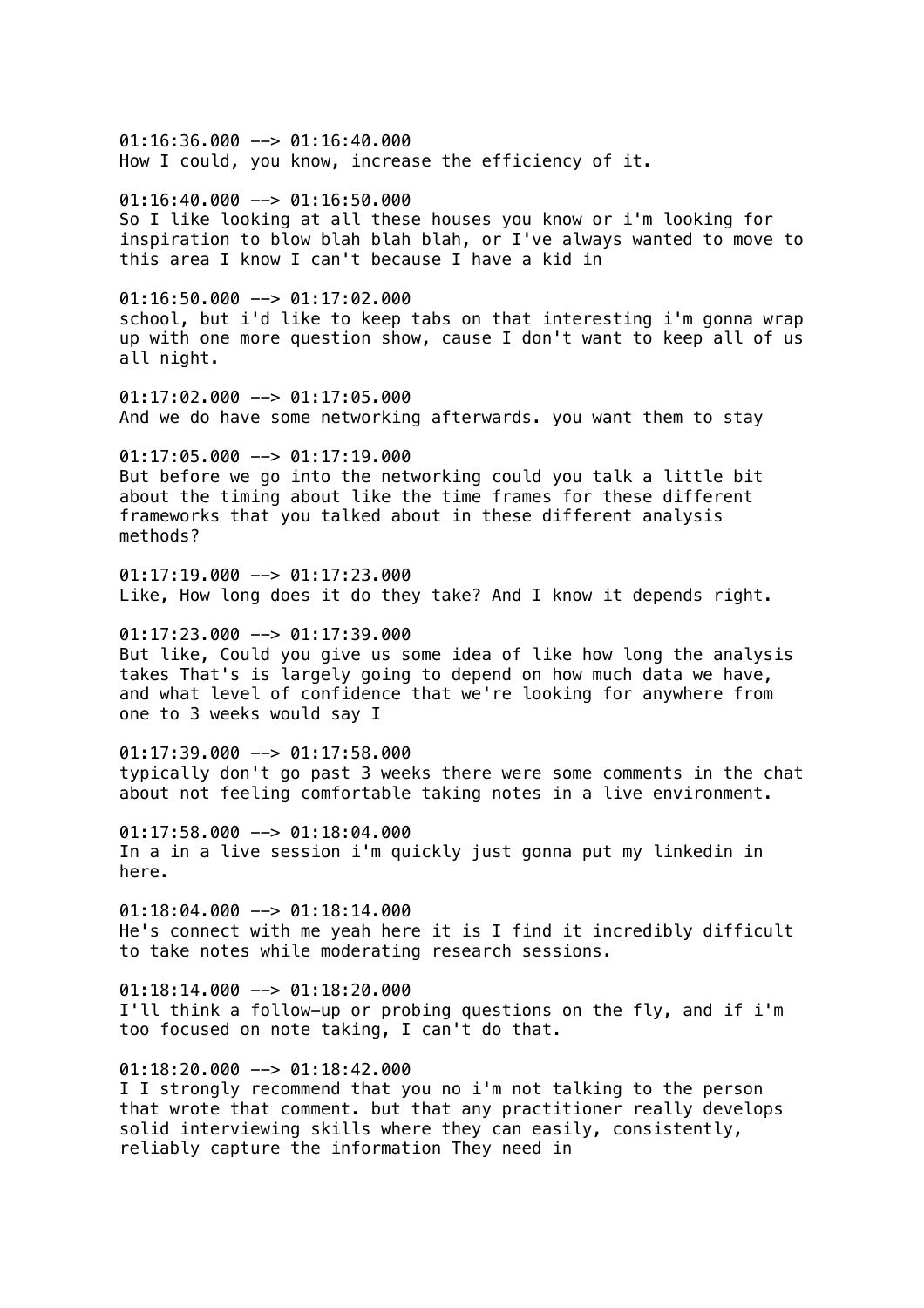$01:18:42.000$  -->  $01:18:57.000$ a life setting before ever try it. Any sort of live note taking, you know, focus on building that foundational skill. First, you're gonna need that re throughout your entire career as a researcher. 01:18:57.000 --> 01:19:07.000 You can practice no taking strategies from recordings. You can also practice no taking strategies in real time by helping other researchers.  $01:19:07.000$  -->  $01:19:14.000$ So tons of ways to do this. Do not clutter your mind with trying to do it all at once.  $01:19:14.000$  -->  $01:19:23.000$ The number. One thing you can do is to build your your foundations, build your confidence to collect that information reliably.  $01:19:23.000$  -->  $01:19:31.000$ With confidence, you know, in a culturally relevant manner, for sure.  $01:19:31.000$  -->  $01:19:37.000$ Great I do have one more question for you, because I really think this is good.  $01:19:37.000$  -->  $01:19:50.000$ How do you kind of work through the the plan with your stakeholders and keep them in engaged and get them excited and get them, You know, not to feel like you're wasting their time? like you do the research?  $01:19:50.000$  -->  $01:19:57.000$ And come back to us. How do you? How do you get them on board, and participating in the in the plan and the analysis as well?  $01:19:57.000$  -->  $01:20:02.000$ I teach a whole class on this called plan 01:20:02.000 --> 01:20:09.000 What works for me really well is is 2 things. One is flattery, you know.  $01:20:09.000$  -->  $01:20:18.000$ You know way more about the product, the market, the the the opportunities, the challenges, the adjacencies.  $01:20:18.000$  -->  $01:20:23.000$ Then I will that's not my job at this point and I need you to succeed.  $01:20:23.000$  -->  $01:20:30.000$ This research will be more successful with your button and all of your earthly knowledge.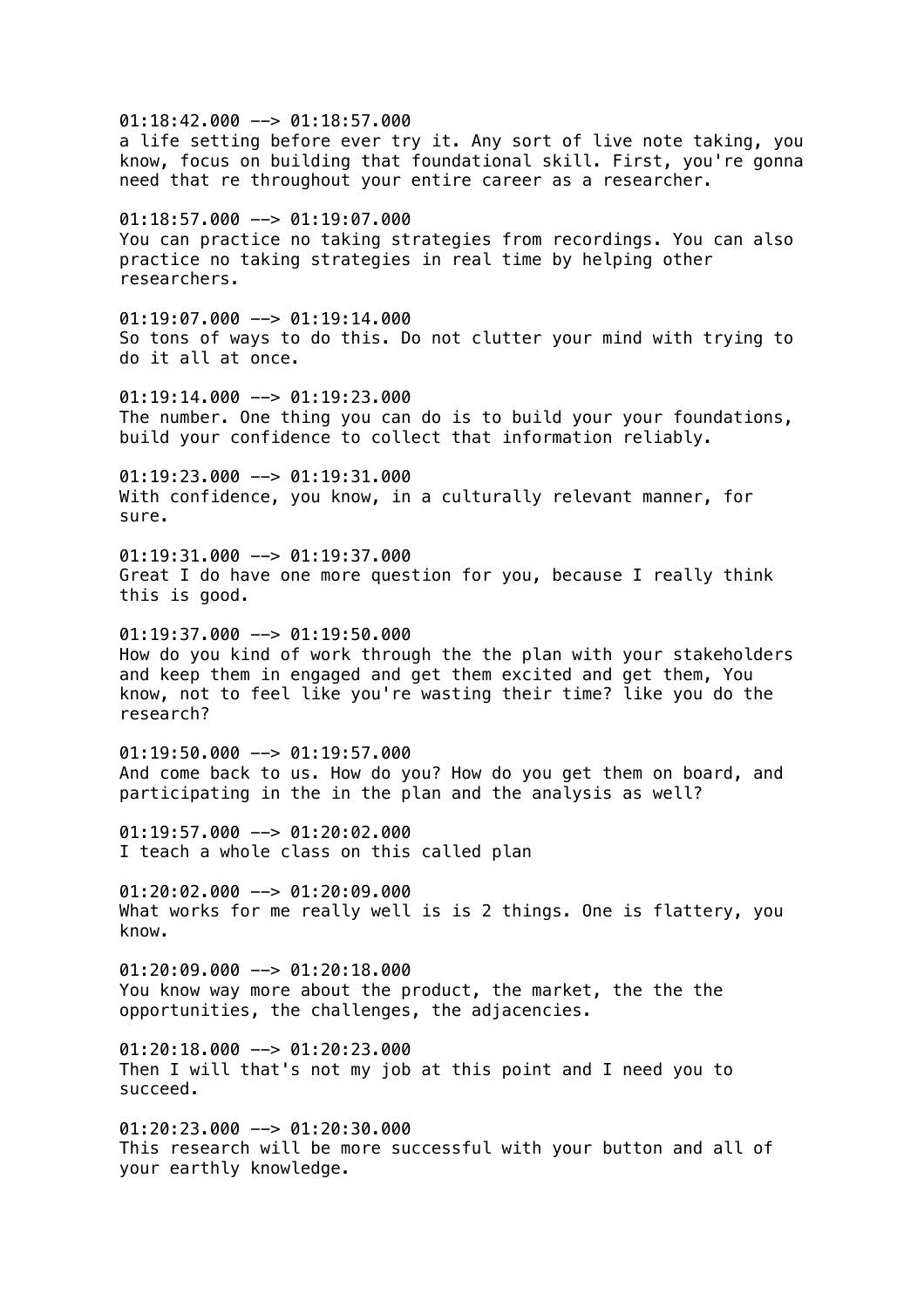01:20:30.000 --> 01:20:36.000 About this topic. I want to make sure it's successful for you and what success looks like for you to your Pm.  $01:20:36.000$  -->  $01:20:43.000$ Is going to be different than my dad is going to be different than my my content strategist is gonna be different from my designer. 01:20:43.000 --> 01:20:47.000 So I really wanna appeal to You know their beautiful minds. 01:20:47.000 --> 01:20:52.000 I want to harness that I want to learn from us a we're reducing the rework B.  $01:20:52.000$   $\rightarrow$  01:20:56.000 So I can make sure it's as efficient and effective you know as possible.  $01:20:56.000$  -->  $01:21:02.000$ Second. Most of my clients are using Google docs and when I'm building my plan. 01:21:02.000 --> 01:21:05.000 I built in prompts in my plan. I never spend more than 2 h. 01:21:05.000 --> 01:21:11.000 In the first plan. By the way, the 2 h draft for sure bang it out. 01:21:11.000 --> 01:21:18.000 It's not gonna be super pretty but i'm gonna build my questions in that document, and i'll say here's a first draft of the plan. I Understand?  $01:21:18.000$  -->  $01:21:24.000$ The research goals to be 1, 2, or 3 Bobby, Are these in the right order? 01:21:24.000 --> 01:21:39.000 Tag highlight you know Sarah is there is there a better way to word this, or how do I describe this segmentation in a clearer way to someone who's not you know as familiar comment tag like I'm  $01:21:39.000$  -->  $01:21:47.000$ literally pulling them. in the document i'm asking them the questions in the document, and they're gonna stay there until it's resolved.  $01:21:47.000$  -->  $01:21:53.000$ So sometimes i'll i'll offer to meet with them and walk through my questions.  $01:21:53.000$  -->  $01:22:00.000$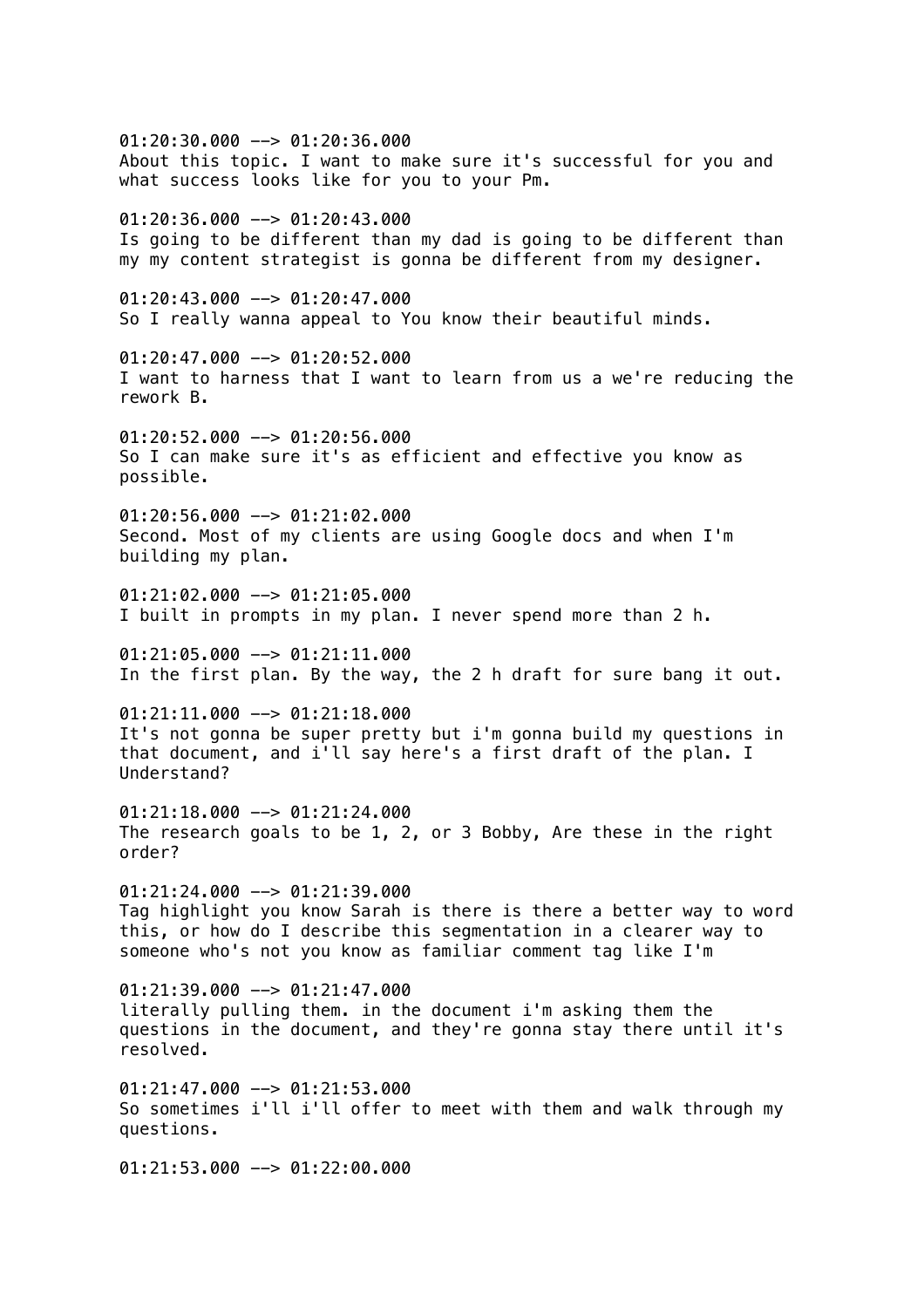Other times i'm just gonna share the doc other times i'll copy and paste the questions in the in the slack channel.  $01:22:00.000$  -->  $01:22:10.000$ I'm gonna do whatever it's gonna be culturally relevant. But i'm basically getting them in my document from day one good old apprentice and a printee approach.  $01:22:10.000$  -->  $01:22:15.000$ Yeah, let let me help you. right? Our success is intrinsic to one another. 01:22:15.000 --> 01:22:25.000 I cannot be successful, or let me rephrase that I won't be nearly as successful condoning conducting a study in a vacuum, then I will be in collaboration.  $01:22:25.000$  -->  $01:22:36.000$ The number. One difference between my most successful studies. and those that aren't are the level of stakeholder collaboration and engagement throughout the process, because it builds that credibility.  $01:22:36.000$  -->  $01:22:41.000$ It builds that trust. it builds that buy it, and it builds that interest in the outcome. 01:22:41.000 --> 01:22:45.000 Yeah, I love it. well again. Thank you so much, Michelle. 01:22:45.000 --> 01:22:50.000 I learned a ton tonight. I don't know about everybody else i'm sure you did, too.  $01:22:50.000$  -->  $01:22:59.000$ But a huge applause, and thank you yeah no problem. 01:22:59.000 --> 01:23:02.000 Raise their hands. you're welcome I i'm gonna i'm going to record this. 01:23:02.000 --> 01:23:07.000 Oh, start the recording again, because people like this part. this is where we have.  $01:23:07.000$  -->  $01:23:15.000$ You raise your hand and an orderly cue and ask questions of everyone's here, and anyone is free to answer not just Jen.  $01:23:15.000$  -->  $01:23:18.000$ I'm Sure we've heard enough of her croaky voice this evening.  $01:23:18.000$  -->  $01:23:25.000$ So Who's got some questions for anybody here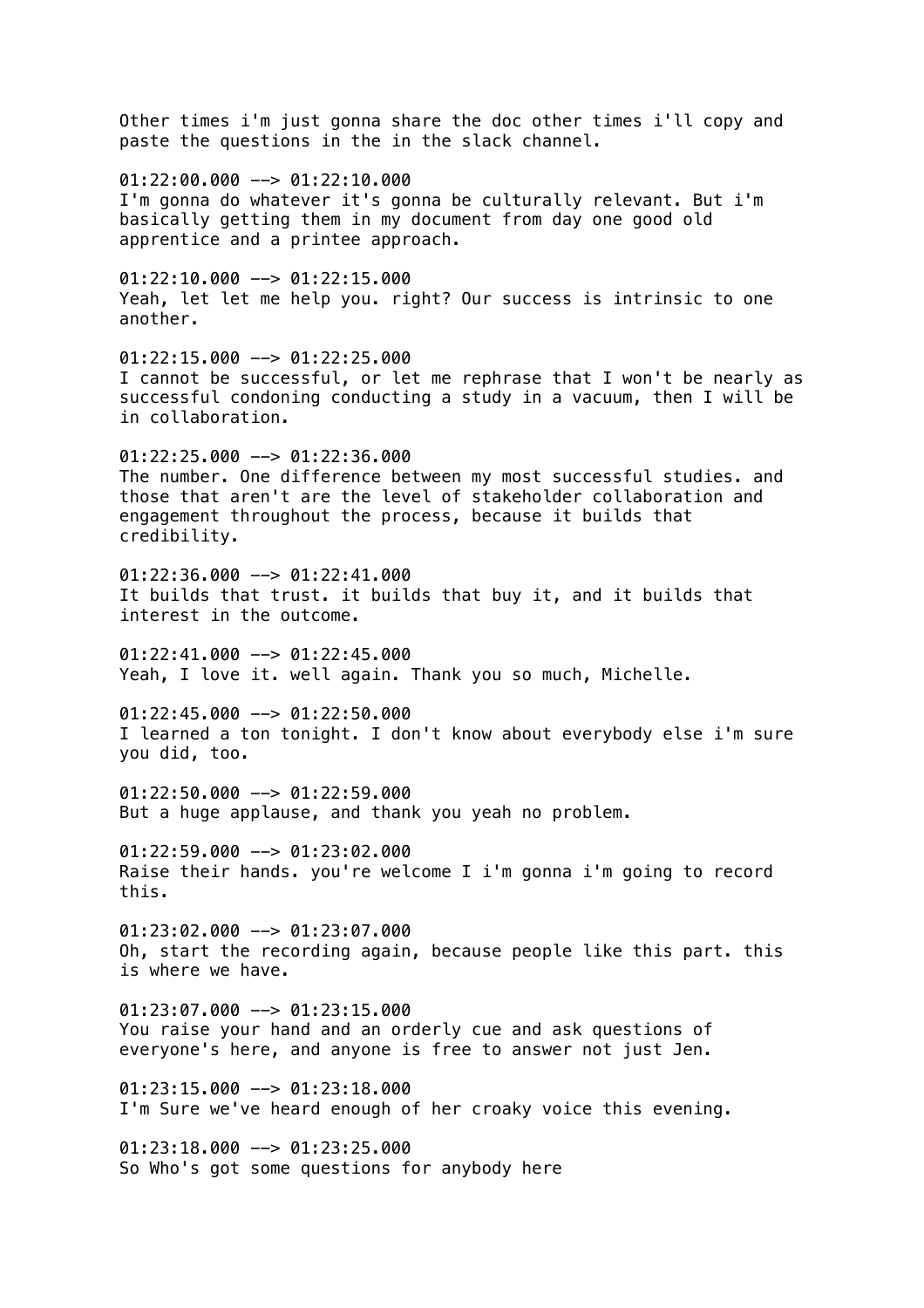01:23:25.000 --> 01:23:33.000 Raise your hand if you've got one alright Sarah?  $01:23:33.000$  -->  $01:23:37.000$ I see you. Why, don't you come off of mute and ask your question. 01:23:37.000 --> 01:24:02.000 So as a career after grad school i'm trying to break into ux research, and i'm realizing I need to repackage my like experiences, cause some of them are more uxy but i'm i'm like having a hard time with it, 01:24:02.000 --> 01:24:19.000 because I don't no necessarily what like how to do it and also where that line is from, like very you know what counts as user experience research, and what doesn't or at I don't know I mean I tested products.  $01:24:19.000$  -->  $01:24:25.000$ And you know, and things like that. but I'm not sure yeah I can think of one resource, Sarah.  $01:24:25.000$  -->  $01:24:31.000$ Our we just had a meet up with was that last week 2 weeks ago. 01:24:31.000 --> 01:24:34.000 And it talked about how to package your resume.  $01:24:34.000$  -->  $01:24:38.000$ And I know that Amy did a deep dive into what? 01:24:38.000 --> 01:24:44.000 To include in an academia to ux research transitioning type of resume. 01:24:44.000 --> 01:24:52.000 That is on our Youtube, channel I don't have the hink the leg handy, right Now you're right.  $01:24:52.000$  -->  $01:25:00.000$ That was very helpful, and that made me aware of what I didn't know Okay, So i'm trying to execute that actually right now.  $01:25:00.000$  -->  $01:25:12.000$ And in that execution i'm still like Oh, okay, how do I do this?  $01:25:12.000$  -->  $01:25:15.000$ Anybody have any feedback, anybody else? Transition from Macadia? 01:25:15.000 --> 01:25:28.000 Do you have a specific question, or I guess you'd probably need somebody to kind of go one on one with your resume and give you tips on what they would recommend.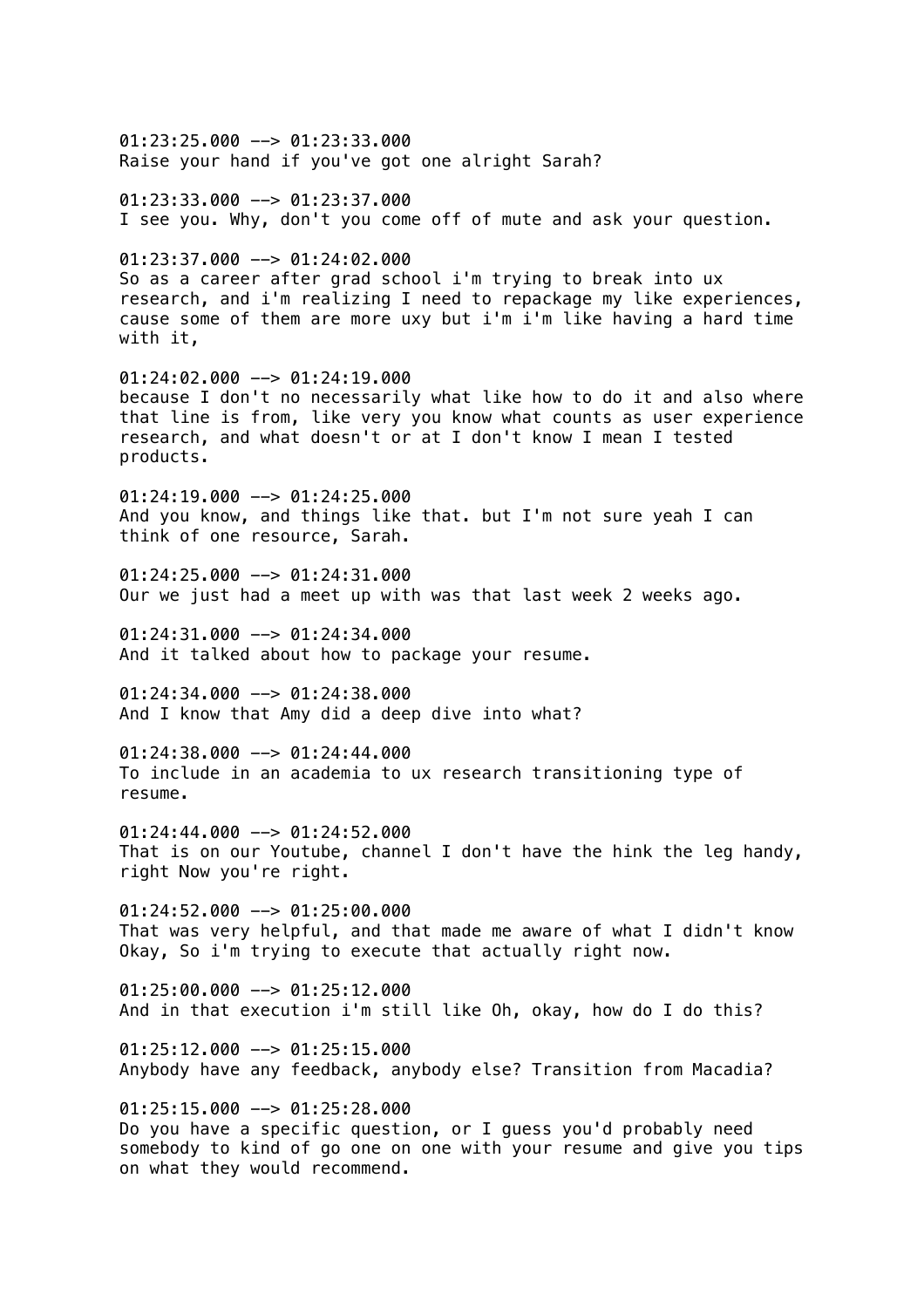01:25:28.000 --> 01:25:36.000 I have something to ask like i'm in the it depends where you're applying, of.  $01:25:36.000$  -->  $01:25:49.000$ Course, but if you're applying more to corporate areas something that I've seen with a lot of the academia applicants, it's that sometimes there's not enough information around like their knowledge with you know 01:25:49.000 --> 01:25:53.000 insights. I mean research through insights like what does it mean for the business? 01:25:53.000 --> 01:26:02.000 Because oftentimes we see that it's very clear in a parent that they know the research methods, but sometimes it's not very apparent.  $01:26:02.000$  -->  $01:26:06.000$ Trans. the translation, like the actual carry on what it means for the business world.  $01:26:06.000$  -->  $01:26:11.000$ So that's something like I see that it's missing. 01:26:11.000 --> 01:26:15.000 So I I will recommend to make that a little bit more apparent if it's not.  $01:26:15.000$  -->  $01:26:21.000$ But yeah, that's something that i've seen in with applicants Yeah, I'd like to second that I think.  $01:26:21.000$  -->  $01:26:28.000$ You know i've been in the business world for a long time, and and the one thing I was thinking through the presentation is this is all great for a research perspective. 01:26:28.000 --> 01:26:31.000 But an a clot, you know a type, a personality.  $01:26:31.000$  -->  $01:26:33.000$ Ceo is going to look at that for the first 2 min. 01:26:33.000 --> 01:26:37.000 Their eyes are going to glaze over, and they they the the whole.  $01:26:37.000$  -->  $01:26:43.000$ I think concept of ux research right now, especially in corporate is kind of a I think it's still very trendy.  $01:26:43.000$  -->  $01:26:50.000$ It's like understanding that a gym membership is awesome. but they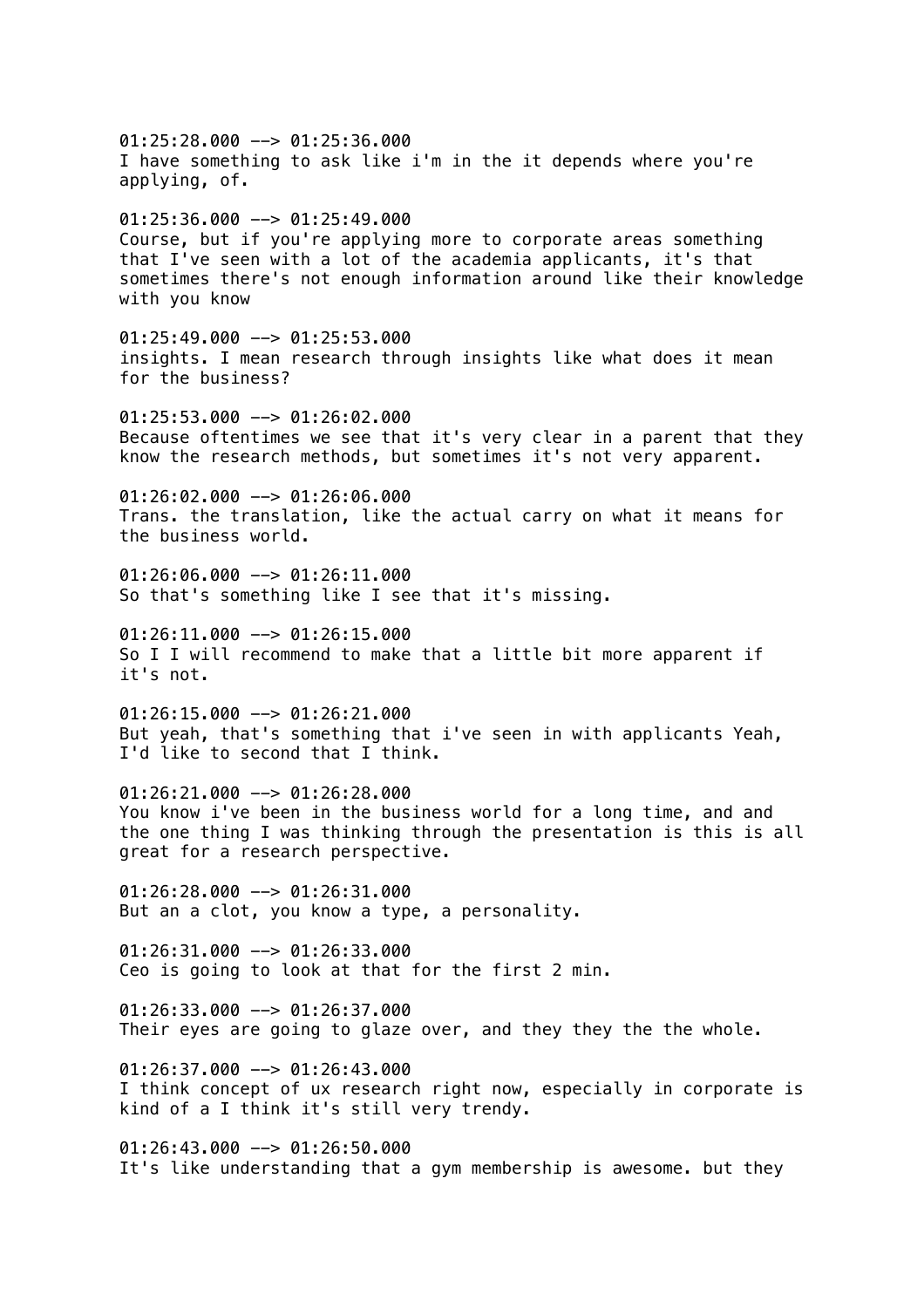don't know what to do to translate that from going into. 01:26:50.000 --> 01:26:52.000 They just think you go into the gym and you come out looking amazing.  $01:26:52.000$  -->  $01:26:56.000$ There's a lot of work you have to put in to do that. 01:26:56.000 --> 01:27:02.000 Oh, and and they just they want the result of that. And so they see that, like, Hey, Look at all these other unicorn companies that are awesome.  $01:27:02.000$  -->  $01:27:15.000$ They have ux research. Therefore I want ux research. And so you do have to, you know, planted to be dealing with those types of mindsets  $01:27:15.000$  -->  $01:27:23.000$ Perfect. Thank you. Yeah, that was good advice.  $01:27:23.000$  -->  $01:27:28.000$ Alright. Danielle looks like you have a question.  $01:27:28.000$  -->  $01:27:33.000$ Hi Yeah, that was really well said, because right now so i'm Review X.  $01:27:33.000$  -->  $01:27:50.000$ And i'm transitioning from graph design I have a business, and i'm just trying to bring a more ux into the per clients that I have and totally type a like i've I was working on a proposal  $01:27:50.000$  -->  $01:28:00.000$ for this guy because he, he said literally, just give me something that I can say yes to That's it that's kind of all we want. 01:28:00.000 --> 01:28:07.000 So I worked on this proposal my question is since i'm so new like I can think of all these things that I want to do for them.  $01:28:07.000$  -->  $01:28:13.000$ Invite it all down and i'm kind of like trying to cram it into a 6 month window.  $01:28:13.000$  -->  $01:28:18.000$ And then i'm just wondering what are you guys normally do.  $01:28:18.000$  -->  $01:28:30.000$ Do you come in, consult and leave, or do you come in, consult switch, part time, and then do another proposal, and then another couple, or like, How does it go?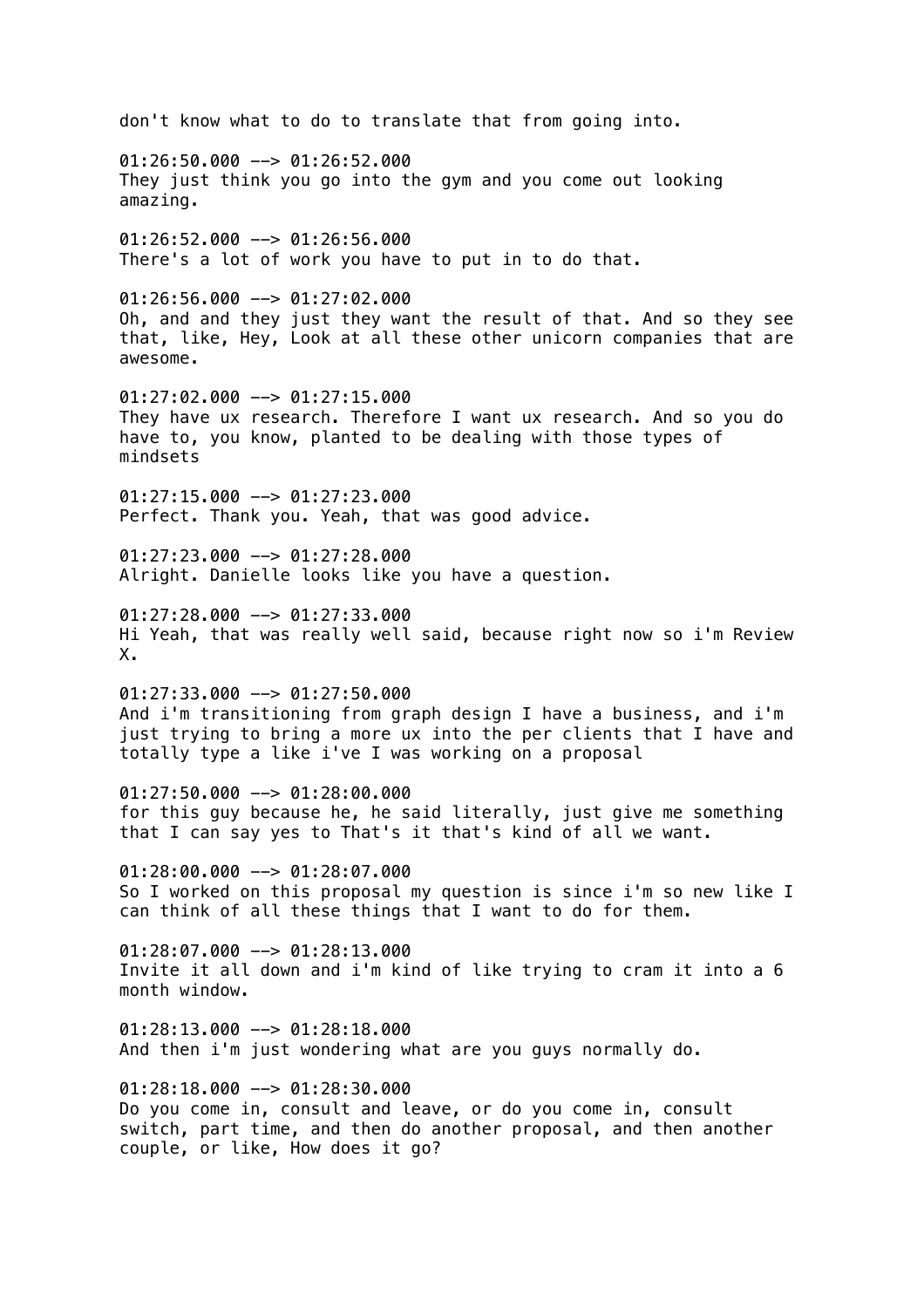01:28:30.000 --> 01:28:37.000 Do you wait for them to come to you with the problem or question, or is it like in your like?

 $01:28:37.000$  -->  $01:28:46.000$ Does anybody have any freelance experience working with the client versus like being on staff?

01:28:46.000 --> 01:29:05.000 I I work at consulting it's not necessarily freelance, but so I guess i'm not sure if it's Okay, I will say the pence.

01:29:05.000 --> 01:29:13.000 Because but then something that I a new concept that I got into when it comes to business is managing up.

 $01:29:13.000$  -->  $01:29:23.000$ Essentially I just gave up trying to persuade I'm: i'm become a facilitator of those decisions.

 $01:29:23.000$  -->  $01:29:29.000$ So I I know they they're like you did the research but give me something to active.

 $01:29:29.000$  -->  $01:29:36.000$ So usually my deliverable decks are like 10% storytelling like 30%.

01:29:36.000 --> 01:29:43.000 It's like, you know, chunking like visualizing what it means, and how it impacts the product.

 $01:29:43.000$  -->  $01:29:57.000$ And then like the other 20% it's like recommendations and then the other time it's us discussing and talking about what are the next steps? what are they they what they can expect from me?

01:29:57.000 --> 01:30:01.000 It's more like, let imagine like a big broad scale synthesis.

01:30:01.000 --> 01:30:14.000 So I think I just spend this time sometimes in analyzing, but more synthesizing with them until they get the process, and once they are luxuriating on the user, research, then they want more.

 $01:30:14.000$  -->  $01:30:25.000$ So you just kind of have to cook them. So those decks are oftentimes more action base, and what it means for their product rather than storytelling sometimes.

 $01:30:25.000$  -->  $01:30:27.000$ But but then again, it depends on the stakeholder.

 $01:30:27.000$  -->  $01:30:35.000$ But right now the type of person i'm thinking of is someone who just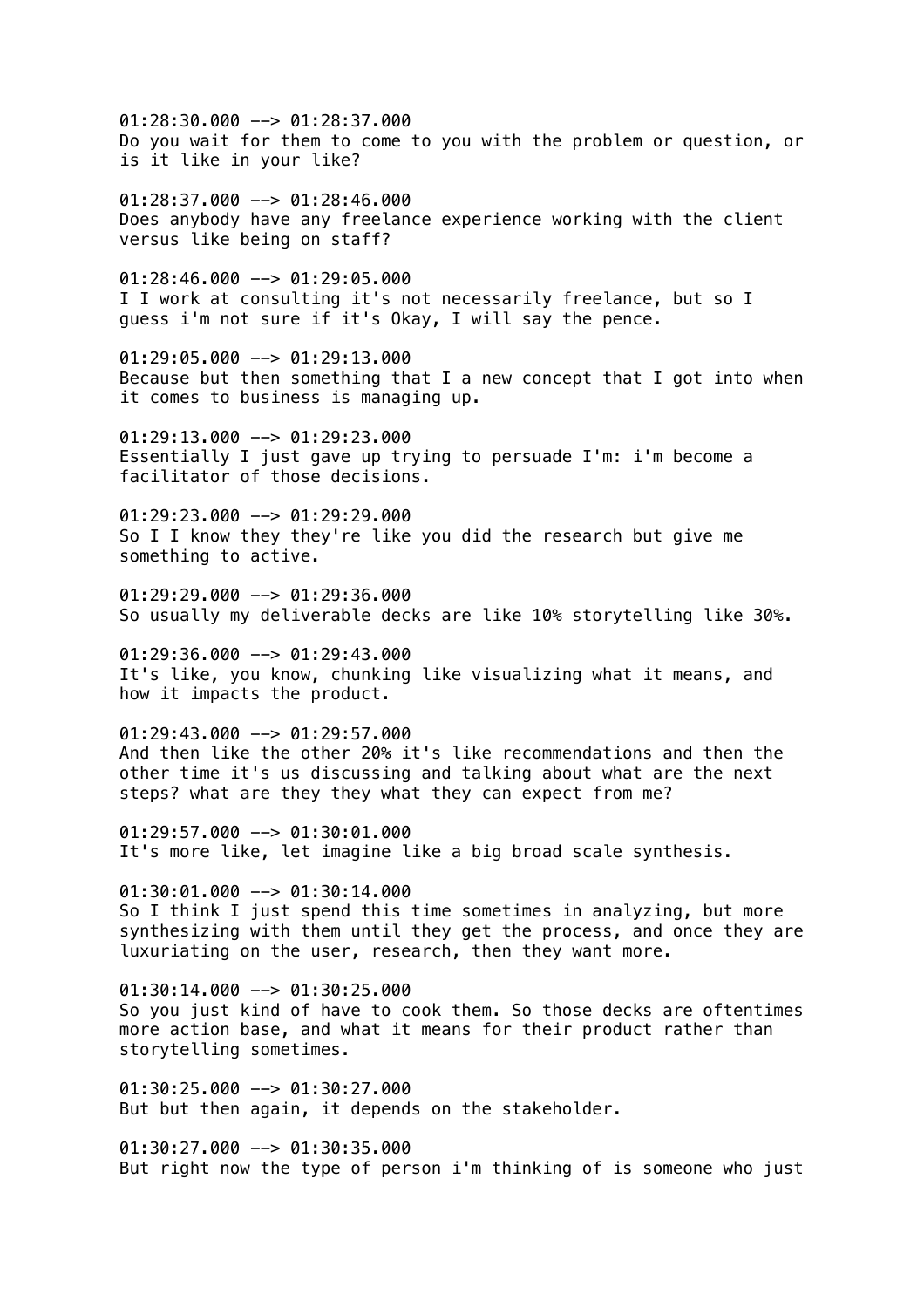wants action and wants to move forward.

01:30:35.000 --> 01:30:48.000 So that's managing up just facilitating those conversations and the command in But yeah, yes, I'd find out, too, if they already have some kind of a tool to give them.

 $01:30:48.000$  -->  $01:30:57.000$ The what like a Google analytics, or or a hot jar, or something like that, cause a lot of them probably already know what their problem is, and they want you to solve that.

01:30:57.000 --> 01:31:09.000 And so if they already know the what then you can dive into the the Y, and then just focus on answering that even if you know there's probably some other reason you can just answer that for him.

 $01:31:09.000$  -->  $01:31:15.000$ Thank you guys. Yeah, This particular person just wants increased sales.

 $01:31:15.000$  -->  $01:31:21.000$ So I don't know if they do know what

01:31:21.000 --> 01:31:27.000 Yeah, without having the context around there, there could be a lot of ways that could be approached.

 $01:31:27.000$  -->  $01:31:32.000$ Honestly, you know that's what every company seems to want to increase in sales.

01:31:32.000 --> 01:31:49.000 But there's a lot of ways to approach how to do that. yeah. You might need to break it down into benchmarks like what the sales means to you, and then break it into benchmarks like It could

 $01:31:49.000$  -->  $01:31:57.000$ be engagement. Does that bring the sales? you know it could be it could be that the problem is that people don't know how it is.

01:31:57.000 --> 01:32:03.000 The products. So you just need to kind of find. What does it mean when it comes to sales?

 $01:32:03.000$  -->  $01:32:14.000$ , and then if you were a consultant would you then take each one of those problems and treat it as a separate project. That's the defense.

01:32:14.000 --> 01:32:27.000 Yeah. So i'm happy to schedule at one of one excellent, Thank you.

 $01:32:27.000$  -->  $01:32:32.000$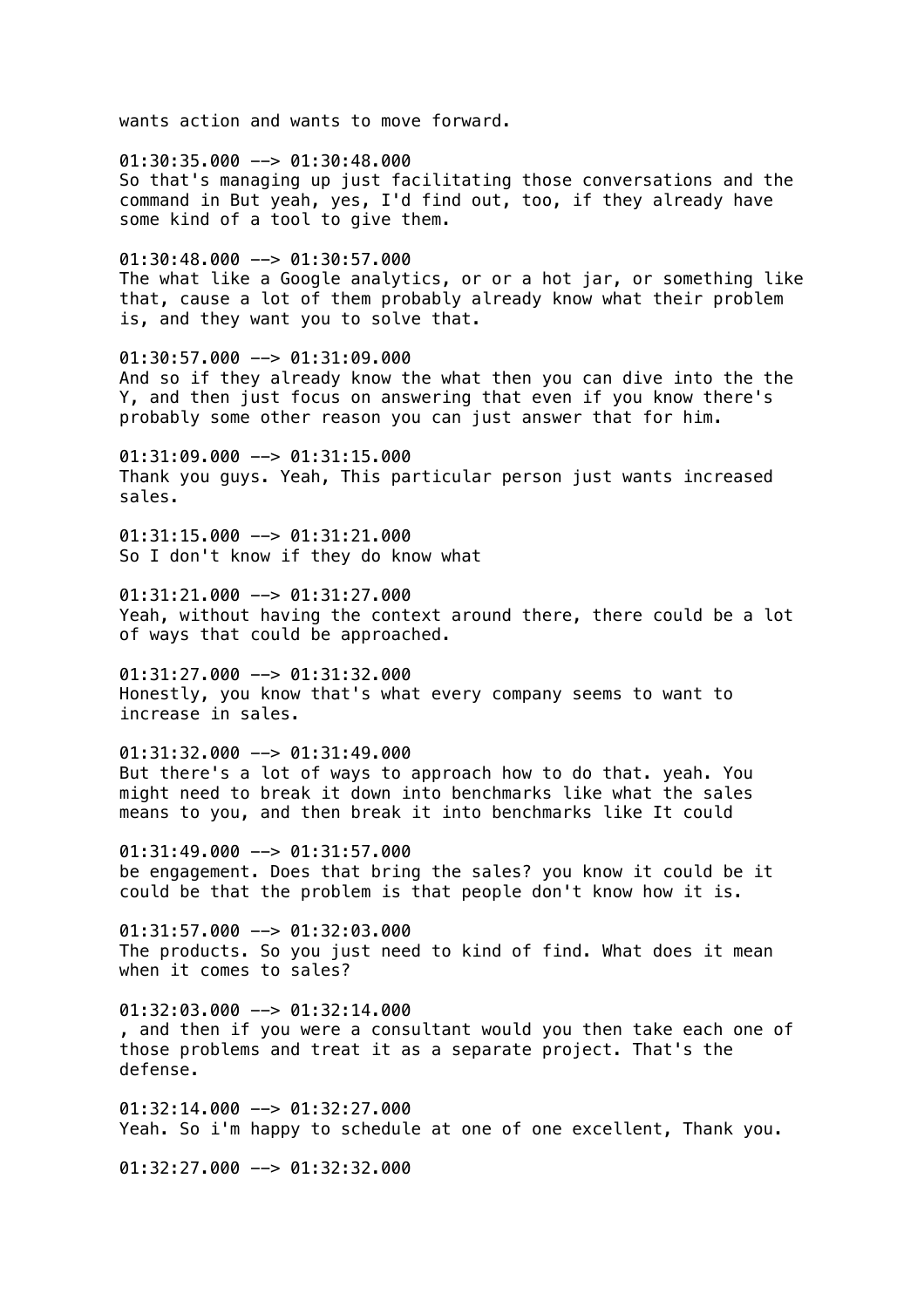Thanks, Karen. Agnes, you have a question. I do.

01:32:32.000 --> 01:32:42.000 You know, in the first question you asked, If people are researchers, designers, or they do strategy, how do you do? strategy without research, like how are they separate?

01:32:42.000 --> 01:32:53.000 Is one question that's. something. i've been struggling with the other thing. a recurring question I have in interviews is, tell me about a strategic research.

01:32:53.000 --> 01:33:02.000 So it seems like they are into twin. but they are also like separate roles, and that's something I could not resolve.

 $01:33:02.000$  -->  $01:33:10.000$ Yeah, that's a good question. I have one perspective in that when we formed this group ux research and strategy.

01:33:10.000 --> 01:33:16.000 I reached out to Laurie and lauren and I said, I want to form beat up group for ux research.

01:33:16.000 --> 01:33:28.000 Then they're like, Well, yeah, okay, cool but strategy as well, because strategy there's a strategy that goes into research and research informs strategy.

01:33:28.000 --> 01:33:38.000 So they are complementary. They are handed hand. But you bet a strategy can be done without research, and it happens all the time.

 $01:33:38.000$  -->  $01:33:48.000$ Is it a good one? don't know but you get a lot of like feature driven, you know I want this like the salespeople.

01:33:48.000 --> 01:34:01.000 Say, put this in here or we wanna we wanna just look at Microsoft word, and how that ribbon has just bloated right like put these features in these features in that's The strategy.

 $01:34:01.000$  -->  $01:34:14.000$ Is it a formed on research maybe maybe not so I think there's a There's a lot of product strategy that is not informed on research. I've been there at companies where that is the case or they've reject

 $01:34:14.000$  -->  $01:34:18.000$ the research and move forward with the strategy that they have in mind anyways.

 $01:34:18.000$  -->  $01:34:33.000$ So it definitely can happen Alright anthony when people ask you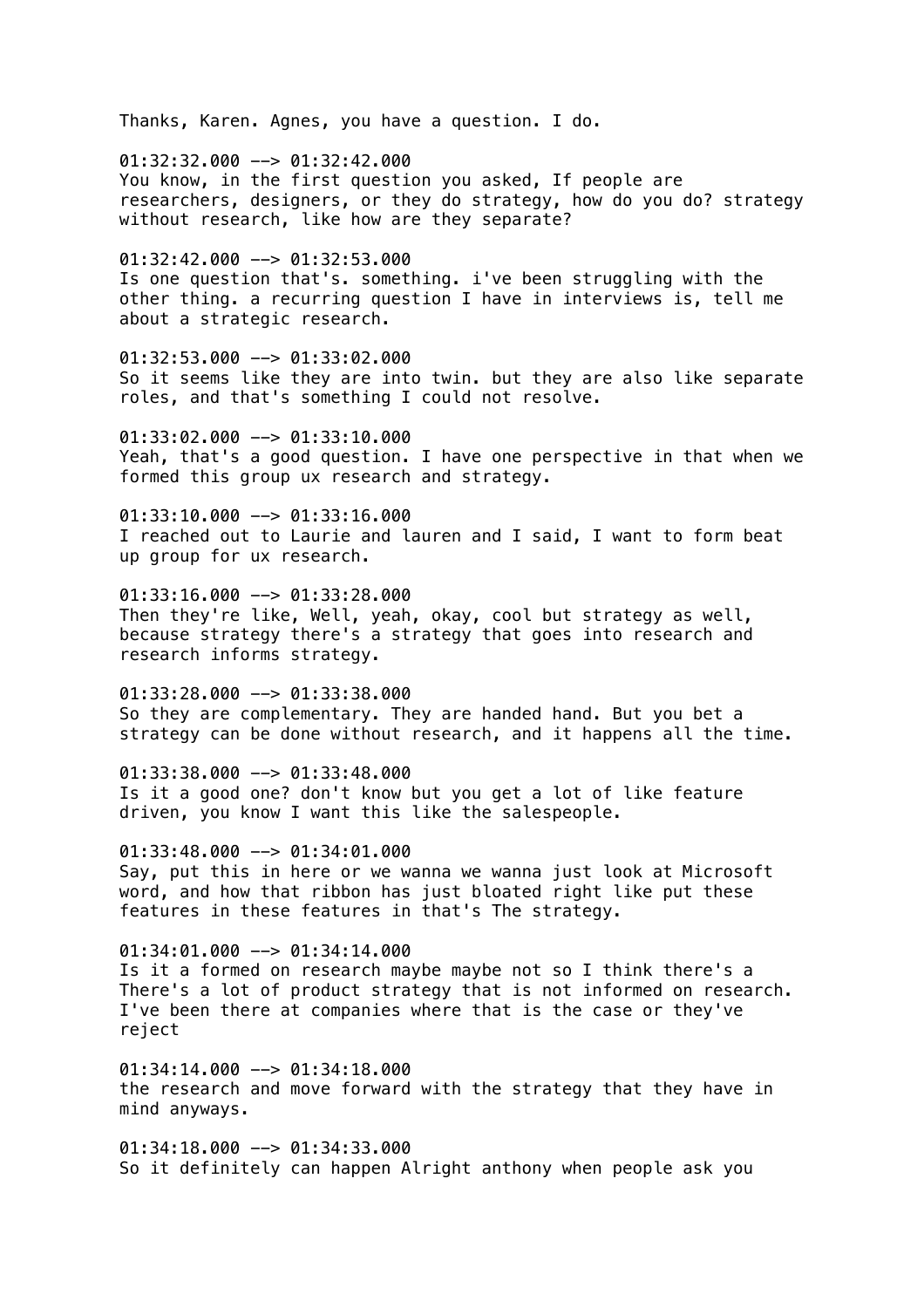about strategic research, I think what they're generally asking you is, tell me about research.  $01:34:33.000$  -->  $01:34:38.000$ You've done that's informed what what we should build not how we should build it.  $01:34:38.000$  -->  $01:34:50.000$ Okay, that is anytime you're up at that level of defining what should go on the product roadmap, or what what the product should be. 01:34:50.000 --> 01:34:56.000 That's strategic you're getting ahead of the pm so that they're not just coming to you with the here's a feature.  $01:34:56.000$   $\rightarrow$   $01:35:03.000$ We're gonna build right? yes. So it can be informing the roadmap. It can be informing features whether to move forward with them or not.  $01:35:03.000$  -->  $01:35:16.000$ I think. is that what you're saying? anthony Yeah, It could be informing It could be looking at the problem space in And for me, Who should we be building for, or what should we be building? 01:35:16.000 --> 01:35:22.000 Where should we be taking our product or our business? for growth?  $01:35:22.000$  -->  $01:35:27.000$ Okay, that makes a lot of sense. Thank you. Thanks. 01:35:27.000 --> 01:35:31.000 Maureen, looks like you have your hand up. Yeah, just to  $01:35:31.000$  -->  $01:35:36.000$ Second, when what Anthony was saying, we at my current company. 01:35:36.000 --> 01:35:44.000 We recently had 2 meeting brand new Ux strategist positions.  $01:35:44.000$  -->  $01:35:54.000$ That I don't know exactly how it metaphor itself but we had 2 ux managers who didn't want to be man managers anymore.  $01:35:54.000$  -->  $01:36:05.000$ They were like ux designer managers. and they are now the ux strategists and i'm working closely with them. And one of the questions I have for my manager was, okay.  $01:36:05.000$  -->  $01:36:17.000$ What's the difference between what I do the Ux as the sole ux researcher at the time, and what the ux strategists do, And just like what Anthony was saying is, is they're helping with the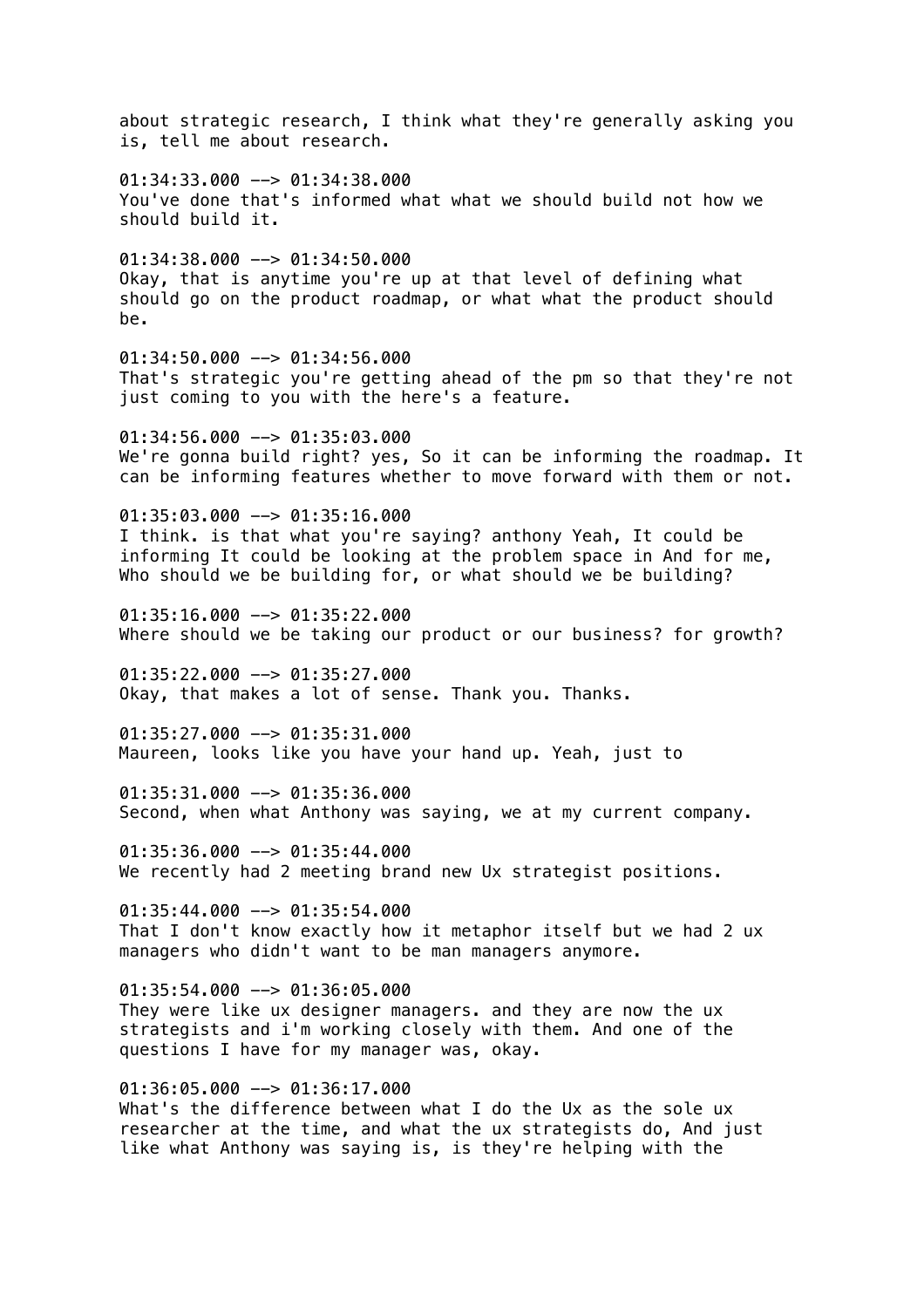$01:36:17.000$  -->  $01:36:34.000$ roadmap, helping identify gaps helping identify cases where, if the company has questions and we don't know the answers to, and then the ideal goal is that they would loop me and the research team in to get answers  $01:36:34.000$  -->  $01:36:47.000$ to those and that's that's kind of the way we're separating out the the research, and then the strategy let alone the design piece, cause there was definitely some questions when the strategist positions for first created we all were we're like 01:36:47.000 --> 01:36:51.000 We'll wait a minute. How is that distinct from what we're doing like, What do we do? 01:36:51.000 --> 01:37:01.000 How do we not step on each other's toes so That's kind of how we but ideally you were closely together like a strategist works closely together with the researcher.  $01:37:01.000$  -->  $01:37:13.000$ Yeah. and in fact, our Our collective manager, asked me to have a buy weekly meeting with the the 2 strategists to talk about these things that they come up with. 01:37:13.000 --> 01:37:24.000 They identify gaps and figure out ways They could solve problems to help the roadmap move forward and the way business needs to move forward, and then they'll work with me to identify. 01:37:24.000 --> 01:37:30.000 Okay, we need we have all these questions. What kind of research should we do to take answers to these?  $01:37:30.000$  -->  $01:37:36.000$ But it's still early days. it's only been 6 months that we have these new strategist positions so. 01:37:36.000 --> 01:37:47.000 But it's working out so far so good it's just we're very understaffed, Thank you.  $01:37:47.000$  -->  $01:37:51.000$ Yeah. Yeah. yeah. it was very much thanks for read Karen.  $01:37:51.000$  -->  $01:37:58.000$ Looks like you. Oh, you should. Yes, yes, I I want to ask to the 01:37:58.000 --> 01:38:10.000 I also think that it really research and strategy really depends at the maturity level where your product is at because that's gonna shape the type of methodology that the researcher is gonna

recommend.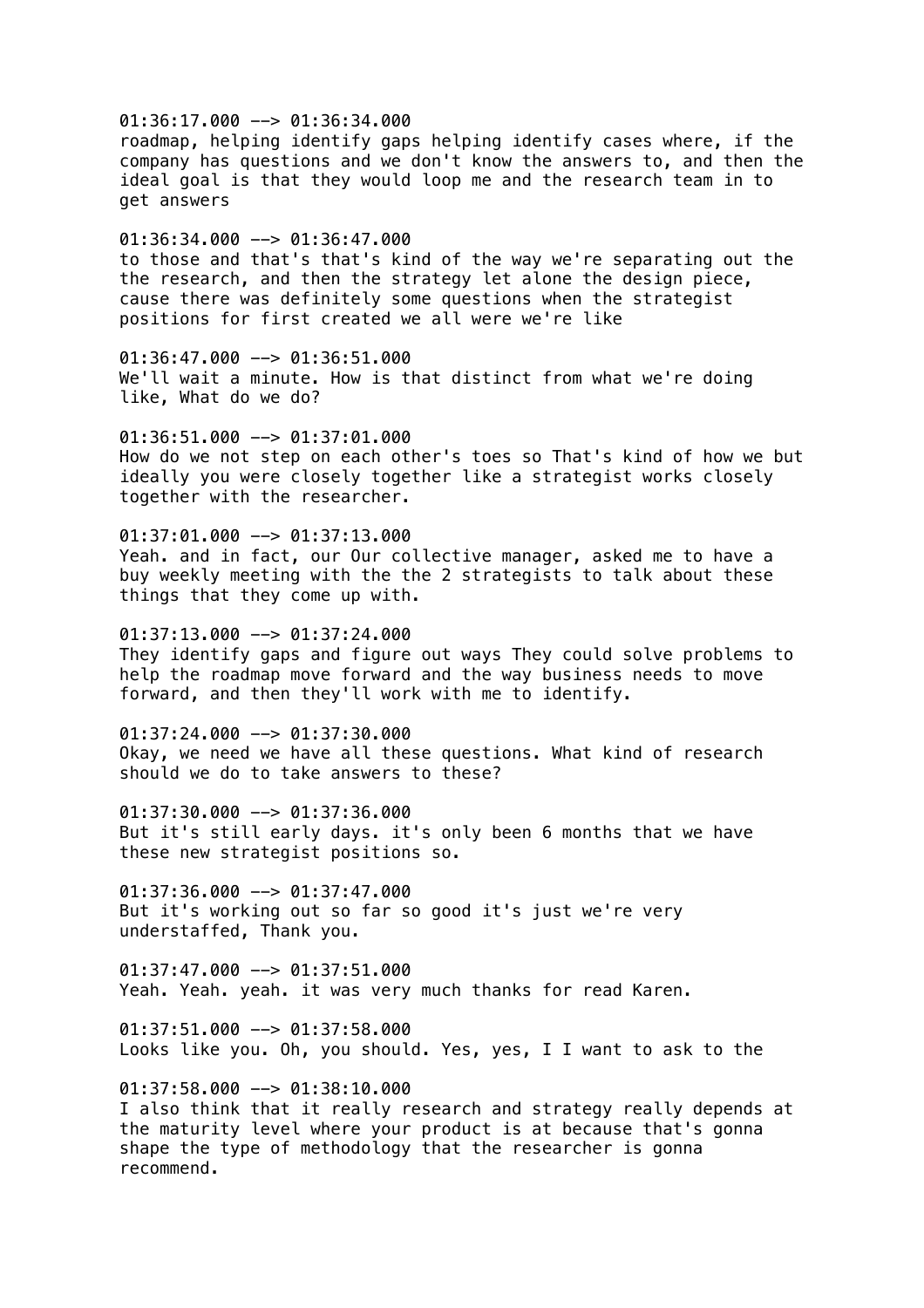01:38:10.000 --> 01:38:18.000 So if it's an early product usually what i've seen it's the people go for more like  $01:38:18.000$  -->  $01:38:23.000$ You service more qualitative methods that's where They're gonna be conducting pilot test prototypes. 01:38:23.000 --> 01:38:37.000 That's when it's early on but when the maturity levels a little bit bigger that that's when you get into more like substituted message with quality, with quantitative research so that started is always existing  $01:38:37.000$  -->  $01:38:47.000$ throughout the whole product of life. But it really depends on how much stuff you're gonna get into depending on its maturity.  $01:38:47.000$  -->  $01:38:58.000$ So. So I think just something that I wanted to ask. So thank you for Yeah.  $01:38:58.000$  -->  $01:39:08.000$ Anyone else have any questions last call  $01:39:08.000$  -->  $01:39:15.000$ Alright, Sarah, one more question. one more. Is there any like office hour like, do we?  $01:39:15.000$  -->  $01:39:24.000$ Or should I just put my linkedin info to ask for like like a one on one like one on ones with some of the more experience industry, people, or like?  $01:39:24.000$  -->  $01:39:29.000$ Is there awesome way to do that, I know there's like ux coffee hours. 01:39:29.000 --> 01:39:38.000 But those seem to be pretty booked yeah I don't know of any specific you and that's something we've been actually requested.  $01:39:38.000$  -->  $01:39:53.000$ But just haven't had the capacity to meet We do have a ux research and strategy slack community, and maybe if you reach out to somebody there, they might might wanna connect with you and have some one on one 01:39:53.000 --> 01:40:05.000 conversations There's loads of people who put their link in contact information in the chat, and we'll be posting the chat on the website as well after the event.